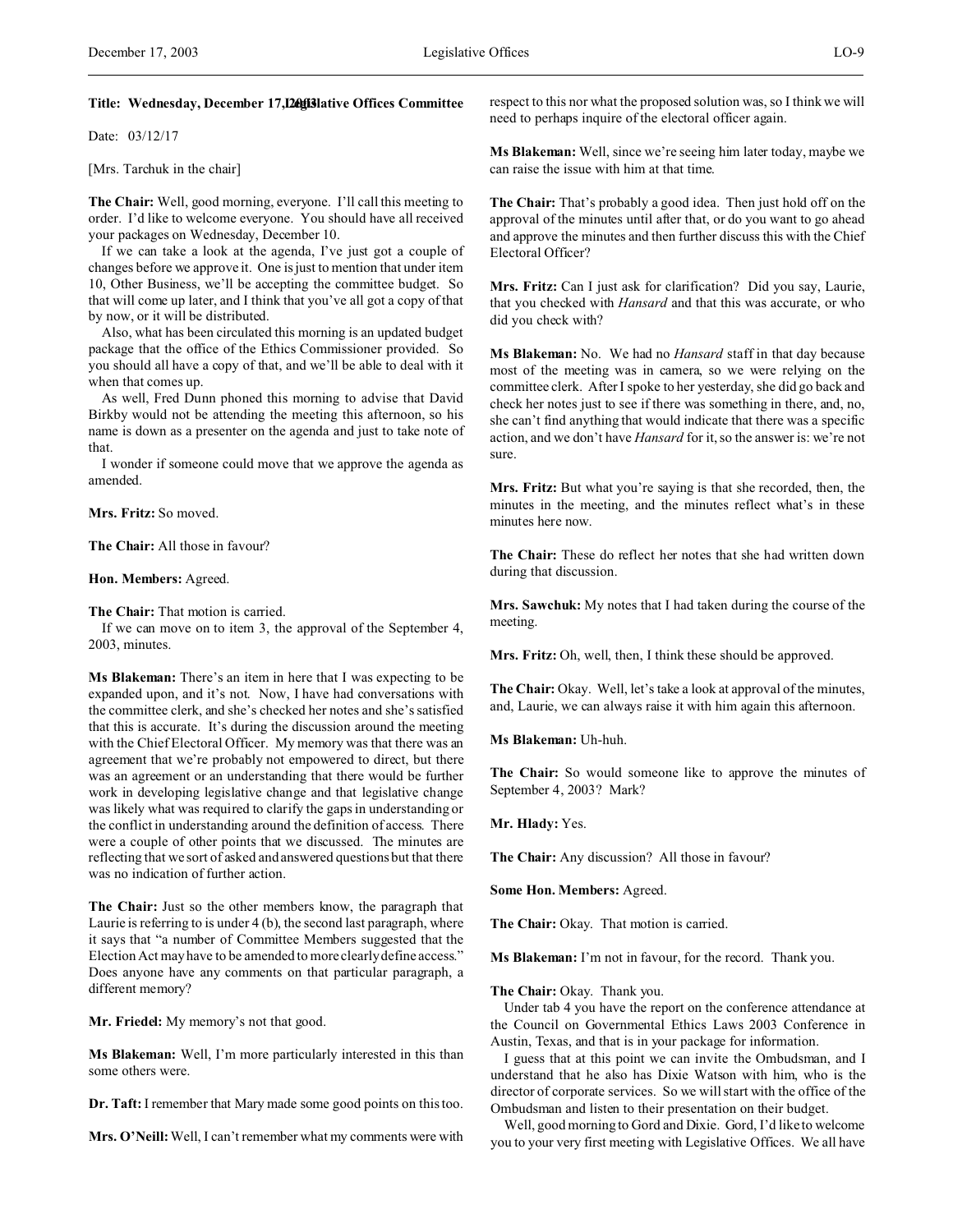a copy of your budget submission. I'll just hand it over to you if you want to give a bit of a presentation and just highlight what you think are the important aspects of your budget.

**Mr. Button:** I'll do that. Thank you very much. I do have a few opening comments just to put our process in perspective and address some of the significant issues that we're currently undertaking.

Madam Chairperson and members of the committee, it's my pleasure to appear here before you again. I can tell you that this occasion is not quite as nerve racking as the last time I met with most of you. I believe you all know Dixie Watson, who's been here many times before. Since I'm new to the process and just learning the background behind our budget, I will defer to Dixie's expertise to clarify some issues that you may have.

#### *9:10*

As I explained in my covering letter to the chairperson, which

accompanied the spreadsheets outlining my needs for the next three years, we've been working with the other officers of the Legislature to standardize our budget submissions and our business planning processes. This year's submission reflects a work in progress. I believe you'll find that our financial documentation is in a standardized format this year. It's standardized to this point because I think I'm the first one here, so we'll judge the others as they go along.

We've also provided a variance table for the first time to provide rationale and support of projected increases or decreases within our expenditure objects. I trust that this added further clarity and eased your analysis of our submissions. You may see some subtle differences between submissions which reflect the unique aspects of each of our offices, but for the most part they should look and feel the same to you.

I also pointed out in my covering letter that the officers of the Leg. have not progressed to the same point with standardizing our business planning processes. We've only met once and had very preliminary discussions with respect to developing a template for our business plans. We recognize that there are significant differences in each of our core businesses and there's a lot of work to do over the next few months to see what commonalities we can establish and what results we can bring back to you in the coming year. Our current business planning processes vary significantly.

Since I'm new to my office, I think it's critical that I put the effort into developing a business planning process that will result in a plan that acts as a compass for the Ombudsman's office. It must give us direction, and it must drive our business practices. That will take some time. I'm focusing on developing a business plan that focuses on outcomes or doing the right things versus a focus on outputs or doing things right. My observations so far indicate that we've been focusing on the latter, and it's now important to change that. This change of focus will ensure that we expand the sphere of influence of the office of the Ombudsman within the boundaries prescribed by our legislation and thereby remain value-added to Albertans and our stakeholders in government and the regulated professions.

I just want to briefly go through the process that we're sort of in the middle of to give you a sense of how we're developing that business plan. We began with a SWOT analysis or identifying our strengths, our weaknesses, our opportunities, and our threats. We've included consultations with all staff and a very good cross section of stakeholders in government. We have identified a best practice review undertaking that we'll be entering into early in the new year. We are going to send teams of my staff to other jurisdictions to meet with their counterparts in the Ombudsman's offices in Manitoba, Saskatchewan, and British Columbia to look at some of the

innovative ways they're doing business and look at what best practices they've developed that we may be able to adopt in our jurisdiction.

Through that process we're developing objectives and stretch targets within our key initiatives. We will then establish the policy framework in order to operationalize our activities against those goals within the office. We'll focus our activities on the objectives established, and we'll put in place the necessary metrics to be able to measure the outcomes or results of our efforts.

I want to just go over, to give the committee a sense of direction for the Ombudsman's office that I am planning and to get your feedback on it, a very rough draft of the key goals that we see being included in our business plan for 2004-2005 and the out-years. There are six major goals. The first in no necessary order: promote awareness and understanding of the role of the Ombudsman. Some of the actions we're undertaking already there have been a mail-out to all municipalities, municipal districts, and counties in Alberta. I noticed that on an ad hoc basis some of the municipalities have written to us and asked us for information about our office and what we do so they could include it in local newsletters and mail-outs within their jurisdictions. We took the proactive step of getting a mailing list for all of the municipalities, MDs, and counties and sending out to them a backgrounder on the Ombudsman's office with a request that they include it in any communication media that they may have, and we also committed to updating that on a yearly basis from our office so that there's no need for them to come back to us.

We've started developing a program of community presentations and intake sessions where I will take one or two of my staff, investigators or intake officers, with me out to communities in Alberta. We will do public group presentations, but we will also set up and make ourselves available for individual sessions with citizens who want to come and talk to the Ombudsman or a member of my staff about an issue and determine whether or not it's something that we have jurisdiction over and that we may be able to help them with.

I have taken advantage of a number of media opportunities, and I'm pursuing those vigorously whenever I get the opportunity to speak about the office in any of the media within the province. We're doing that, and the feedback on those initiatives that I've done so far has been very positive. I have met with some private consultants who provide audiovisual services, and we're looking at the development of some audiovisual tools that can be posted on the web and that we can also put into libraries, into schools and use as part of our presentation package when we go out into the communities.

I've developed and started delivering presentations to departments, professional organizations to work on the other side of the equation. One side of the equation is to provide an investigative service on behalf of the citizens of Alberta, but the other very important part of my work is to work with the service deliverers, the departments and increasingly the professional organizations within my jurisdiction, to help them develop and continually upgrade their processes and their policies to ensure that they're meeting the guidelines of administrative fairness.

We have started developing a proactive plan to get our message out into educational institutions. One of the areas where we see a lot of confusion is with student finance that's available to students in various situations, whether they are suffering from some developmental delay issues or whether they are students with special personal needs. There are a lot of vehicles out there to help them, and there seems to be a lack of understanding, so we want to get into the educational institutions and get our message out there.

I've begun a process of meetings with deputy ministers and department heads from a large number of the departments that we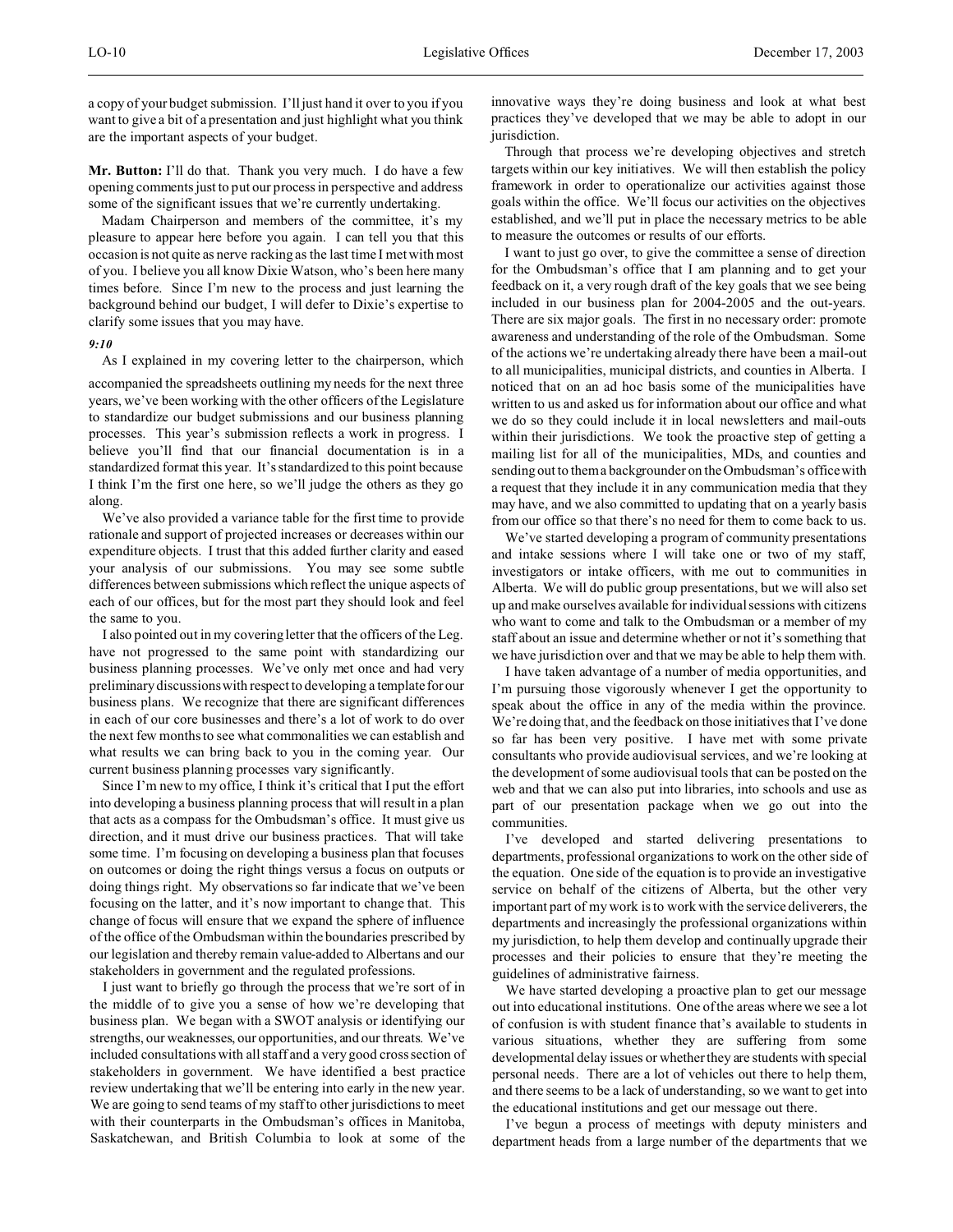deal with on a regular basis.

The second goal is to enhance the quality of service and responsiveness to the public, to our stakeholders, and to government departments. Within that goal we're really looking at expanding the box through such techniques as informal problem resolution, more flexibility in our intake processes, and proactively seeking jurisdiction, always mindful of our legislative framework. We're using a risk management model to ensure that we move cautiously and that our actions don't violate our legislative restrictions but do take advantage of a more liberal interpretation of how we can be more influential and provide a better service to Albertans.

We're looking at the content of our correspondence to complainants. It's easy to fall into the same bureaucratic trap that we often hold government departments accountable for in that their responses to complainants are written in a language that is very difficult to understand and recognizing that a lot of the complainants that come to our office come from significant pockets of society. They may be suffering from some significant challenges, or they may not be from the highest educational levels. They need to understand the response that they get from the Ombudsman, and I'm concerned that in the past that hasn't always been the case.

Again, I'm meeting with department heads and deputy ministers and members of their staffs to enhance that quality of service. We're developing a community outreach initiative, building on an initiative that my predecessor had in place, to get our message out and make sure our services are available to the widest possible range.

#### *9:20*

The third goal is to continue to promote fairness and accountability in public-sector administration. I can tell you  $-1$ 'm sure it's no surprise to you – that I've been pleasantly pleased with the reaction of the various government departments that I deal with on a regular basis. I find that they are most willing to co-operate and work with the Ombudsman's office. When we make recommendations to them, they're taken very seriously, and we're working at more problem-solving approaches to that process such that the departments are gaining and learning as we go along.

My fourth goal is to improve the quality and the timeliness of investigations through improving processes. At this point in time in my tenure it's very important that I be hands-on in all of the operational oversight, but as you can imagine from some of the goals that I'm setting forward, my role will become much more as the front man for the Ombudsman's office, the public figure who is promoting the office of the Ombudsman and the awareness and the understanding. In order to do that, I need a stronger operational oversight regimen within the office so that the day-to-day operations of the investigations and the oversight and direction on investigations is being looked after without my daily involvement in it. I will be involving my directors of investigative services much more in providing that day-to-day oversight and developing a quality assurance process so that we are monitoring our files on a regular basis and ensuring that they meet the quality assurance standards that we've set.

The fifth goal is to expand our jurisdictions to include the regional health authorities and all of the colleges under the Health Professions Act in keeping with the recent amendments to the Ombudsman Act and also the Health Professions Act, and I'll speak a little bit more about that. In keeping with that goal, we need to develop and allocate resources to support our expanded jurisdictions and our anticipated growth. Within that goal, within the new jurisdiction there will be a requirement for new skill sets, particularly as we start doing investigations within the health professions and the regional health authorities. Those will be areas that my staff do not have previous exposure to, and it'll be important to make sure that we have the requisite skill sets and knowledge and understanding of those areas that will allow us to do a full and impartial, neutral investigation.

I am anticipating some retirements at senior levels within my office, most likely within the coming year, and that will require some rebuilding of the competency base. We are currently running some vacancies which Mr. Sutton felt appropriate to leave to my decision as to future staffing, being that I would be the one responsible and living with them in future.

So those are the goals that we have identified so far that will form the nucleus of the business plan for the Ombudsman's office which we will develop for 2004-2005 and the two out-years. The previous Ombudsman has appeared before you in past years and spoken about an anticipated upswing in workload which necessitated the ongoing financial flexibility this committee has generously provided my office. I recognize we're beginning to sound like the proverbial broken record, and my daughter advises me that it's more like a corrupted MP3 now. I have to get up with the ages.

The road to expanded jurisdiction for the Ombudsman has obviously been a very slow and arduous one, and I don't have to tell any of you that. However, I think we see the finish line looming on the horizon. Just Monday of this week I met with the Deputy Minister of Health and Wellness and had an excellent meeting with him and received a very strong commitment from him to quick action to bring about the necessary changes that will see the patient concerns resolution processes of the 28 health professions and the nine regional health authorities come under my jurisdiction as envisioned in the Health Professions Act and our legislative amendments.

As you are no doubt aware, there were three sections of the legislative amendments that were not proclaimed. One, section 5, dealing with the regional health authorities, requires the passing of a regulation in order to bring them within that jurisdiction, and that wasn't moving ahead. I met with the chair and co-chair, and we had some discussions about that not too long ago. We've taken a proactive approach with the Deputy Minister of Health and Wellness, and I'm very pleased with his response. He has committed that this isn't something that should take months and years; this is something that we should be able to envision within weeks.

Currently only nine of the health professions have passed schedules to come under the new Health Professions Act, and they have to pass those schedules to come under the Health Professions Act before their jurisdiction under the Ombudsman Act kicks in. That process has also been slow, but I've met with the director of health professions, and we have agreed to a further meeting early in the new year and to a presentation by me to the umbrella management group for the health professions in March of this year to try and move that along more quickly.

You will have observed during my overview of the key initiatives envisioned for my new business plan that I'm making a strong commitment to becoming more responsive to the needs of the citizens of Alberta, to enhancing the awareness of the office of the Ombudsman and thereby expanding my sphere of influence. I really anticipate that the net result of these initiatives will be added workload for my office. It's difficult to quantify the actual impact and to predict time lines for such initiatives, as you well know. However, I do expect that these initiatives will have significant impact during the life of this three-year budget submission and my forthcoming business plan.

In return for the show of support by the committee in previous budget allocations, my predecessor pledged to be accountable for the prudent expenditure of the budget allocated. This has resulted in a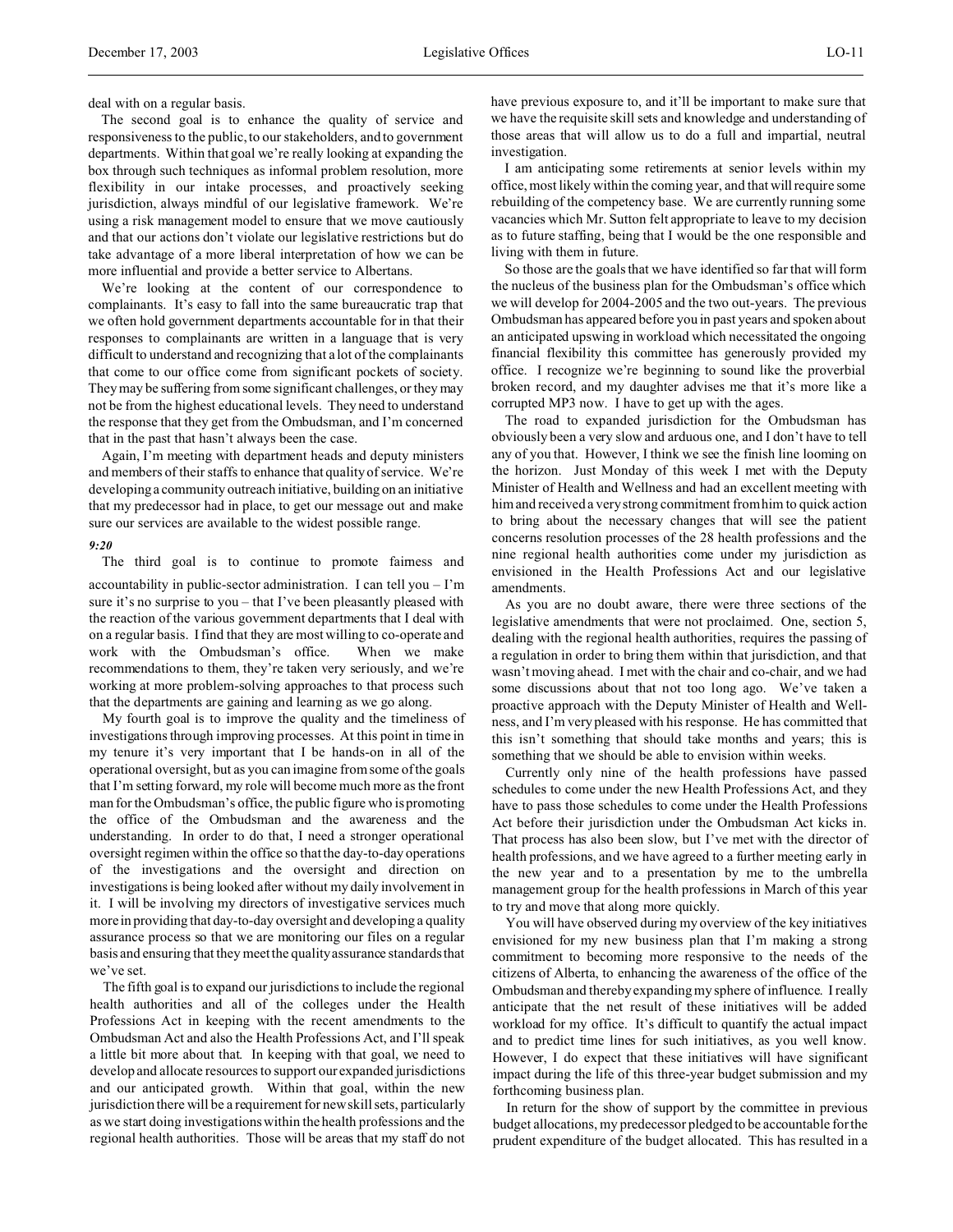return of surpluses in past years. I'm happy to advise that we will be returning a sizable surplus again this year, as you can see from the spreadsheets we provided to you. That is in part due to not staffing the new positions which were allocated in anticipation of the expanded jurisdiction but also to current vacancies and fiscal management policies within my office.

I will be ramping up within some areas in the coming year to meet the goals that I'm setting out in my business plan. However, I will continue the commitment to prudent management and apply the necessary rigour which will ensure that we only expend those funds necessary to respond to the challenges and opportunities of my office. If workload demands do increase as anticipated, I anticipate a need for additional funding, and I'll keep the committee informed as we progress. I certainly don't envision that that need will be identified within the upcoming year.

The budget documentation and variance tables provided to you in advance of this meeting reflect the needs of my office for the coming three years and provide detailed rationale for the increases or decreases identified for 2004-2005 over past appropriations and expenditures. The out-year projections attempt to plan for what we know is on the horizon. However, we will continue our environmental scanning process to identify pressures and will be prepared to adjust our projections to address changes as they come along.

That concludes my opening remarks. At the discretion of the chair I'm prepared to go through the budget submission by object of expenditure and explain the variances, or we could proceed directly to questions if the spreadsheets provided to you in advance were sufficiently clear to facilitate that. I leave that up to you, Madam Chair.

**The Chair:** What is the wish of the committee? Would you prefer that the Ombudsman go through line by line or just get right into questions? Right into questions. Okay. We'll start with Don.

**Mr. Tannas:** Thank you. This may be to the chair rather than to the Ombudsman. There's a projected surplus for this year, a forecasted surplus of \$234,000. My question is: where does this surplus go? Does it go into the grand revenue fund, the general revenue fund, or is it set aside for the Ombudsman, or does it come back to us? Where does it go?

**The Chair:** I do know that it doesn't go into the committee's budget. What's the process there?

**Mrs. Sawchuk:** Madam Chair, I believe it's returned to general revenue. It goes back into the pot for the next budget year.

## **The Chair:** Mary.

**Mrs. O'Neill:** Thank you. Thank you for your presentation and for the information that you provided. I want to key in on – the pages aren't numbered, so I'm having difficulty – the last two pages that you presented to us. The question is under Supplies and Services and your advertising, which is an increase of \$11,000, or 33.3 percent, and I reference it over in number 4 on the following page: going into the communities to raise the awareness of your office in the communities. My question is in relation to I think it's your second goal that you identified: contacting the municipalities, going in. I need you to explain to me further that you're going in to inform the general public or at least those who have concerns with respect to the provincial government delivery of services, that you're not looking to encompass the municipal governments' issues. That wasn't clear, so I need some clarification on that.

#### *9:30*

**Mr. Button:** That's a good point. Just for ease of the discussion, if we can refer to the last two pages of the product that we provided to you as the variance document, where the variances from previous years are explained in the footnotes and the first page is the budget by object of expenditure. It might make it easier, so you can direct me.

What we're envisioning there is certainly within our jurisdiction and does not include getting into municipal government issues. What we want to do is to get a better, stronger message out not only to the citizens who may have need of launching an investigation or having me launch an investigation but also, for instance, to your constituency offices, which are often the first point of contact by a citizen who has a problem or a complaint. Other service offices in the communities have regular contact with citizens and, if knowledgeable about what the Ombudsman does or does not do, can provide better quality information to them.

We also want to ensure that the citizens understand what our jurisdiction is, what areas we have jurisdiction over, and what types of investigations we do and how we do them so that they will, number one, know where to turn when they have need and, secondly, have comfort with respect to what our process is. So it's certainly to expand the knowledge base in Alberta about what the Ombudsman's office is all about, because quite frankly my observation so far is that the question of virtually every person in Alberta that I knew personally before I took this office is: what do you do? I sense that there is a real void of information within the province with respect to what the Ombudsman's office can do and, as importantly, can't do.

**Mrs. O'Neill:**Then I guess my question would be: who is your point of contact? I mean, it would seem natural to go through the MLAs' offices, which are to serve all constituents, et cetera, rather than the municipalities' administrative structure, which is what I'm hoping.

**Mr. Button:** Certainly, and the mail-out to the municipalities was just to provide them with a clear message with respect to the Ombudsman's office. They might want to put it into community newsletters or bulletins that would inform the community with respect to the roles and responsibilities of the Ombudsman, not in any way to get into the municipal order of government. Is that the issue you were thinking of?

**Mrs. O'Neill:** I just think that the better conduit would be through the MLAs since you are an officer of the Legislative Assembly, which is what our presence as MLAs is with respect to the Legislative Assembly.

**Mr. Button:** That's what we envision now, and a message for you all to take home to your constituency offices is that that will be our point of contact. We will be imposing somewhat on your staff and your constituency offices to sort of get us the contacts and get us the door opened into the community so that we can go in and do public presentations to interested groups and also, as I mentioned, set up in a community with some of my staff and invite members of the public to come in and meet with us and talk to us about their issues. Your offices I can see as being the easiest way to facilitate that.

Thank you.

**Mrs. Fritz:** Thank you for an excellent presentation. My question is just brief. I wondered about the manpower, when you mentioned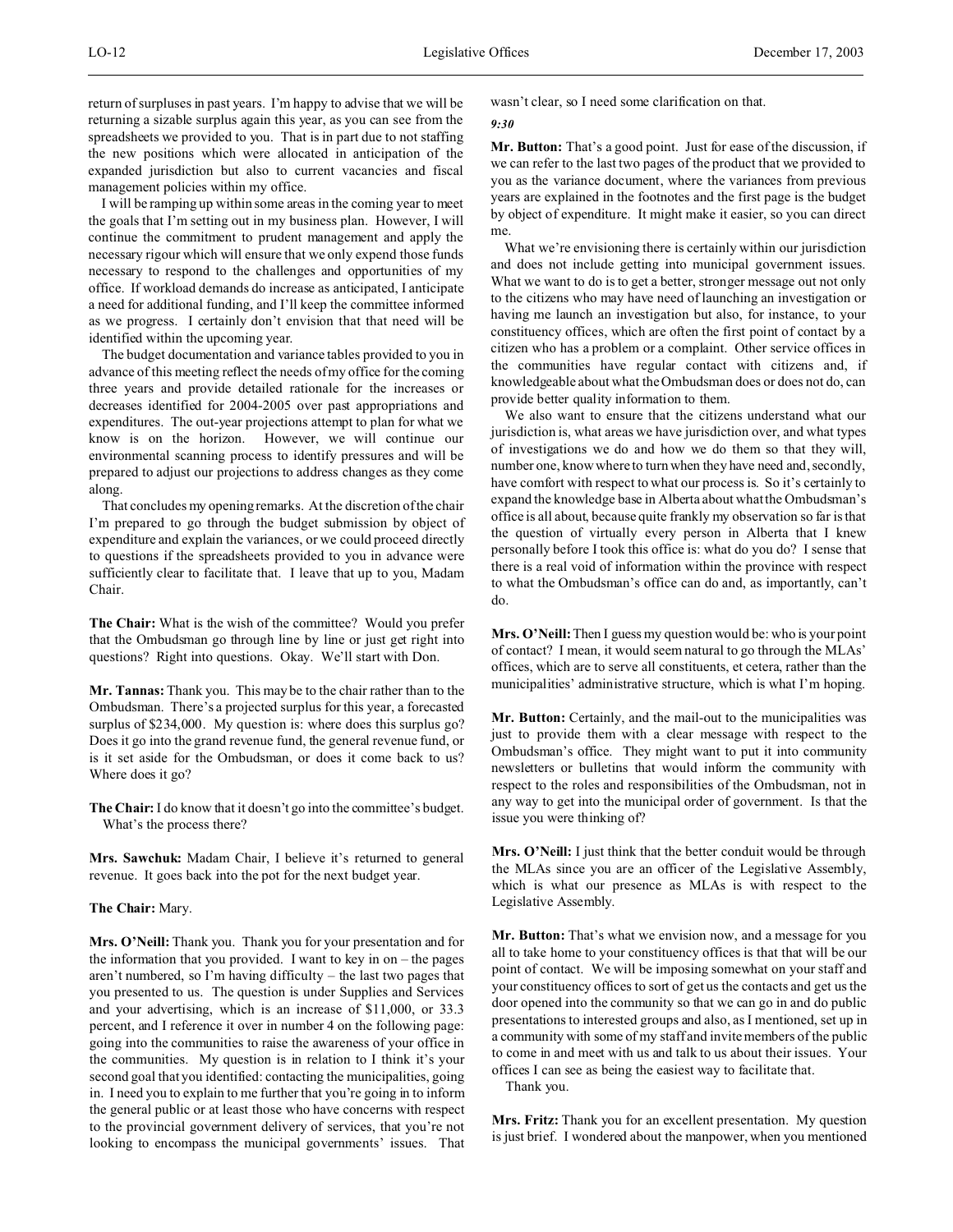that you had unfilled positions and that you anticipate that you need further support in your department, as to whether your budget for salaries and wages is covering overtime costs and, if they are, what that would be. Is there any percentage on that, or is there no overtime in your area?

**Mr. Button:** There is no overtime in my office.

**Mrs. Fritz:** Okay. Good. Thank you.

**Mr. Button:** There is a lot of overtime worked.

**Mrs. Fritz:** Yes. That's why I'm wondering. If you need more manpower and – but there isn't any. Okay. Thanks.

# **The Chair:** Thank you.

**Dr. Taft:** I've got a few questions. Actually, I'll take up, first of all, your goals, your plans, and with the increased jurisdiction I'm concerned about whether there are adequate resources. As I look ahead, if I go from what you're forecasting for this year up to the next four years, it's a 38 percent increase, which sounds significant, but your jurisdiction has been expanded into a very complicated area. I guess the fact that you're submitting this suggests that you're satisfied with a lot of unpaid overtime for your staff and that you're satisfied with the resources here. But I'm expressing – maybe I'm picking up on your point, Yvonne – that I'm a bit concerned that we're either underresourcing this or a lot of people on your staff may be going to be burning out. I don't know. Do you have any comments on that?

**Mr. Button:**I'm very comfortable right now that we are adequately resourced for the business that we have. I am confident that the proactive initiatives we're undertaking will in fact result in an increased workload, and we do have some flexibility in our current allocation from the committee that will allow us to respond to that as the need dictates. We currently have an allocation for 23 full-time equivalent positions, with four of those having been identified to address the expanded jurisdictions and enhancements within our office. We also, as I mentioned, are running one investigator short right now. One investigator retired just prior to the transition from Mr. Sutton to me as the Ombudsman, and Scott left that up to me to look at to fill. I anticipate filling that position probably not too late into the coming year.

I have done the math, and I have some of the same concerns that you're expressing. When you do the math and you look at the surpluses we have provided in past years and what we're projecting this year, with our projected need if we were to staff up to our full complement of 23 staff, we'd be very tight to the line. A lot of the factors, as you note from the variance document, that are resulting in requests for increased funding are outside of our purview. They've resulted from some changes in the way government does business and how charges are apportioned across business lines and departments. But our budget is about 82 percent personnel costs and therefore is largely driven by the proactive investigations.

**Dr. Taft:** You can cut me off when I've asked too many questions. I'm on your Budget by Object of Expenditure document. Technology services take quite a jump, and I am concerned generally about the rapid increase in the amount of government budgets going to technology services. You've got some explanations here on PeopleSoft and Oracle and the decision of the deputy ministers'

committee and so on, but that's – I didn't do the math – probably a 30 percent increase or something in one year from the budgeted amount. Well, actually, I guess most of the increases are occurring within this budget year. Can you explain and talk about that increase a little bit? Are you actually convinced that the increased percentage of resources we're pouring into information systems is really worth it?

**Mr. Button:** I'll answer that, actually, two ways. I'll defer to Ms Watson with respect to some of the specifics because she's much more familiar with that than I am. On the broader philosophical issue you put forward, I share your concern. The argument that's put forward in business and in government is that technology should be becoming more of a factor in our day-to-day business, and it should result in a corresponding reduction in our personnel requirements. That's a nice philosophy but one that I haven't found comes true very often.

### **Dr. Taft:** Like a paperless office.

#### *9:40*

**Mr. Button:** Yes. Certainly, as Dixie can explain to you, some of our increased technology costs have not met our needs, and I'm sure you have all at various times maybe heard some people speaking out. I talk about my inner voice, that one that's supposed to stay within me and guide me, but every once in a while it slips to the outside, that talks about programs like PeopleSoft. Dixie ages two years for every one, I'm sure, in trying to work through the HR and the finance issues with PeopleSoft. So I think your question in that regard is a very legitimate one.

Am I comfortable that the payback for the increasing costs of technology in support of my function is a good investment at this point in time? I've got some significant issues and questions there that we need to work on. We have looked within the leg. offices and we continue to talk about ways that we might as relatively small entities be able to try and group our resources, but by and large we've found out that the core business that each of us is in are so different, and some of our legislative requirements, in particular in my area with respect to the privilege of information, just prohibit us sharing a lot of these services.

Dixie can speak with respect to the actual factors that have impacted upon those costs with more detail. Dixie, if you wouldn't mind.

**Ms Watson:** Primarily, the increase reflects the number of crossgovernment recovery programs that are in existence now. We don't have any control over those, and as we identified in this document, they include the data centre and SuperNet, which is going right across the province. We have to become involved in those as part of government.

With PeopleSoft, as Gord has mentioned, it's a very, very difficult area to try and capture and contain those charges. Three different vendors are charging us. We have Innovation and Science, we have the Alberta Corporate Service Centre, and we have IBM. Between the three of them there are probably 21, 25 line items, different items they charge us for. We get a lot of conflicting data in terms of what our costs are going to be, what they have been. It's very difficult. We do the best we can on that one.

In terms of Oracle, our case-tracking system is an Oracle-based system, and it really is the backbone of our mandate. We try to be very, very proactive with that, and it's like any software program: we do have to maintain upgrades, the support, and from time to time we shift a bit in the way we do business. We need that to be responsive not only in terms of the investigations but also in terms of statistical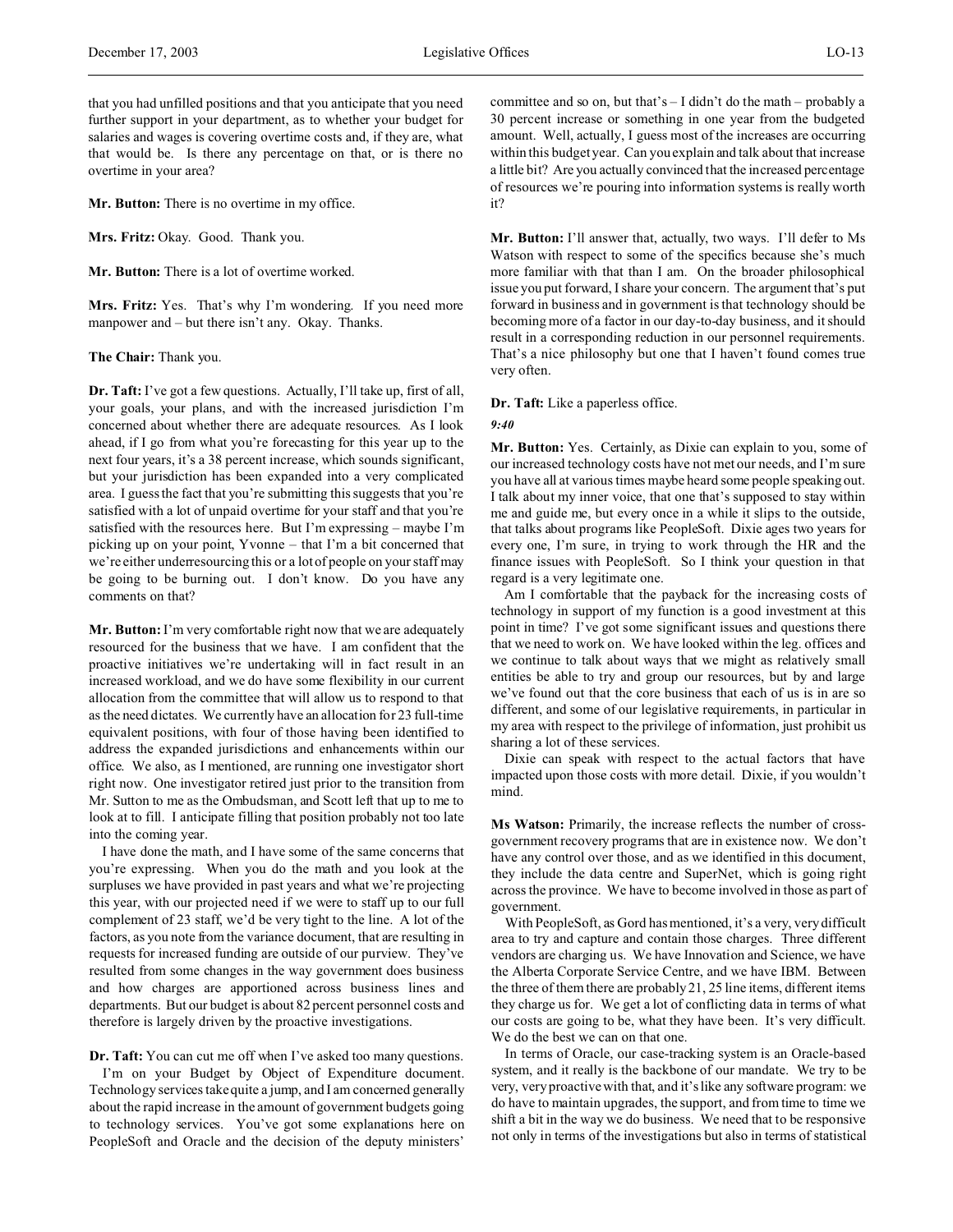data.

So I think that's about it. Does that answer it?

**Dr. Taft:** Yeah. That helps. I appreciate the candidness, because I have the same concerns. This PeopleSoft is notorious.

## **Ms Watson:** It is.

**The Chair:** Do you want to have one more? Then I'll move on to Gary.

**Dr. Taft:** Sure. Your insurance line item on the budget hasn't increased very much, actually, over quite a long period. First of all, what are you insuring for? Let's start with that.

**Mr. Button:** We carry insurance on our office, and unfortunately this year we had to use it I think for the first time.

**Dr. Taft:** This is property insurance; is it?

**Mr. Button:** Yes. We had a break-in in our offices in August and about \$18,000 worth of computer equipment stolen, so we had to pay the deductible of \$5,000 on that, and we budget for that eventuality.

Each of my investigators uses their own private vehicle for business purposes to conduct their investigations, and we also carry an insurance policy for their vehicles being used in the line of business. So that's a year-to-year standard cost. Then there's also, I believe, insurance for my vehicle included in there.

**Dr. Taft:** So my question, really, is that given the calls I'm having not just from drivers but from business owners, people who have had to claim insurance, making claims exactly like yours, your increase is very, very small. Again, obviously from the fact you're putting it in here, you're satisfied that's accurate, but what's the basis of that projection? If you've made a claim, are you not assuming that your rates are going to go up?

## **Mr. Button:** Dixie, if you could deal with that.

**Ms Watson:** We have built in a bit of an increase there, and actually after we submitted the documents, we received a letter indicating that we should have put in more. Our rates are going to increase 10 to 12 percent over the next three years, but we will be able to absorb it.

**Dr. Taft:** Okay. Thank you.

## **The Chair:** Gary.

**Mr. Friedel:** Thanks, Janis. Gord, I'm looking at the contract services section of your budget, and 48 percent is a fairly hefty increase there. In the note you had indicated that you're becoming more and more involved in legal proceedings and that the budget compensates somewhat for outside legal counsel. I'm assuming that you or the office don't get sued too often. What kinds of things would you have to be going after using legal assistance?

**Mr. Button:** We have been sued on occasion. I'm fortunate so far, but I'm early in my tenure. I haven't been yet.

The one, actually, that we're in the middle of right now deals with the privileged confidentiality of the records of the Ombudsman's investigations. There is a move afoot with some people in Alberta to try and gain access to those records. We recently had to mount a challenge to a request in a notice of motion in a civil matter that requested release of the Ombudsman's records with respect to that particular incident, and we hired outside counsel to work with my inhouse counsel in order to prepare and deliver our defence. That, of course, in my view, is a cornerstone of the office of the Ombudsman. If we cannot protect the privilege of our records, if the records of our investigations start getting released to the public, then the confidence of the public in the office of the Ombudsman will immediately disintegrate. So we are mounting a vigorous defence of that. I anticipate it continuing.

More recently in the chairperson's riding, as it happens, the office of the Ombudsman in a complaint to the office of the Ombudsman was erroneously referred to as the grounds for a civil action, and in reading the articles in the *Calgary Sun* last week, you would get the impression from the articles that the Ombudsman had released the contents of a letter of complaint to the people being complained about and that had subsequently resulted in a civil action. Again, we've taken a very proactive approach. We are reviewing the notice of motion and the defence now, and it's another issue where we may have to seek support from outside counsel.

Again, I see that as having a very significant prospect of a negative impact on my office. If people in Alberta who read that article form the opinion that "If I complain to the Ombudsman, the substance of that complaint could end up being used by somebody to sue me," it could have significant impact. As you know, it is a very litigious society that we live in, and people are looking every day for more and more ways to sue somebody, anybody, for any reason. We have seen and in talking with my counterparts in other jurisdictions that we're all dealing with those same kinds of issues. So we do see a need to contract more outside legal service, legal counsel to help us make sure that we do the very best that we can in those.

The other issue that's within that that I'll just address while we're on the topic of contract services: as a more prudent way to manage our finances, we have hired from a temporary help company as opposed to hiring full-time staff to address some of the variances in the demand for service. It gives us more flexibility to have somebody in for a month or two or three when we need them, and when the demand is no longer there, we can terminate our contract with the temporary help agency. Whereas if we hired full-time and the expenses showed up under the personnel category, they would be there no matter whether the work was there or not. So it just gives us a little bit more flexibility to manage our resources appropriately.

So those are the two main factors that are in that contacting.

**Mr. Friedel:** Getting back to the legal thing for a minute though, so most of this is a defensive legal resource, not going after someone else then?

**Mr. Button:** No. This is strictly defending the office of the Ombudsman against legal challenges.

**Mr. Friedel:** Is your office under the Freedom of Information and Protection of Privacy Act?

*9:50*

**Mr. Button:** All of the records of the Ombudsman's office are protected.

**Mr. Friedel:** If there's a concern that this might be used to, I guess, decrease the confidence of the office, would it maybe be advisable to speak with the Minister of Government Services to see if there can't be a little bit more enhancement in the act to protect this rather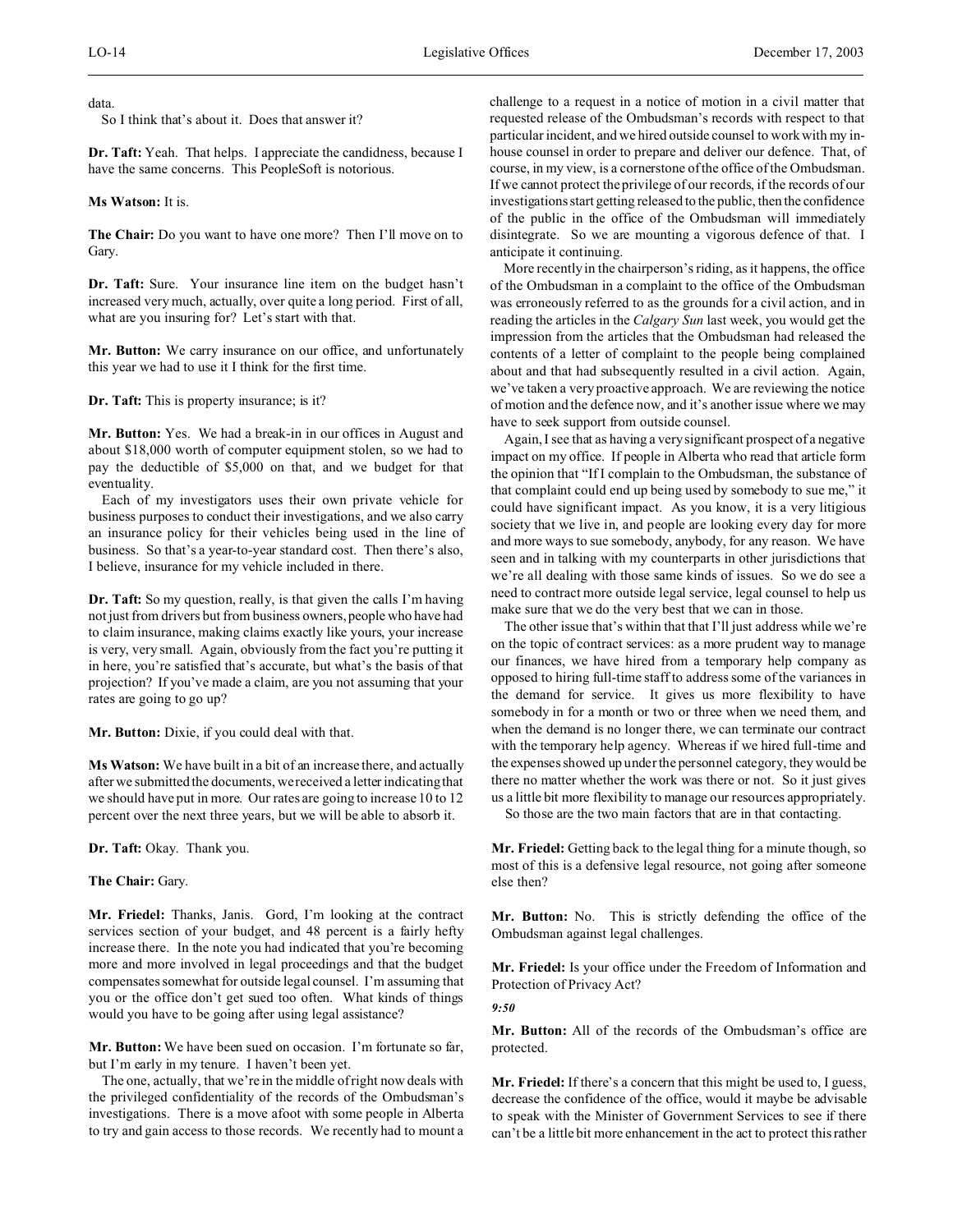than to have to legally defend each and every position?

**Mr. Button:**We've reviewed it extensively, and in fact the argument that we developed in relation to this most recent challenge convinces me that our legislation is very solid, and the same legislation is in place in virtually all jurisdictions in Canada. Despite that, we can anticipate that we will continue to receive legal challenges trying to access that information no matter how tight the legislation is protecting it, and we will have to continue defending those actions. It's just a fact of society today.

**Mr. Friedel:** One last thing on the differentiation between the increase in legal services and staff: what's the proportion of this increase that goes to either?

**Mr. Button:** It's been, I would say, probably this year about a third legal services and two-thirds contracted staff. We have estimated for specialist contracted services – accountants, outside legal opinions, and temporary staff – the major portion of that. There are some ongoing elements, about \$15,000 of that line object, which is day-today, year-over-year maintenance. We did at one time put our staledated investigations into archives, but we found out that the security of them was not being adequately maintained, so we have started maintaining those, and we contract with an agency to microfiche our stale-dated files. We're looking now at – Dr. Taft will be interested – new technology and using some of the later technology that can scan and copy to disk those files as opposed to what is kind of antiquated technology in microfiche.

We really can't determine year over year how much of that budget we're going to use, for instance on outside legal services, because it depends totally on what challenges we get in court. This year we have two significant ones. A year or two ago Mr. Sutton had to defend himself against a legal challenge, but another year may go by when we have nothing, and it's very hard to predict that one.

**Mr. Friedel:** Okay. Thank you.

**The Chair:** Thank you. Denis.

**Mr. Ducharme:** Thank you. Good morning, Mr. Button. I'm looking at the first page of your budget, basically the last line item, which is the net cost of operations. As we've seen in the past, the trend has shown that roughly 10 percent of the annual has been returned to general revenue. If we look at this year's budget – and you've spoken that you're going to do some enhancements – the increase over last year's budget, as to what the forecast is, is basically 15 percent. We're seeing a \$506,000 increase over the 2003-2004 budget compared to the previous year. I know that in preparing budgets we have to set up a contingency fund, but I'm just wondering: is maybe our contingency fund a little bit too high, whereas these possible extra dollars that we're returning every year could be used in other departments in providing other services to Albertans?

**Mr. Button:**Given the current environment and the slow pace of the legislative changes and jurisdictional enhancements, that has in fact been our experience. I believe, if memory serves me, that the committee saw fit to allocate the additional funding in anticipation of the enhanced jurisdictions and expanded investigational services approximately five years ago, I think in 1998-99, with the anticipation that those changes would come much quicker than they

#### did.

I am confident, as I said in my opening address, with the fact that the amendments have now been proclaimed, particularly with respect to my recent meeting with the deputy minister of health and his very strong commitment to move forward quickly to bring to operation the enhanced jurisdiction over the regional health authorities and the various colleges under the Health Professions Act as well as the proactive initiatives I've outlined that I'll be undertaking as the Ombudsman. We will start in this current fiscal year seeing the results of the net impact of that.

The flexibility that we've asked for, that we've had in the past and that we continue to ask for, is in anticipation of that increased workload from those various initiatives. The initiative to move the jurisdiction forward as envisioned in the amendments together with the outreach into the communities and the enhanced responsiveness to Albertans: the net impact of that, I predict, will be a significant increase in workload. It's very difficult for me to say to you in objective terms that that's going to occur completely in the coming fiscal year. I expect that it will be a gradual, slow process but certainly should come to full fruition over the life term of this budget submission and the business plan, which is the next three years.

Without that flexibility to wrap up our resources, in particular investigative and support staff, we will not be in a position to be able to respond when that increased workload comes along. Obviously, if that's the position that I'm left in, I will, not like other people in other jurisdictions or other functions, have to adjust accordingly, which would mean scaling back on what we respond to and cutting back, in fact, on our jurisdiction and our sphere of influence as opposed to expanding it.

**The Chair:** Thank you. Mary.

**Mrs. O'Neill:** Thank you. I just have a quick question, Madam Chair, and it follows on what Gary was asking. Is your act and the protection of the privacy and the information that you have in your records and PIPA coming into effect January 1 – are they mutually exclusive or does one have supremacy over the other?

**Mr. Button:** Our protection is entirely within our legislation.

**The Chair:** Are there any other questions? If not, well, thank you very much, Gord and Dixie, and we wish you a very safe and memorable holiday season, and we'll see you at lunchtime.

**Mr. Button:** Thank you very much.

*10:00*

**The Chair:** Well, good morning to Karen and Don.

**Mr. Hamilton:** Good morning.

**The Chair:** If you're set to go, you can proceed with the presentation of your business plan and budget, please.

**Mr. Hamilton:** Thank you, Madam Chair. I have been on a learning curve for seven months. You know that Karen South is our senior administrator, but she's much more than that. She has the knowledge and experience and has been in the Ethics Commissioner's office from the beginning, and she has been wonderful to me. She's a hard worker, she's competent, and she has a great sense of humour, which is a necessity when working with me. I see our relationship as not one of boss and administrator but as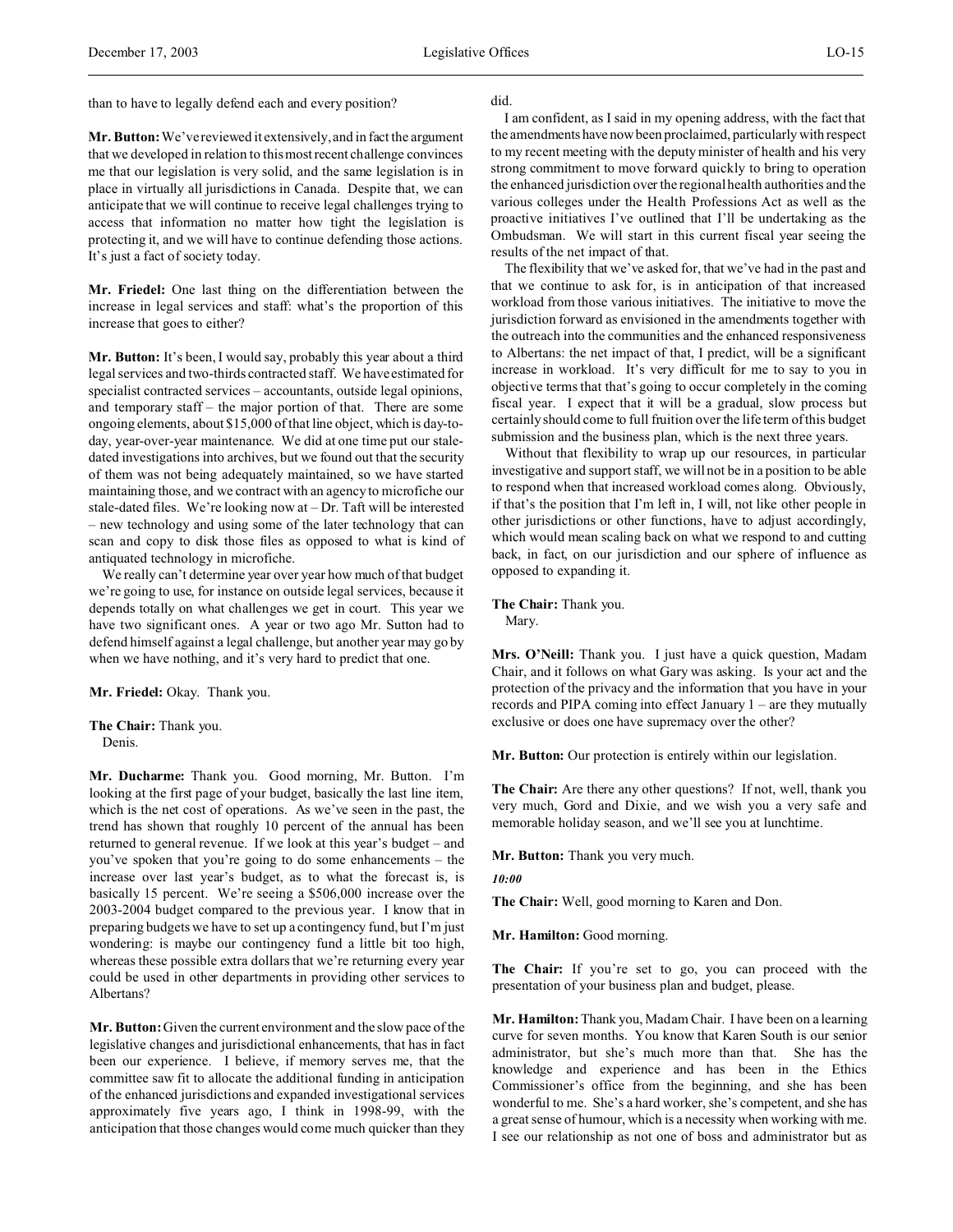partners.

We used the format which was a result of the committee's request as it was worked out with the other officers. Fred Dunn has been our spokesman, and he will discuss this this afternoon at more length.

I hope you found that our information was helpful. This is the first time that our office has produced a business plan. At first I was quite daunted when I was doing the interview disclosures. I felt a little bit uncomfortable at the beginning. I felt like I was wandering around in somebody's house and they weren't home and I'm checking up on what the bathroom looks like, but I got over that, and I had to.

In the past seven months since I was appointed, we went to two conferences, one in Yellowknife for the Canadian association of commissioners and the one I attended in Texas with some of you. We had a three-day hosting with Tanzanians who were here in Calgary at the university. It think it's a CIDA project, and they're studying ethics. We introduced them to some of our top officials. I think they have gone back now, but they've been here for about four months.

We have interviewed all the MLAs, and we are about halfway through with the senior officials. We intend to go to the two conferences that I have mentioned and to another one, on ethics, in Ottawa and maybe to another one with the Chumir foundation.

If I had any accomplishments, it would be that I think I handled the media quite well. I don't seek them, but they seem to find me, and that's a part of the job. The Heritage hockey game caused several phone calls. We have had several interviews with some media who have contacted us from Ottawa when people were saying that they were or were not flying around in airplanes. I took the calls, but I said that I am not in the business of criticizing other governments; it's not my jurisdiction.

We have requested decisions from about 12 people on issues that we responded to. We responded to them sometimes positively and sometimes negatively.

My philosophy in this job is to be a friend and a protector, and I can only be that if you and your colleagues ask us first and not after, and that is happening. I have been impressed with the quality of MLAs on both sides of the House. My view is that they want to make a difference. They want to contribute to a better society, and I hope to help them to do that. I only have one question for you: how do you define part-time?

Thank you.

**The Chair:** Okay. Are there any questions for the Ethics Commissioner?

**Mr. Tannas:** Well, I was wanting to respond to the question of parttime. It's not unlike the farmer in that the farmer can be part-time, and he or she or they can put in as little time or as much time and do as much work or as little work, and from whatever it is that they do, they'll reap the rewards. Now, that may be biblical. The reward is not necessarily monetary. It's your own self-image. It's your own satisfaction and the adulation of others for the job that you've done so well. That's a partial answer to a part-time question.

**Mr. Hamilton:** I can see why you're elected.

The Chair: Okay. Any other comments or questions?

**Mr. Tannas:** One of the things that occurs to me is that a number of people in this province – and it's far too great – do not understand the role and the worth of an independent Ethics Commissioner.

Many people, if they know of your existence, think that you are hired by Ralph Klein and can be fired by Ralph Klein. Whenever that occasion arises with any of the officers, I disabuse the person of that notion, and most people are really impressed.

Referring to the earlier budget submission and talking about holding your lantern high or blowing your own horn, there needs to be, it seems to me anyway, a greater understanding by the general public of what your role is and how you do it and how you are, in fact, independent and, not just for yourself but the other officers, the importance of having fair and free elections through the Chief Electoral Officer, you know, the whole public accounts system through the Auditor General, and so on. Do you see that as being a line item in your budget, to spread the good news?

**Mr. Hamilton:** When I speak, I start with that. When I'm interviewed, I say that Bob Clark and the government, the Legislature, have done it the right way, and I talk about that. The fact is that I don't work for the government; I work for the Legislature. I haven't done a lot of speeches – well, a few. I wanted to get my feet wet, and I will be doing more of that in the next six months.

**The Chair:** Gary.

**Mr. Friedel:** Thanks. On the contract services part of your budget you're showing a 25 percent increase, \$15,000 as the total amount, and the reference link says that the adjustment is for potential salary increases in staff services that you contract from the protection of privacy office. I'm assuming that that wouldn't be suggesting that they're going to get a 25 percent raise. Are you contracting more services from them in volume as well?

*10:10*

**Mr. Hamilton**: I would ask my partner to respond to that.

**Miss South:** So far this current year we have been using more of their services. It's for a variety of purposes, and part of it was for some personnel changes we had in the office. They provide IT support, human resources, accounts payable, and legal services for all of the staff. They've increased the number of staff who provide services to us.

**Mr. Friedel:** So it's an increased quantity of service as well.

**Miss South:** In the next year we will also be upgrading computer equipment, and that will involve an awful lot of their IT people.

**Mr. Friedel:** So they do a lot of that work. Thank you.

**The Chair:** Thank you.

Marlene.

**Ms Graham:** Thanks, Madam Chair. I was glad to see a revised budget. I thought my math was bad. Anyway, that was good.

I wanted to ask a couple of questions about the business plan. This is the first business plan; is it? There were never any goals?

**Mr. Hamilton:** This is the first.

**Ms Graham:** Yeah. Okay. Well, I think the goals certainly make sense. I do recall Bob Clark talking to us before about perhaps meeting with caucuses or caucus representatives, but I don't recall that ever having been done, and I'm just wondering what plans, if any, you have in that regard. Also, I'm interested to know,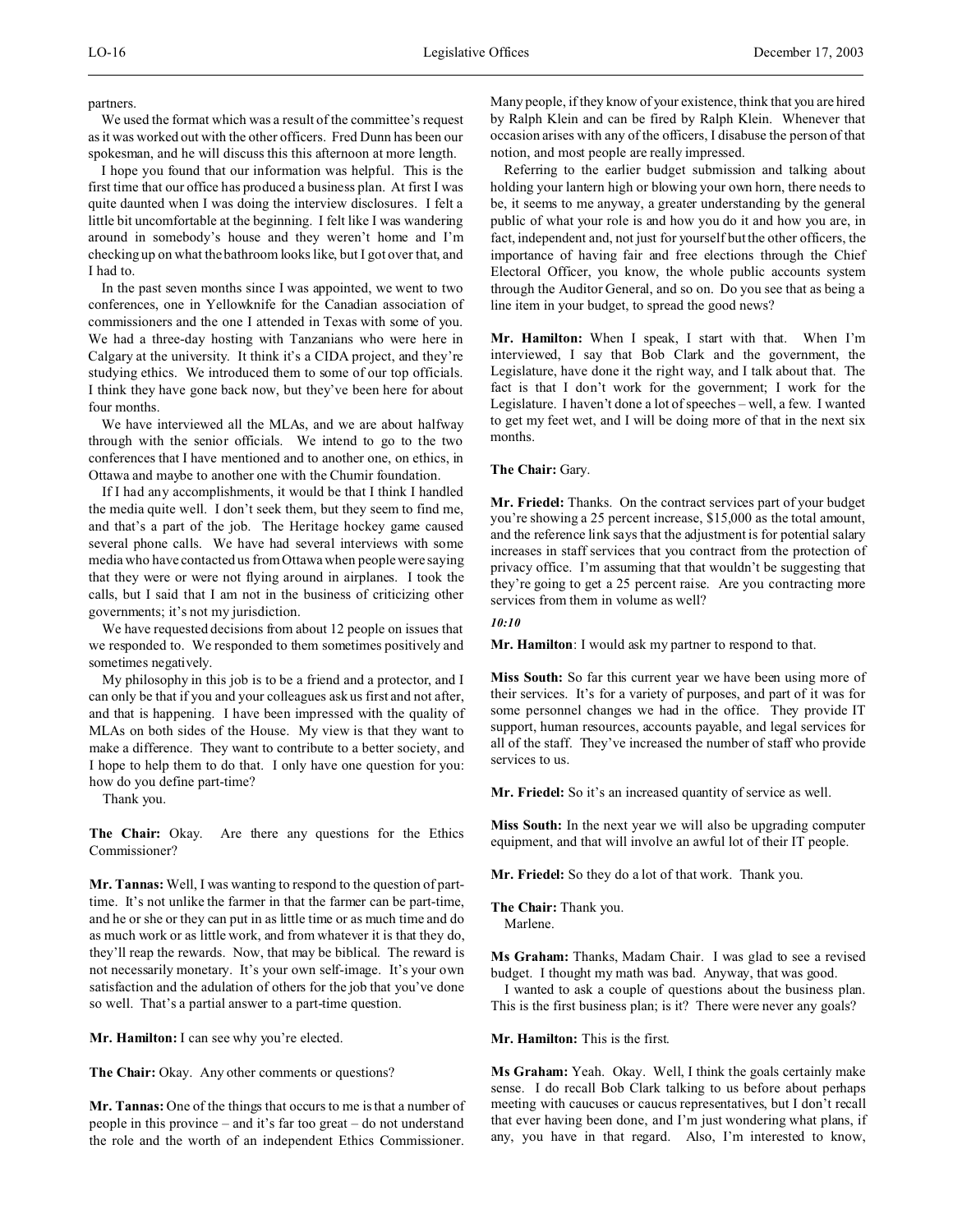generally, how many inquiries you would have, say, per week or per month from citizens just requesting information and what sorts of groups you anticipate speaking to under goal 2, to promote public trust and confidence in the integrity of MLAs. So I guess those are three questions.

**Mr. Hamilton:** Well, to the last question I would say: I'll go anywhere if they want me. We haven't been active in that because I have to know what I'm doing, but that'll happen. I had a Rotary club that has asked me to speak on ethics and how it works, so that's what we'll do.

What were the other two questions?

**Ms Graham:** Plans relative to meeting with the caucuses or representatives.

**Mr. Hamilton:** Well, since you're all represented here – I'm available anytime. If you have questions and you want me to come to a caucus meeting, I'd be happy to do that. I got an invitation to the Liberals' Christmas party, and I went to that. The others didn't invite me.

**The Chair:** What was your third question?

**Ms Graham:** Maybe it was only two. My math isn't that good today.

**Miss South:** It was on the number of citizens who contact our office.

**Ms Graham:** Oh, yes. Thank you, Karen.

**Miss South:** I'd say that it's likely no more than six a week.

**Mr. Hamilton**: We do get letters and calls that we can't do anything with, but we respond to them.

**Ms Graham:** You always answer them.

**Miss South:** We do our best to refer them to the appropriate place.

**Ms Graham:** Okay. Madam Chair, if I could just comment that I think it would be a good idea to meet with the individual caucuses to give an overview and a refresher on the salient points of the Conflicts of Interest Act because, you know, out of sight, out of mind. I think it would be a good idea to do it annually, perhaps at a caucus meeting. I don't know what the other members of the committee think of that, but I'd encourage you to pursue that.

**Miss South:** To date it's been primarily issue driven. We've had it a couple of times where we wanted a discussion with all of the caucuses, and I think some of you were there for the communications/commercial advertisement discussion over at our office when Bob was commissioner. So we've had a couple of occasions when we've talked to caucus representatives rather than the entire caucus.

## **The Chair:** Thank you.

Yvonne and then Kevin.

**Mrs. Fritz:** Thank you. I just had a question on the telephones and communications service. I notice that it was \$4,000 in 2002-03 budgeted, and actual was \$564. Then in 2003-04 it was \$3,000 for the budget, but it was forecast at \$1,000, and in '04-05 it's still at

\$3,000. The reason I'm asking the question is that in the previous presentation from the Ombudsman he indicated that they were charging out a portion of the service and found, I think around the middle of the year, that that wasn't workable, and the costs were being picked up again by Infrastructure or somewhere else. So I wondered – it may not apply to your area, though; I'm not certain – why you would still be budgeting, then, the same amount. It always came in low, and then it wasn't workable last year in the way that it's being charged back, so why would it still be, then, at \$3,000?

**Miss South:** It likely could be reduced.

**Mrs. Fritz:** It could?

**Miss South:** According to our financial statements for 2002-03, Infrastructure did pick up \$1,425 in telephone costs for us.

**Mrs. Fritz:** Right. Uh-huh.

**Miss South:** My understanding is that they will continue to pick that up, but in case they decide not to . . .

**Mrs. Fritz:** Just from the previous presentation, I thought halfway through that you had learned that they will be picking it up.

**Miss South:** At the moment.

**Mrs. Fritz:** But you're not trusting them, Karen. Okay. I hear you. Thank you. Okay.

Thank you, Madam Chair.

**The Chair:** Thank you. Kevin.

**Dr. Taft:** Again I've got two or three questions, but we'll handle them one at a time. I'm on the sheet titled Explanation of Changes to Budget, the variance report. Maybe I want to be somewhere else. Just a second. The item third from the bottom, technology services, goes up from \$4,000 to \$9,000. There's a 125 percent increase. I noticed that that is expected to continue through the next three years, through the full three years of the business plan. Are you following me there?

**Mr. Hamilton:** Uh-huh.

**Dr. Taft:** Yeah. In fact, it continues to go up a little bit, and it's attributed in the notes to charges for the SuperNet. What benefit will you get from that service? Or are you just saddled with carrying your portion of the SuperNet costs?

Miss South: I assume that that's what it is, that it's being apportioned out to various places. At the moment our Internet connection is through the Auditor General's office, and we haven't been charged for it.

**Dr. Taft:** At the moment you have a high-speed cable or something like that? You're not sure?

**Miss South:** I'm not sure. As I say, IPC handles our technology for us.

**Dr. Taft:** But it works well.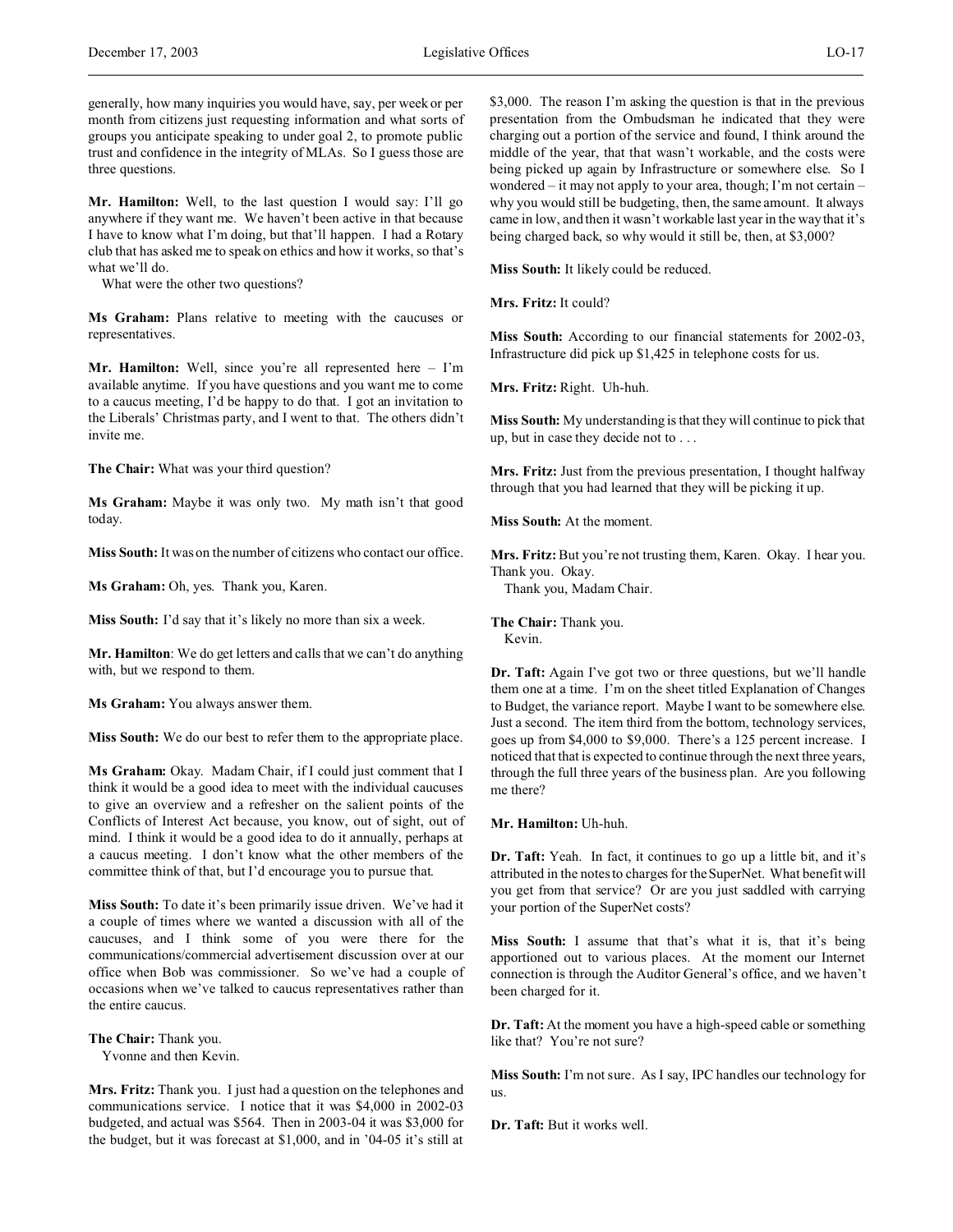**Miss South:** It works well. My understanding is that in the next fiscal year we will all be charged for the SuperNet.

Technology services also covers the costs for the various agencies that do our payroll and accounting. It's not just SuperNet. SuperNet is the newest component to that.

**Dr. Taft:** I guess that when I go through the variance, the three biggest increases are all related substantially or entirely to information technologies, at least if I'm understanding the notes correctly, and they're pretty big increases. I have to admit that I struggle a bit with what the heck benefit we are getting for increases ranging from 25 percent to 125 percent. Are these computer systems making your job better? Are you performing better?

**Miss South:** Part of it. We did establish our own web site, and I think that answers one of the questions about getting the information out to the public because we try to keep it up to date and input as much information as we can on the web site. Within the last year we have added a contract with the Legislative Assembly Office, who actually administers the web site for us. So that's one of the components for that. One of the things that is in that \$15,000 extra for this year that is a onetime expense is a device that is a fire wall. So it's a security device that we need to purchase. My understanding is that whatever we are using at the moment is extremely outdated and the company no longer provides support for it.

## *10:20*

**Dr. Taft:** Except that down the road that line item just keeps going up and up.

**Miss South:** For technology services, yes.

**Dr. Taft:** I'm not criticizing your office here. I'm concerned about a general pattern in which we're spending a heck of a lot on IT, and I'm not sure that we're getting the benefit. Your office doesn't have a lot of choice in some of these decisions; is that correct?

**Mr. Hamilton:** Yes.

**Dr. Taft:** Yeah? Okay. Thanks.

**The Chair:** All right. Thank you. Raj.

**Dr. Pannu:** Thank you, Madam Chair. I have one question. I was looking at the two budget tables: the budget by object of expenditure and then the second page, actually, explanation of changes to budget. The overall increase in the budget that we're focusing on is shown as 15 percent.

# **Mr. Hamilton:** Uh-huh.

**Dr. Pannu:** Now, it's obviously an accurate calculation provided that the estimate for 2005 is seen in relation to the budget item for 2003-2004. The budget figure is \$387,000 plus a few more dollars, but we also have the estimated expenditures for 2002-2003 which are smaller: \$376,472. First of all, I just want some clarification. Isn't the estimate for this year that's reported as \$387,000 a more accurate reflection of the actual expenditures that we'll end up with by the end of the year?

**Miss South:** It's possible. We have always returned some money, and we may have this year some savings as a result of the commissioner not having been appointed for a couple of months.

**Dr. Pannu:** Now, if you put that \$376,000 against \$447,000 – that's the estimate for this new budget that you're seeking – the percentage increase would be larger than 15 percent. So there's a question of whether or not 15 percent accurately reflects the change that you are requesting. It might come to 20 percent. So this is just a question of using that to express I guess in a more accurate way the percentage increase that you receive.

**Miss South:** Except that the forecast is our best guess. We certainly could spend the whole \$387,000.

**The Chair:** Any other questions or comments? If not, thank you very much, and we will see you at lunchtime.

**Mr. Hamilton:** We'll see you at lunch. Thank you.

**The Chair:** Lunch is at quarter to 12? Yeah.

Our next presentation has been moved up. They should be here within 10 minutes, Karen?

**Mrs. Sawchuk:** Yes.

**Mr. Hamilton:** Excuse me. I just wanted to wish you all a very merry Christmas and a happy holiday and a good new year next year.

**The Chair:** Thank you very much, and the same to you. Okay; we can take exactly a 10-minute break.

[The committee adjourned from 10:24 a.m. to 10:43 a.m.]

**The Chair:** Okay. I'd like to welcome Frank Work and Suzanne Frederick. Thank you very much for joining us this morning. If you would like to proceed with your presentation of your budget, that would be great.

**Mr. Work:** Thank you, Madam Chairman, and good morning, committee members. Before I begin, let me introduce to you once again Suzanne Frederick, who is manager of finance for the office of the Information and Privacy Commissioner.

You have the materials. I know you do because we sent them over. Let me say that this year I'm really pleased that we have a common format to work from because it's taken a lot of the guesswork out of it for us in terms of what to present to you. I know that last year some questions arose from the different formats the officers used, so having a uniform format has been good. I hope it works well for you.

I just wanted to give you a little bit of an update on what's going on. The core business of the office, of course, is two pieces of legislation and in a month three pieces of legislation. Flowing from that, the core business is handling complaints from the public, requests for review from the public, doing investigations, and increasingly taking privacy impact assessments under both the freedom of information and the health information acts. As well, we've been doing a lot of ongoing education and awareness work under both FOIP and HIA. I'll use the acronyms, as much as I dislike them.

I'm particularly pleased over the past year with the involvement that our office has had with the health care professions: physicians, pharmacists, therapists, and so on. I think that's been very, very powerful, and I'm going to tell you why in a second.

The other big area that we devoted considerable time to is working with research ethics boards, and those are the bodies that approve research at the different universities and things like the Cancer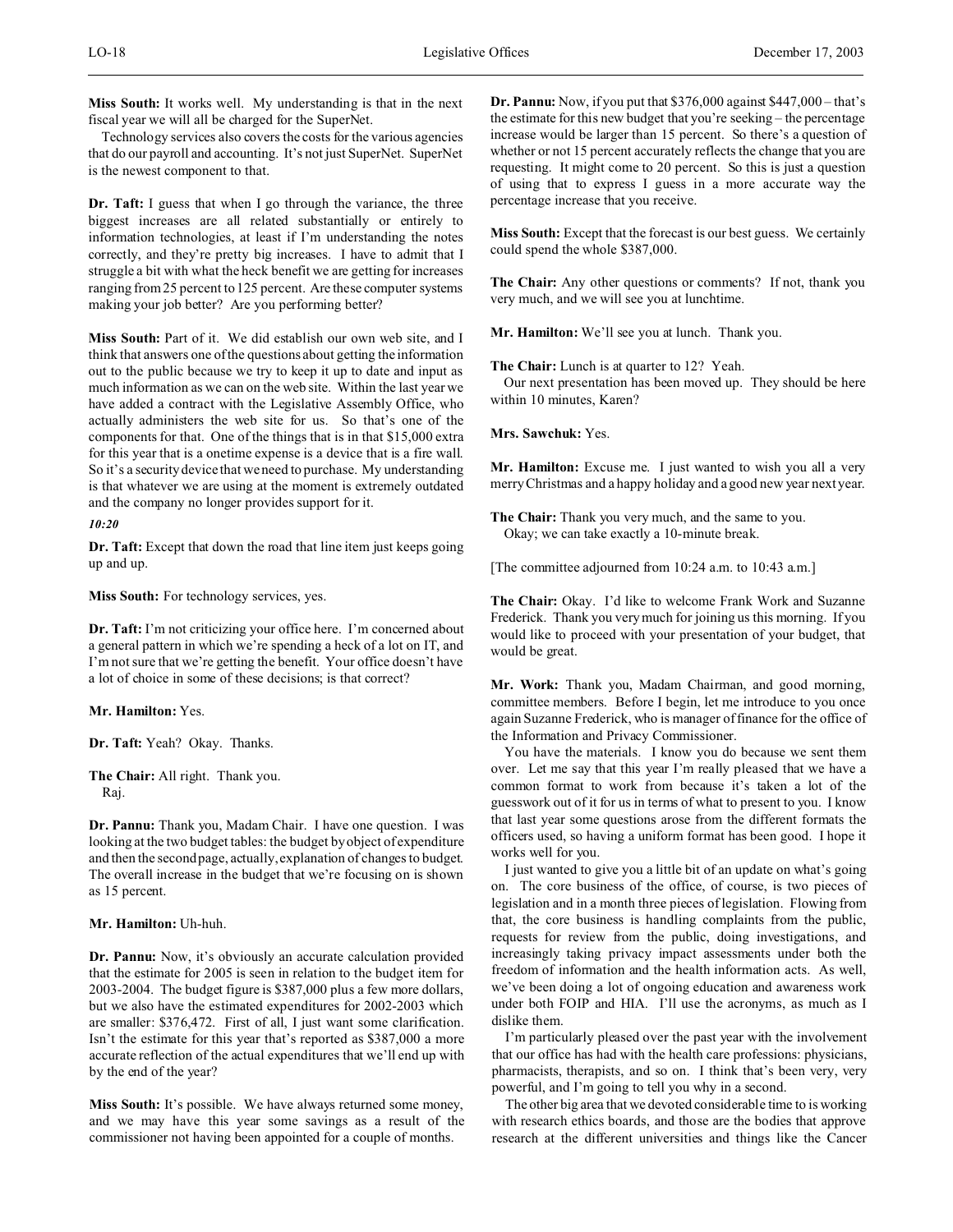Board. They play a very important role in the process because they have under the Health Information Act the power to allow medical information to be used without consent. As a result, we focused a lot of effort on them, and for the most part I'm very, very pleased with the results. I think the Health Information Act gave these boards the recognition and the responsibility that they were ready to assume, and I think they've done a very good job of discharging it. We're still working very closely with them. There are some very difficult ethical issues, as you can imagine.

The other highlight of the year, I think, is that I was amazed by the increase in involvement the office has had with external committees and task forces, primarily within the government of Alberta. While our core business of handling complaints and requests for review has gone on at the same pace, the amount of involvement in everything from the Medical Informatics Committee with the college of physicians to Government Services' information management training advisory committee, the government audit strategy task group, Alberta Health and Wellness – there's a staggering number of committees that we are now regularly involved in. And that's a very good thing, because in my mind working with bodies like that as they develop IT systems and programs greatly reduces the possibility that there will be grounds for complaints and investigations after the fact. So that's been a very positive thing.

As I mentioned earlier, the number of privacy impact assessments we've been dealing with under both the FOIP Act and the Health Information Act has skyrocketed. Privacy impact assessments are required under the Health Information Act before you fire up a new information system, but they're more or less voluntary under the FOIP Act, although I've urged that they be done in many cases. Some of the FOIP ones that have been done on this voluntary basis have really been outstanding. An example that comes to mind is a Children's Services initiative that was undertaken earlier this year, and that was to help kids that have problems. As you can imagine, you can't deal with a child that has problems in isolation. I mean, the treatment covers a number of ministries and possibly schools, police, and so on. So there's information sharing that's needed in order to deal with the child, but at the same time there are the issues of the child's privacy and the child's security as well. We worked with the Children's Services initiative to develop what I think is a brilliant system for managing that but still facilitating the program.

We worked closely with the government of Alberta personnel administration office on the background check/security clearance issue. I think that for the program that came out of that, while it's regrettable that you have to do that in the first place, there is a need, and I think it was in the end done with sensitivity and with intelligence.

Finally, the big headline grabber was the surveillance cameras on Whyte Avenue. Again, we spent a lot of time with the Edmonton Police Service developing that program, and I think it was done in the least intrusive and most precise way it could have been done. We'll be talking to the police and doing kind of – I don't want to call it a postmortem – a review in the new year of how well that system worked for them.

As I said, we're getting increasing, increasing numbers of privacy impact assessments from doctors. Alberta Health and Wellness has a program whereby doctors can get funded to automate their offices. In order to do that, they have to file a privacy impact assessment. It's called the physicians' operating system program, POSP. Acronyms everywhere; right? Privacy impact assessments for our office are quite labour intensive because we have to review them, we have to consult, we have to meet, and we have to make comments, criticisms. The payoff has been tremendous for Albertans.

Just as a small example, there was a robbery, a break and enter, at

a clinic. The thieves stole I think it was six CPUs off the desks in the clinic. Because the clinic had done their privacy impact assessment and it had been concluded that no personal information should be stored on the desktop units, that it should all be sent to a server which was in a secured room, all the thieves got was the CPUs, which is bad enough, but they didn't get any information. That truly happened because this clinic did their privacy impact assessment and realized the need for that kind of security.

#### *10:50*

There was a survey done of doctors across Canada by a reputable consulting firm called Priva-C. The headline in the paper – it was a national story – read something like: doctors' awareness of privacy and security issues abysmal. I spoke to the guy who ran the survey, and he said: yeah, well, I really wasn't quoted quite accurately. As it turns out, in Alberta and Manitoba, provinces that have health information legislation, the awareness of privacy and security issues among doctors, health care providers, and hospitals was staggering. In fact, the expression he used, I believe – he spoke to a group of doctors in Calgary shortly after the survey, and he said, interestingly, that Alberta doctors are a lot better off than the majority. We did a talk for about 50 docs in Calgary last Saturday and were blown away by the level of sophistication and understanding of the issues, and I was just delighted to hear that from someone who had been talking to the docs.

Now, in the past few months we've been in a big way into Personal Information Protection Act issues, or PIPA, the new acronym. We've spent a lot of time working with Government Services on the preparation of materials for awareness and educating the organizations that are going to have to comply with the act in a very few days. Since September Elizabeth Denham, who's the team leader for the private sector, and myself have done a staggering number of presentations and training sessions.

I guess the thing that impressed me in all of that is that 85 percent to 90 percent of the feedback on that legislation from business has been very, very positive. It's being regarded very favourably. The view seems to be that while it is consistent with the federal law that's being imposed on January 1, it's easier to understand, it's easier to implement, it recognizes some practicalities, and I've been flattered to often hear that business is happy to have someone in Alberta to enforce it and administer it and to deal with the issues. Despite the jet lag and the fatigue from the 30-odd speaking engagements, that's been very gratifying.

On the private-sector matter we're now into consultations with British Columbia, which, you all probably know, has a very similar piece of legislation. We have a new federal commissioner, Mme Jennifer Stoddart. I know her from the old days when she was commissioner in Quebec, and I'm really looking forward to working with her. She's first-rate, and having come from a province that has a fairly strong tradition of provincial autonomy, I think there's going to be a good working relationship between the federal agency and the provinces, so I'm really looking forward to that.

There are going to be some tough issues. The three commissioners – the B.C., Alberta, and federal commissioners – are going to have to do some things to make sure that all three of us aren't banging on the same door at the same time. That's just wasteful and pointless, and we're working on those kinds of issues now as well.

To turn to the budget and money matters, I guess I would just sum things up by saying that we are presenting you with a budget that looks for a 5 percent increase despite the addition of the responsibilities under the Personal Information Protection Act and despite what we anticipate will be a greatly increasing number of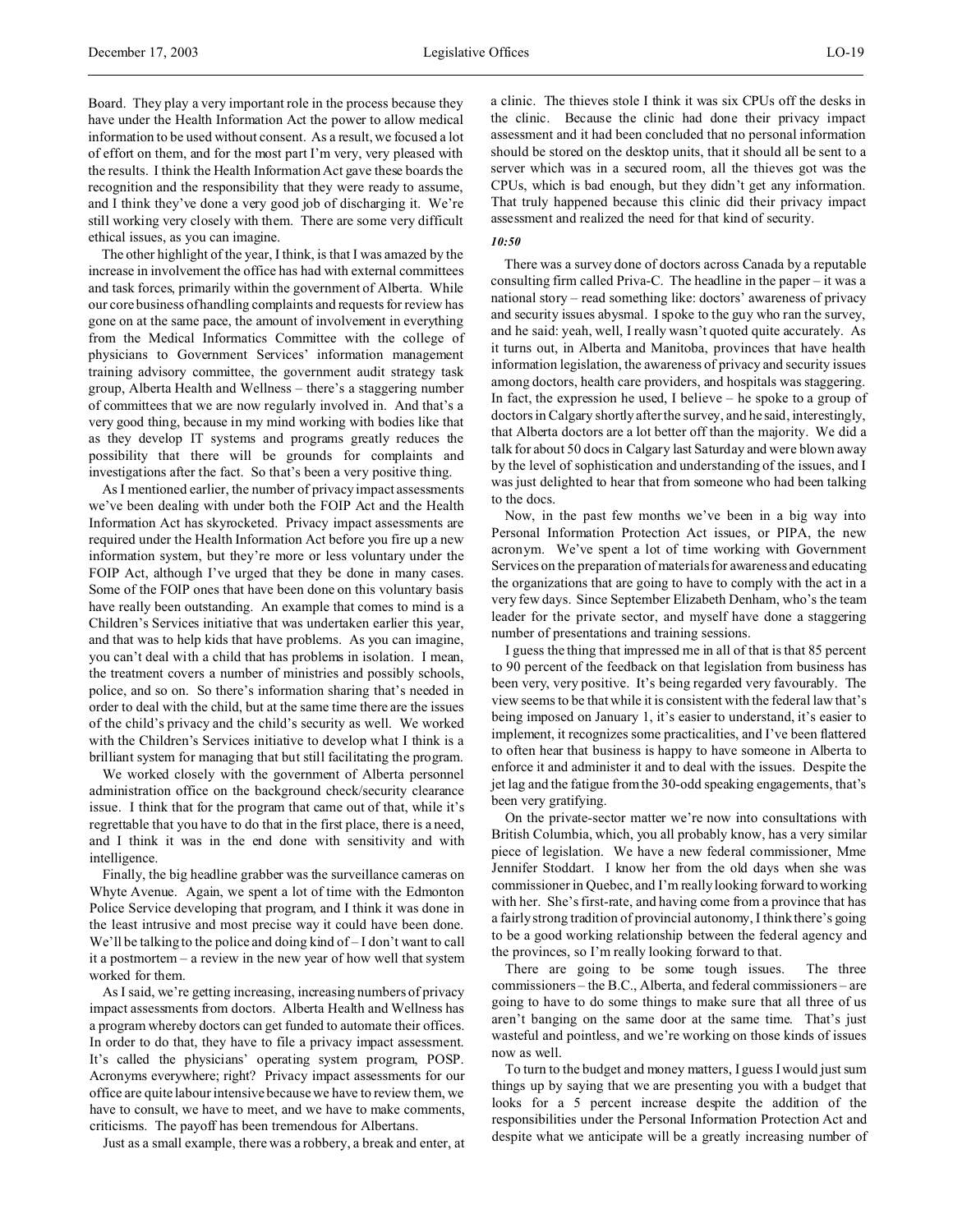privacy impact assessments from physicians as they automate and involvement with Alberta Health and Wellness as Alberta Wellnet gears up.

Now, at that point, should I just go on into the budget, or do you want to ask any questions about the preamble?

**The Chair:** What we have done in the past is just open it up to discussion. You don't need to go through the budget line by line. So at this point is there anyone that would have any comments or questions?

**Mr. Tannas:** Frank, I was just wondering. The Ombudsman is soon going to be involved in health. That would presume that a complaint would come forward and they would need, in order to properly adjudicate that complaint, access to health records. Is that going to be a minefield for you and for the Ombudsman?

**Mr. Work:** Good question, Mr. Tannas. We've already talked to the Ombudsman about that. I think that both the FOIP Act and the Health Information Act allow for the disclosures that are necessary for the Ombudsman to do his or her job – well, his in this case – which are permitted under both acts because both acts say that information can be disclosed if pursuant to statutory requirement. The thinking at the moment is that since the Ombudsman has a statutory authority to do this, the information will flow along the lines of that authority. So we're not anticipating any problems with that, at least between our offices. It could happen that some of the health care providers, who are becoming quite attuned to privacy matters, may have to be educated on the fact that the Ombudsman does have the ability to get this information from them, but we'll try to work with them through the organizations; you know, health authorities, hospitals, and so on.

**Mr. Tannas:** Okay. Thank you.

**Mr. Friedel:** Frank, when Don Hamilton was in here earlier, in his budget he had an amount for contract services out of your offices, where some of your technical people and such provide cross services. How is that reflected in your budget? Is yours a net of that, or does that go through general revenue? How is that reflected between the two budgets?

**Mr. Work:** This is where I duck. Suzanne.

**Ms Frederick:** It does, actually, go through general revenue, so on our financial statements it's presented as revenue to us, and then it's taken out again. So we don't net that. This is our true expenditure.

**Mr. Friedel:** Thank you.

**The Chair:** Kevin, you just want to add to this?

**Dr. Taft:** If I can. I'm not sure I'm understanding correctly. So there's no income here, but you are getting income?

**Ms Frederick:** That's correct. The general revenue fund is getting income. It's really just to the Treasurer.

# **The Chair:** Yvonne.

**Mrs. Fritz:** Thank you. My question is on professional fees and development. I notice that in the past two years it's almost doubled. It had been budgeted at \$62,000 in 2002, but the actual is \$82,000.

Then looking at the estimates and the target for 2004-05 and '05-06, it's at about \$139,000, and I wondered why that is. In what area are you finding that your staff requires further development that had been lacking, or has it changed, or is it more on the side of professional fees? Why is that such a considerable increase?

**Mr. Work:** It's a little of both, Mrs. Fritz. We have a small staff, but it tends to be very professional heavy, I guess; probably an unfortunate choice of words. For example, we have five lawyers, and we have an IT department. They have two needs. One is professional fees. For example, lawyers have to pay their fees to the Law Society, and we're pretty much at their mercy. If those fees go up, we pay them for the lawyers.

#### *11:00*

**Mrs. Fritz:** What would that be, though, the fee for the Law Society if you have, say, five lawyers? I have no idea.

**Mr. Work:** I think this year's Law Society fees were \$1,800 per lawyer. Yeah, \$1,800 per lawyer. Then there are the Canadian Bar Association fees as well, which are about \$350, I think.

I don't want to point fingers at anyone, but the expensive guys are the IT guys. It is staggering what IT training costs. I mean, literally, I've seen a two-day course where the tuition is \$10,000. We don't do many of those, I can tell you, but the fact remains that the software is changing so fast. If Microsoft decides to redo their Access program, you have no choice.

It's probably an incorrect thing to say, but it's a bit like an addiction. You know, you've got the investment in the hardware, and you're running their software. If they overhaul their software, you really have no choice but to take the training required for your IT people to get reschooled in the newest program. Whether or not some of these programs make a world of difference, I don't know. I sometimes wonder: just how many fonts do you need on your Word program in order to do your job, you know? We must be up to about 500 now. But the fact remains that IT training is very expensive.

In the health area with the health information team I like them both for personal development and in terms of maintaining a dialogue between the office and the health professions. I like the health team members to go to things like what's called the COACH conference. The acronym is COACH. That's the pre-eminent health information group in Canada. I have no problem sending two or three members from the health team to that because simply everyone that's doing anything with health information in Canada is at that conference. So we often present at the conference, but more importantly you find out what's going on with health information.

There, again, the rate of change is mind-boggling. Well, you probably have a sense of this from trying to deal with it from a legislation policy point of view. We are just literally chasing after the technology, and sometimes I'm not sure we're gaining on it at all.

Those are the reasons that the professional fees and development dollars are increasing.

**Mrs. Fritz:** So how many would be on the health team that would go to this conference?

**Mr. Work:** Let's see: I have three portfolio officers, a compliance officer, and an assistant portfolio officer. That's something new we've done in order to try to not only save some costs but bring some people in our organization along, kind of develop from within. This past year we created a new position of assistant portfolio officer. So we've got five people: three full portfolio officers, one assistant, and a compliance person.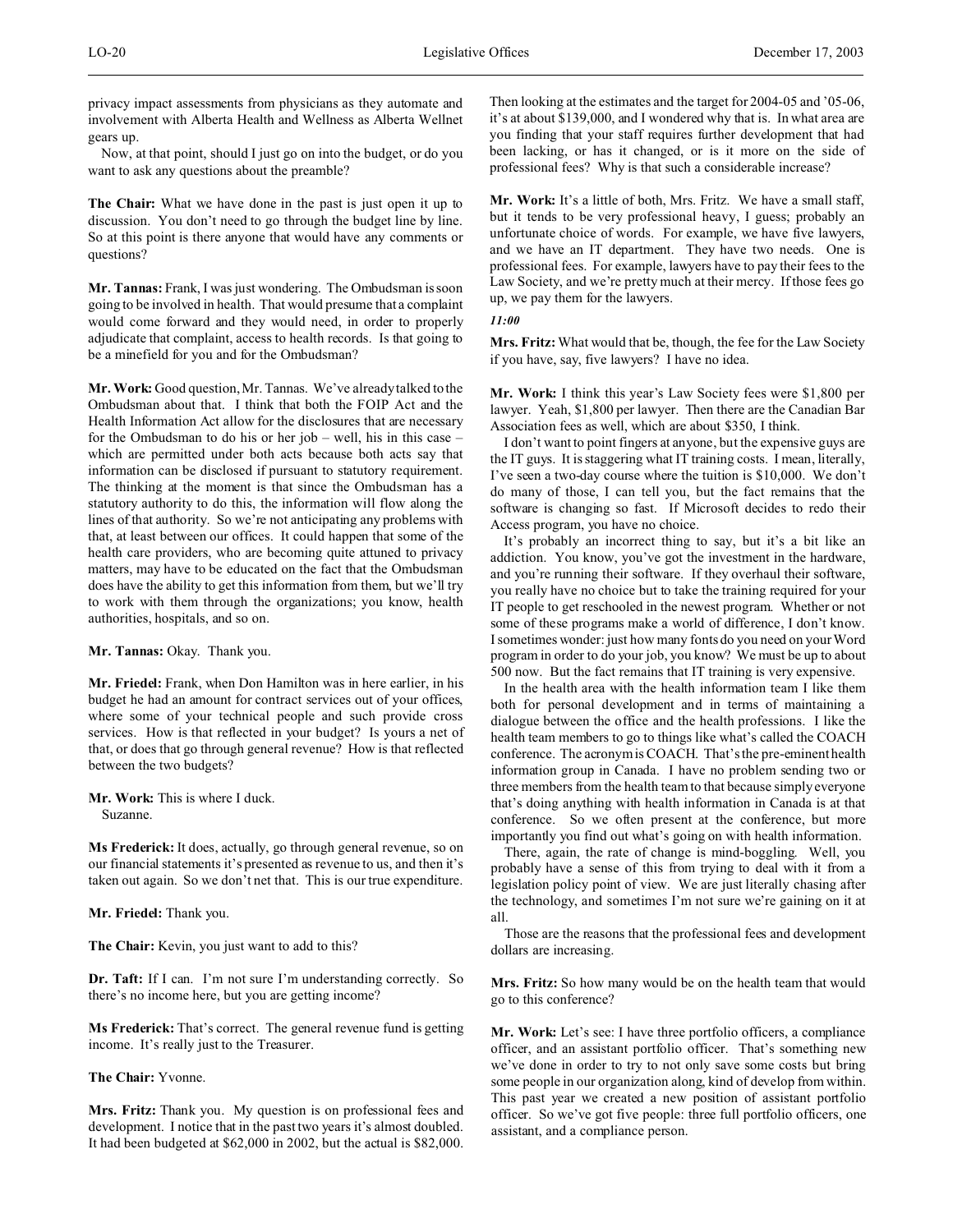**Mrs. Fritz:** Just back to the IT. So one IT person would go for, you were saying, \$10,000 over two days. Could one person attend and then come back and teach? Is that what you do?

## **Mr. Work:** Absolutely.

**Mrs. Fritz:** That could be the same even with health professions. In a lot of workplaces that's what they do: just choose one or two people to attend and then come back and share the information. Then they change that the next year and somebody else attends.

**Mr. Work:** Yeah. We do that. COACH is a good example. COACH is such a huge conference. I mean, they'll have five sessions going on at the same time. It is the pre-eminent health information conference in Canada. I think that in a case like that sending even three people is justified because of the amount of ground to cover. I like the office having the exposure. I like the fact that we're there talking to the people who are developing health records software.

But that's the exception, not the rule, where we would send a number of people to the same thing. Certainly, with IT, in a small office like ours, we only need one expert in the new software.

**Mrs. Fritz:** So I just wanted to be on record to leave that with you to let you know that I still find, even with what you have said and the cost for the employees for the development and for the fees that you've mentioned, almost \$140,000 on the high side. If you could just keep that in mind over the next year.

**Mr. Work:** Yes, and I'm glad I asked. Suzanne just reminded me that another reason for the increase this year has been that we established something that the government of Alberta has had for quite a few years. It's called the learning account. That's in there as well. So every employee has a small sum of money that they're allowed to use for specified purposes. I'm glad you asked that, because I neglected to mention the learning account.

**Mrs. Fritz:** Okay. Thank you.

**The Chair:** Thank you.

**Dr. Taft:** Well, continuing on a theme from Yvonne and from earlier issues around IT and the expenditures on IT, I notice that the technology services are proposed to increase 33 percent. I'm on the explanation of changes to budget page. My biggest question, I guess, my most specific one, is under the notes: "An estimate for Supernet has been added to the 2004/05 budget." How much?

**Ms Frederick:** Two thousand.

**Dr. Taft:** Two thousand dollars. What's the basis of that? I mean, was this divvied out to you as having to pick it up?

**Ms Frederick:** Yes.

**Dr. Taft:** What benefit will you get from that?

**Ms Frederick:** That is where we're going to have our Internet provided from. That is taking the place of what's called AGNPAC, that the rest of the government is on. So they're now going to put everybody onto SuperNet, and supposedly our share of the cost will be a minimum of \$2,000.

**Dr. Taft:** Okay. So were you able to reduce?

**Ms Frederick:** No, because currently we are paying nothing for our Internet service through the AGNPAC, so we were not able to reduce. I don't think anybody is able to reduce over the SuperNet. I think it's an increased cost for everyone.

**Dr. Taft:** It's a cost add-on. The \$2,000 is a minimum of what you're expecting.

**Ms Frederick:** That's what I'm told, yes.

**Dr. Taft:** The rest of the 33 percent increase is explained in what way?

**Ms Frederick:** It's explained by the fact that we have about four computer-type systems – one of them is a case tracking system; another is our web site – where we've entered into maintenance-type agreements. The maintenance agreements provide for a flat rate that we can exercise throughout the year to make sure that we can keep these systems up to date. It's a more cost-effective way than having the consultants come in on an hourly basis. So we've added this year what would be approximately \$10,000 for those maintenance agreements on the web site, the case management system, and our router connection between Calgary and Edmonton.

**Mr. Work:** Those roughly break down to about \$3,000 each: \$3,500 for the first two and \$2,500 for the router maintenance. Again, it's just an educated guess that the maintenance agreement arrangement is going to work out better for you than the per call. Our tracking system is a little bit old. It's critical to the office. I mean, we have to have this computer system to track our files, especially with three different pieces of legislation, and our tracking system is based on an older piece of software. We've upgraded it twice, but we really need the backup on that because if that tubes on us, we're in a lot of trouble.

# *11:10*

**Dr. Taft:** Okay. My supplemental, still on IT. If you were to estimate what you spend in total on IT, if you were to add up technology services, materials, training, staffing – do you ever do that? Yeah? Okay. How much is that on your IT function?

**Mr. Work:** Including salaries for IT?

**Dr. Taft:** Yeah.

**Ms Frederick:** Well, you've got the three IT staff. Are you including hardware and software that we're purchasing for the office?

**Dr. Taft:** Sure. That's all an IT function.

**Ms Frederick:** You've got 37 staff members, so you have computers. They're replaced on a three-year cycle.

**Dr. Taft:** So about a dozen computers a year.

**Ms Frederick:** Yeah. A dozen computers a year. The training, the professional development that's budgeted for them, as Frank was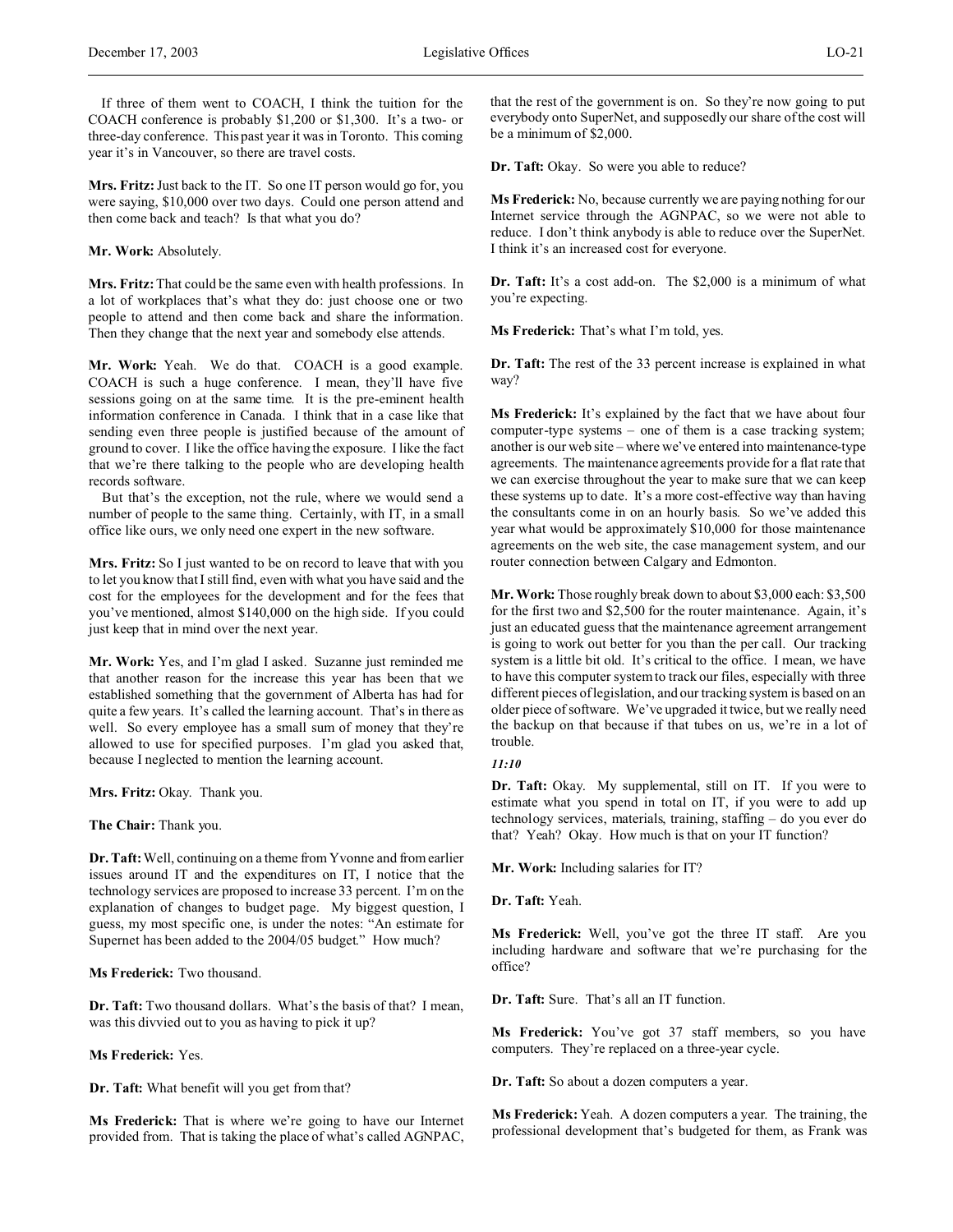mentioning, is about \$4,000 a year for each of them.

**Dr. Taft:** For each of the 37?

**Ms Frederick:** No. Just each of the IT people.

**Dr. Taft:** Okay. And there are three IT people?

**Ms Frederick:** Yes. Three IT people. Then there's this technology services section here, and that's pretty much it, I would say, for the IT.

**Mr. Work:** We have three IT staff salaries and benefits: probably, at a glance, \$180,000, \$185,000.

**Dr. Taft:** Okay. Thanks.

**The Chair:** Great. Thank you. Denis.

**Mr. Ducharme:** Thank you, Madam Chair. Frank, I'm going to the personal information and privacy act as far as the funding. Please bear with me. I'm just trying to follow it through.

Last year we had a supplementary estimate that we brought forward for \$574,000. You've returned \$200,000 of that at the end of the year, so I guess they used \$374,000. In the forecast sheet on the budget you showed it as though it was forecast to be \$614,000. Was that for the full year?

**Mr. Work:** Yes. That's for the full year.

**Mr. Ducharme:** And now we're increasing it to \$1,009,000 for 2004-2005?

**Mr. Work:** Yes.

**Mr. Ducharme:** Okay. This is where I need some clarification. I'm just trying to go back to the proposal that had been submitted. I have to be honest. I didn't go back to it, so we'll have to put our collective thinking caps together. I thought that a good portion of the budget last year was for educating the business community across Alberta as to the upcoming personal information act, that there were dollars in terms of opening up the Calgary office, and there was also going to be extra travel that was going to be involved, which, I had the understanding, was included in that budget. There was also the \$100,000 that was put in in terms of working with Government Services to bring everybody up to speed.

Okay. The hundred grand is gone this year because that portion has been done – and you've identified it there – but I see materials and supplies and travel both taking a reduction. They're being shown as though because of the office opening up in Calgary, we didn't need it, and that's where the confusion lies. It seems as though we've got a double standard: we had dollars that were set up in the PIPA for those things, and now it's being reduced from two different line items. Yet the PIPA portion for the legislation this year is increasing to over a million dollars from \$614,000.

**Mr. Work:** Well, Suzanne may have to support me with some details here, but the lion's share of the '04-05 budget is going to be salaries. With the \$100,000 that you mentioned that we got to cooperate with Government Services on education, we projected spending half of that.

## **Ms Frederick:** About \$45,000.

**Mr. Work:** Yeah. About \$45,000 has been committed out of that to be spent by year-end. So the excess will be coming back. But my recollection is – and Suzanne should correct me if I'm wrong – that out of that supplemental we got, the only education amount was the \$100,000. Suzanne is saying yes. The other 400-odd thousand was anticipated salaries for staff.

With respect to why we didn't use all of that, I made a judgment call. Once we'd hired the team leader in Calgary, she and I both became incredibly busy going to conferences and stuff and doing training sessions. I took a gamble that we would delay staffing up as long as we could, so she and I handled the brunt of that demand. So we didn't expend the money that we had asked for for staff as early as we could have. For another thing I was just away so much that I wasn't there to actually get the staffing going. We made it through the fall. As it turns out now, we won't be able to staff up until the beginning of February at the earliest, and to be quite honest, I could be in a tight spot January 1 with the proclamation of PIPA. If we get a landslide, we'll be spending some long hours. So that was why that full half million wasn't used. I just didn't staff up as early as I had planned to.

**Mr. Ducharme:** I still have the concern. I understand the staffing portion, but from what your actual was last year that you expended or, let's say, in this budget year that you expended, you're still asking for a \$635,000 increase. That's what I'm having trouble putting my mind around. You know, that seems like a lot money in terms of staff.

**Ms Frederick:** This little schedule here is due to the format that all of the offices agreed on, so this is basically our first kick at the cat as far as allocating how much money we spend on each of the core businesses. What we did is we identified the four acts that we're involved in as being our core business, and what was left was corporate services, which is all the finances, the IT, the HR, Frank Work, and legal. We took that and decided that we would allocate that cost to the four acts, so about 25 percent of our staff time and supplies will be used for the PIPA legislation. Thirty-six percent of our office is HIA; 47 percent is activities related to FOIP. Fortytwo, 29, 25, and 4 percent: that's kind of what we've done with this. We're not asking for an increase in money. We're saying that this is how we feel that the office breaks down as far as the work that we do.

#### **The Chair:** Mary.

**Mrs. O'Neill:**Thanks. I have a question on insurance. With respect to the insurance that you carry and given the sensitivity of issues and whether people are going to challenge you as to whether you will direct or not direct the release of or how you will do that, it doesn't seem to be a higher risk. Well, there's a 10 percent request there. My question is: for yourselves, first of all, do you see an increased risk of being challenged, I guess I would call it, legally? But the other part is: what is your responsibility for those areas that you are responsible for in making sure that they have risk management insurance, I'll call it, or risk insurance so that they have coverage should they likewise be challenged upon either inadvertent or deliberate release of information?

# *11:20*

**Mr. Work:** Good question. Let me clarify before I try to answer it. With the others that you're referring to, are you referring to people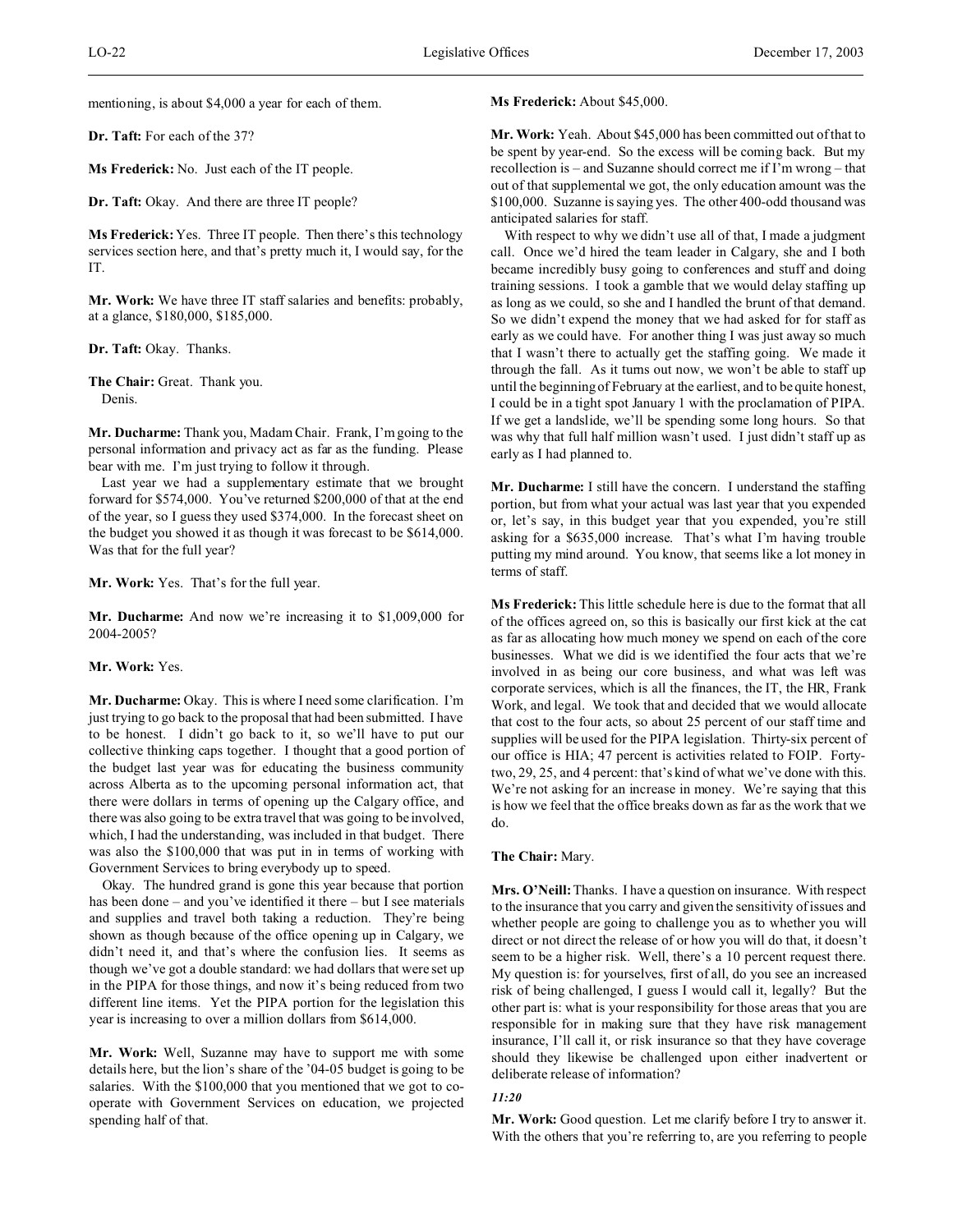outside of the office, like other bodies that have to comply with the legislation?

# **Mrs. O'Neill:** Yes.

**Mr. Work:** Okay. Our office participates in the government of Alberta risk management program, so basically the government of Alberta is our insurer. As far as the office goes, the legislation all says that we can't be sued for most things that we do under the legislation as long as it's within our mandate. So, arguably, if we stepped outside of our mandate, then we would become liable to a lawsuit, and to take care of that contingency, Alberta risk management also has an indemnification kind of policy that all five of the legislative officers, among others, have. So there are two insurance policies through Alberta risk management. One is for the office as a whole doing its statutory duties, and the other one is the backup for leg. officers if someone tries to sue us in our personal capacity.

On the interesting question you asked about organizations outside of our office and their liability, it will be very interesting to see how that develops. Of course, the Personal Information Protection Act – and I'm sure you knew this, and that was why you asked the question – does allow someone to sue an organization if they're found to not be in compliance with the act. That's going to mean two things. One is that there will be very close scrutiny of my office and what I do because organizations will not want to have my finger pointed at them in case it does open this possibility of liability. So it's entirely possible that I could have my orders judicially reviewed more often. The second outcome from that could be that organizations will themselves have to look to their own resources in terms of dealing with lawsuits that could arise from privacy breaches. This is really new ground, so it'll also be interesting to see how the courts deal with actions brought on this. It's a big question mark, for sure.

**Mrs. O'Neill:** If I may just add a comment to it – and thank you for the answer, for the clarification – in your discussions with and instructions to the bodies, be they private or public, wherein you are explaining the law, have you also cautioned them and instructed them in their responsibility to carry this risk insurance, I'm going to say for lack of a better word?

**Mr. Work:** Yeah, we have as a standard part of the presentations we make. The reason I'm smiling is that it will probably not surprise you to know that the legal profession and the accounting profession have in the past few months been very keen to warn all private-sector organizations in Alberta that this liability now exists and that they had better take the appropriate risk management measures.

**The Chair:** Thank you. Laurie.

**Ms Blakeman:** Thanks. To Frank or to Suzanne through Frank, I'm following up on this SuperNet issue, and I have two questions there. For the money that was assigned to this office, that \$2,000, was it indicated whether that was start-up funds, or is that annual connection fee?

**Ms Frederick:** It's the monthly fee.

**Ms Blakeman:** So it's your monthly operating . . .

**Ms Frederick:**Yes. Right now Innovation and Science picks up the

cost on our behalf and on many other government departments' behalf for access to the Internet. Now, with the SuperNet they are going to have all the costs disseminated to the ministries and to the offices. So we've been told that based on our number of people and our usage, \$2,000 per year should cover.

**Ms Blakeman:** Thank you. That was my second question. Were you able to negotiate this, or was it assigned to you as: you've got X number of computers or X number of staff that are drawing on it?

**Ms Frederick:** Assigned.

**Ms Blakeman:** And it's based on usage.

**Ms Frederick:** Usage and number of people. Exactly.

Ms Blakeman: Okay. Thank you.

**The Chair:** Thank you.

Yvonne.

**Mrs. Fritz:** Thank you. I just have one further question, and I'll just tell you the parameters of it so that it won't take a long time to talk about. I'm interested in the learning/wellness benefit, which is still under this other area that I discussed earlier, and what that benefit is about – you've indicated that it's for employees throughout government – whether or not the benefit is negotiated, for example, through a contract and what it includes. Like, is it mental health days for employees? What is the benefit? Does it include fitness fees, you know, at a club? Does it include – oh, I don't know. I'm just interested in what it is about.

**Mr. Work:** That's a very good question. It covers a lot of stuff. A number of government departments have had it for a number of years, and the parameters of it seem to vary. We've tried to pick a middle ground. Suzanne can help me out with some examples because she gets the invoices. The way it works is that someone pays for something within the parameters and then they submit an invoice. I used mine for a Grant MacEwan College fitness club membership.

Do you have some other examples?

**Ms Frederick:** Some people are buying personal computers, any form of recreation, something that makes them feel more healthy. We're not allowing any form of club, golf clubs or anything like that. From a fitness side it's limited to a gym membership.

**Mr. Work:** No vacations.

**Mrs. Fritz:** Is there a list, or do you decide? Or does somebody submit what they feel would help their wellness? So there's a list. Can I ask that you forward the list of what that would be to my office?

**Ms Frederick:** Certainly.

**Mrs. Fritz:** Then how much is incorporated for each employee?

**Mr. Work:** Four hundred dollars.

**Mrs. Fritz:** So it's \$400 per employee, and you have 35 employees.

**Mr. Work:** Correct.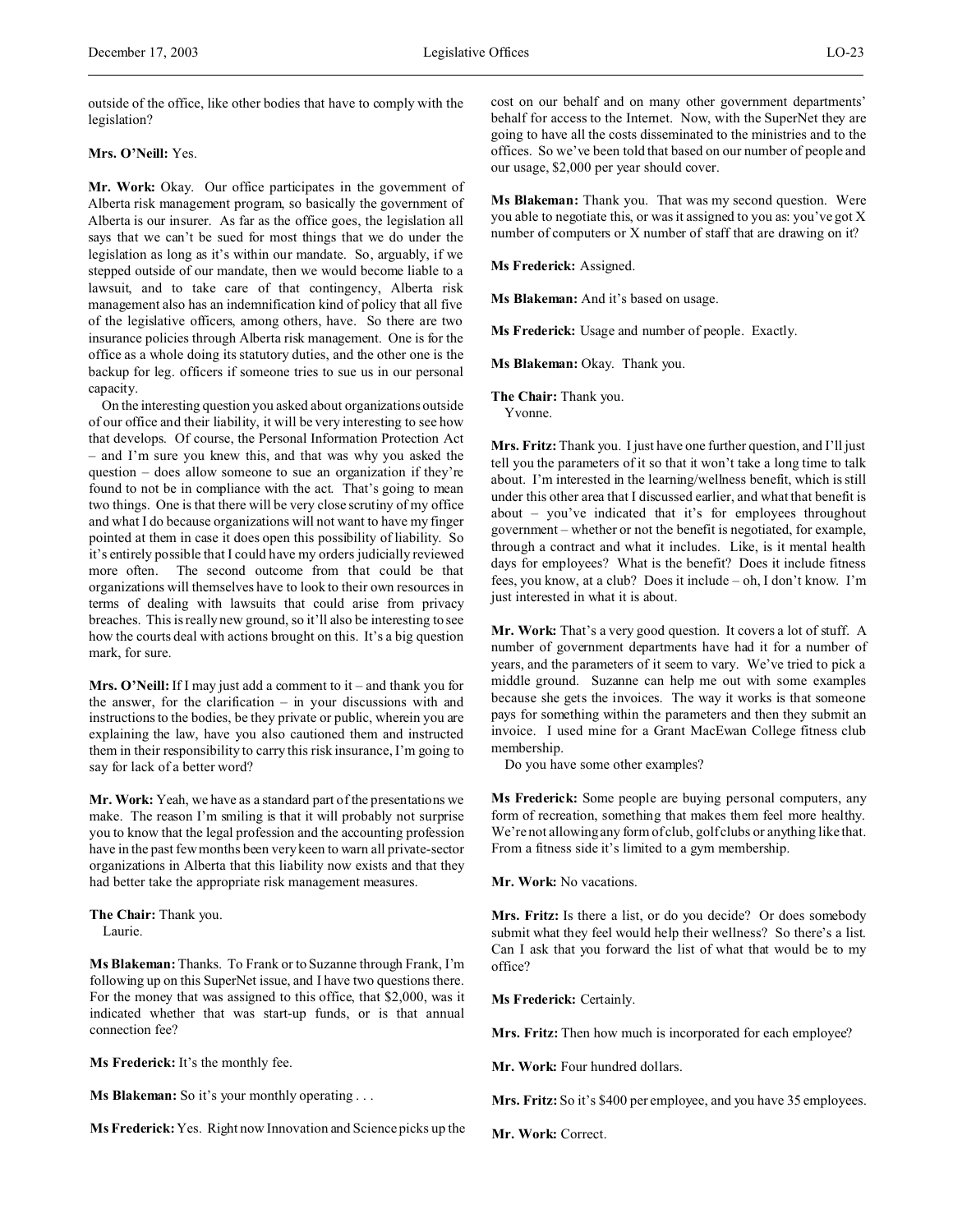**Mrs. Fritz:** Then that's 50 percent of your fees.

**Ms Frederick:** Right. Actually, we're looking at 37 bodies next year.

**Mrs. Fritz:** Thirty-seven people. Was that negotiated through their contracts? Is that negotiated, or is that just a benefit that you've decided, then, as a departmental person, that you would do that for your employees?

**Mr. Work:** That's correct. It was a benefit that we have offered.

## **Mrs. Fritz:** Thank you.

**Ms Graham:** Thanks to you both for your thorough presentation. I was just wondering whether in the business plan portion of your materials – it isn't called a business plan, but it amounts to that, I think – you have in place any sort of formal mechanism whereby you can monitor what is being done in various government departments that might give rise to a situation that arose earlier this year with the adoption web site in Children's Services. As I understood it, your office had not been contacted to give any sort of preliminary opinion. I wondered: is there now a process in place whereby, not just in Children's Services but in other departments, consultations would be made with you so that the furor that arose wouldn't happen again?

**Mr. Work:** Well, fortunately or unfortunately, sometimes bitter experience is the best teacher, and as a result of that adoption web site situation, as I said in my opening remarks, our participation on a wide number of government committees has increased significantly.

To answer your question, "Is there any one feedback mechanism?" the answer is no. There's no one system, one point of contact, so to speak, between us and government. However, we do sit on enough committees and advisory boards; for example, the Chief Information Officers' Council. We're not a voting member, but we sit on that every meeting. The FOIP co-ordinators for all the government departments have a group, and we attend every one of their meetings until they kick us out when they want to talk about things they're not happy about with us or, you know, have their own conversations.

# *11:30*

I think that particular event has really motivated both sides to be more cautious, I suppose, in terms of where security and privacy issues lie in government programs. So I would say that there are probably four key committees or working groups that we participate in that are probably our main feedback to and from government for those kinds of program policies.

**Ms Graham:** If I could follow up. So there's really no legal requirement that government departments would consult with you, although it's, you know, a sensible thing to do. Do you think there's any way of maybe putting in place a more formal protocol?

**Mr. Work:** A more formal protocol is difficult partly because of the number of government departments. I mean, the issue your question raises also, of course, applies to municipalities, police services. There are  $-$  what?  $-1,300$  public bodies under the FOIP Act, so it's a little hard to do the one point of contact kind of thing. It's gotten much better with the government of Alberta. For one thing, the government of Alberta has been lately centralizing a lot of their FOIP functions in fewer offices, so fewer offices mean fewer points of contact and a better communication between us and the fewer offices. So I think that's probably the key thing.

The other thing that makes it difficult is that a lot of times you never quite know that there is a security or privacy aspect to one of these programs until suddenly it leaps out in front of you and hits you between the eyes. That may have been what happened with the adoption web site. I mean, the people who I personally know who were involved in developing that are smart people, and they do good work, and they may have been just as caught by surprise by the reaction as we were. How you anticipate those things is a bit of a challenge.

Of course, under the Health Information Act privacy impact assessments are required, and that just is an end to the matter. You just do one. I'm not sure if that would work that well under FOIP because, again, defining when you have to submit one could be a little dicey.

**Ms Graham:** I just really wanted to know if you were addressing it as best you could.

**Mr. Work:** We're certainly keenly, keenly aware of the issue and determined, as government is, not to have it happen again. The address to the issue has been a little bit from a number of avenues, I guess, is what I'd say at this point. We have a number of approaches to that problem.

Ms Graham: Fair enough. Thank you.

**The Chair:** Are there any other questions? Comments? Denis.

**Mr. Ducharme:** I'd like to go back to PIPA again. I'm having trouble understanding, so, please, I'm not trying to be attacking something.

If I go back to your budget that you had set up last year at \$899,000, you know, if it had been for the full year, you're forecasting that it's going to run \$614,000 as a core business. Even when I look at that, I see that there's an increase from the \$899,000 as far as the budget, an increase of \$110,000. Then if I add the materials management and the travel, which equates to another \$73,500, that was deleted out of this year's budget, it still shows that it's going to cost an additional \$183,500 to administer our privacy act. I'm just having trouble understanding how it can be that big of an increase because if we look at the \$899,000, I'm assuming that that's with the full complement of staff.

#### **Ms Frederick:** No.

**Mr. Ducharme:** You only expended \$614,000 because you didn't put all that staff there.

**Ms Frederick:** Right. But this \$899,000 again is a little bit of a guess. It's an \$899,000 that says: okay; for this fiscal year we've only had one employee on PIPA since September 15, we've had Frank's proportion of his work for the year, and we've had some lawyers that have been doing some work, but that's primarily it for this fiscal year. Next fiscal year we're going to have the four dedicated PIPA staff, and then we're going to have, like I said, this 25 percent share of everybody else in the office allocated to what we consider to be PIPA. So this little breakdown here is a bit arbitrary.

**Mr. Work:** I think that bottom entry may be part of the problem, expense by core business. This core business breakdown is, as Suzanne said, really arbitrary. For example, we've got five lawyers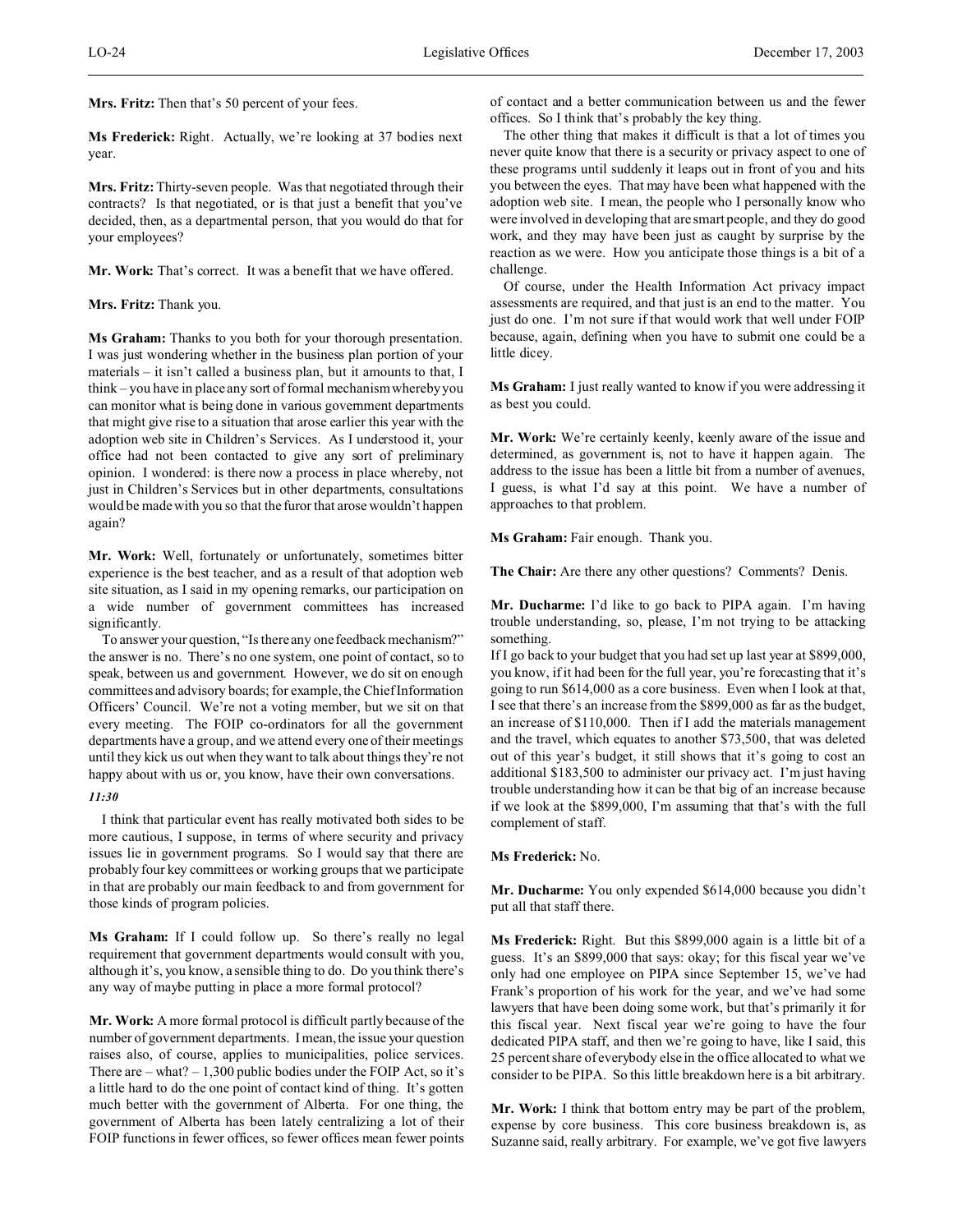### *11:40*

that work for the whole office, so because we agreed this format would be helpful, we had to somehow apportion some part of those five lawyers' salaries and benefits to PIPA, and that's part of the \$899,000. We had to apportion some part of our IT guys' salaries and benefits to this PIPA entry on that line. So the \$899,000 figure is not a very firm figure in accounting terms because it isn't people that just do PIPA; it's that portion of all the other people in the office.

**Mr. Ducharme:** Okay. But your \$614,000 forecast is probably closer to what the actual costs are then, or is that arbitrary too?

**Ms Frederick:** For this fiscal year coming up.

**Mr. Ducharme:** So if you're going to hire four more staff, then it compounds it even more. You're going to be looking closer to \$700,000 more in the budget to administer that act.

**Ms Frederick:** I guess one of the things we did is we wanted to provide in here to show you that when we came back and asked for the supplemental estimate of \$574,000, we were coming in and just strictly asking for incremental costs as a result of PIPA being introduced on January 1. So we came in with what we thought of, at \$574,000, as being a pretty reasonable figure. As Frank indicated, we pared it down. We didn't hire the staff that we thought we were going to hire. Using the Auditor General's space in Calgary has cost us almost nothing. Next year we're anticipating that just the cost of using Calgary, not the staff or anything like that but the cost of Calgary, is going to be \$47,000. So we really went in a little bit high on this supplemental estimate. We need to tell you that we feel that we are going to be giving back the \$200,000.

Now, coming next fiscal year, '04-05, again we're taking a look, and I grabbed the four dedicated staff to PIPA, because that's all we have, and then took the rest of the people and said: okay; approximately 25 percent. So, again, it's hard to sort of compare last year to this year. Next year is the full year of operation.

**Dr. Taft:** It's a little bit like apples and oranges trying to connect these two, I think.

**Ms Frederick:** Yes. That's right.

**Dr. Taft:**The line-by-line items are built up on actual expenditures, and the expense by core business is a completely different basis.

**Ms Frederick:** It's a completely different chart, and the only thing that matches is the two bottom figures: cost of operations up top, and total expense. So what you're doing is you're taking your cost of operations and saying: okay; how does that \$4 million that you're asking for break down within your core business? That's how we see it breaking down.

**Mr. Work:** Mr. Ducharme, we had similar conceptual problems with even deciding what our core businesses should be. For example, for an office like ours instead of on the basis of laws, we could have broken it down on the basis of complaints and hearings because those things are common to all three laws. You know what I mean? To show core businesses, we just hit upon using the acts to divide up our expenditures because it seemed the most obvious one, but there was some discussion about whether or not we should be defining our core business on the basis of function and not legislation. So I only mention that to indicate that the \$899,000 is a somewhat arbitrary figure as part of the whole budget.

**Mr. Ducharme:** But the thing is that there are just too many figures being thrown around. On page 4 of your submission you're showing the supplemental estimate for PIPA and your actual expenses of \$374,000. You're giving \$200,000, and that's where it's hard. There have been some reductions of \$73,500 that were expended out of this \$374,000, so you're looking basically at saying: okay; it cost 300 grand, but now we're going to over a million dollars for next year. Where the confusion lies for me right now is in understanding that.

**Mr. Work:** I understand it because the figures that we used out of the supplemental estimate are actual figures that were dedicated or expended with respect to PIPA, whereas the \$899,000 is not an actual figure because it also takes in a bit of this and a bit of that, so I understand the confusion.

**Mr. Ducharme:** That's where it makes it look even worse: when it's \$300,000 compared to a million now.

**Mr. Work:** Yeah. Absolutely. You're quite right. The \$899,000 figure draws in a whole bunch of other stuff that the supplemental estimate figure doesn't concern itself with.

**The Chair:** Seeing no more questions, thank you very much, Suzanne and Frank. We'll now break for lunch.

**Mr. Work:** Thank you, Madam Chairman. Let me wish you all a very merry Christmas, happy holiday, best in the new year.

[The committee adjourned from 11:42 a.m. to 12:35 p.m.]

**The Chair:** Good afternoon, everyone. I'd like to welcome Brian Fjeldheim and Bill Sage and Glen Resler. If you'd like to go ahead with your presentation on your budget, that would be wonderful. Thank you.

**Mr. Fjeldheim:** Good. Thank you very much. Hello and season's greetings to everybody. You mentioned Bill Sage here on my right and Glen Resler over here. I think you've all met before. They're going to be assisting me today with the budget presentation.

I'm pleased to have this opportunity to meet with you before the holiday break. I also want to mention that I'm pleased to be involved in the electoral administration here in Alberta. I'm extremely proud of our operation, and I invite anyone to compare our efficiency, customer service, and careful expenditures with any other jurisdiction in the country.

We work closely with other election offices across Canada, and it's interesting to note that many of them don't go through this budget approval process. In those jurisdictions statutory funding is provided to finance legislative operations. I find that the process we follow is an excellent way for us to assess our own performance and for you to see and review how the taxpayers' dollars are spent in financing the electoral process. Even though the uncertainty associated with the election and by-election cycle does not allow us to always plan annual requirements accurately, it gives us an excellent opportunity to ensure that we're interpreting our role in the same way as the Assembly and, most importantly, to ensure accountability in the expenditure of public funds.

I'd like to begin the same way as this time last year, by thanking the committee for the support we've received over the past year. I appreciate the time that you folks take from your busy schedules to assist our very small office. I particularly appreciate having had an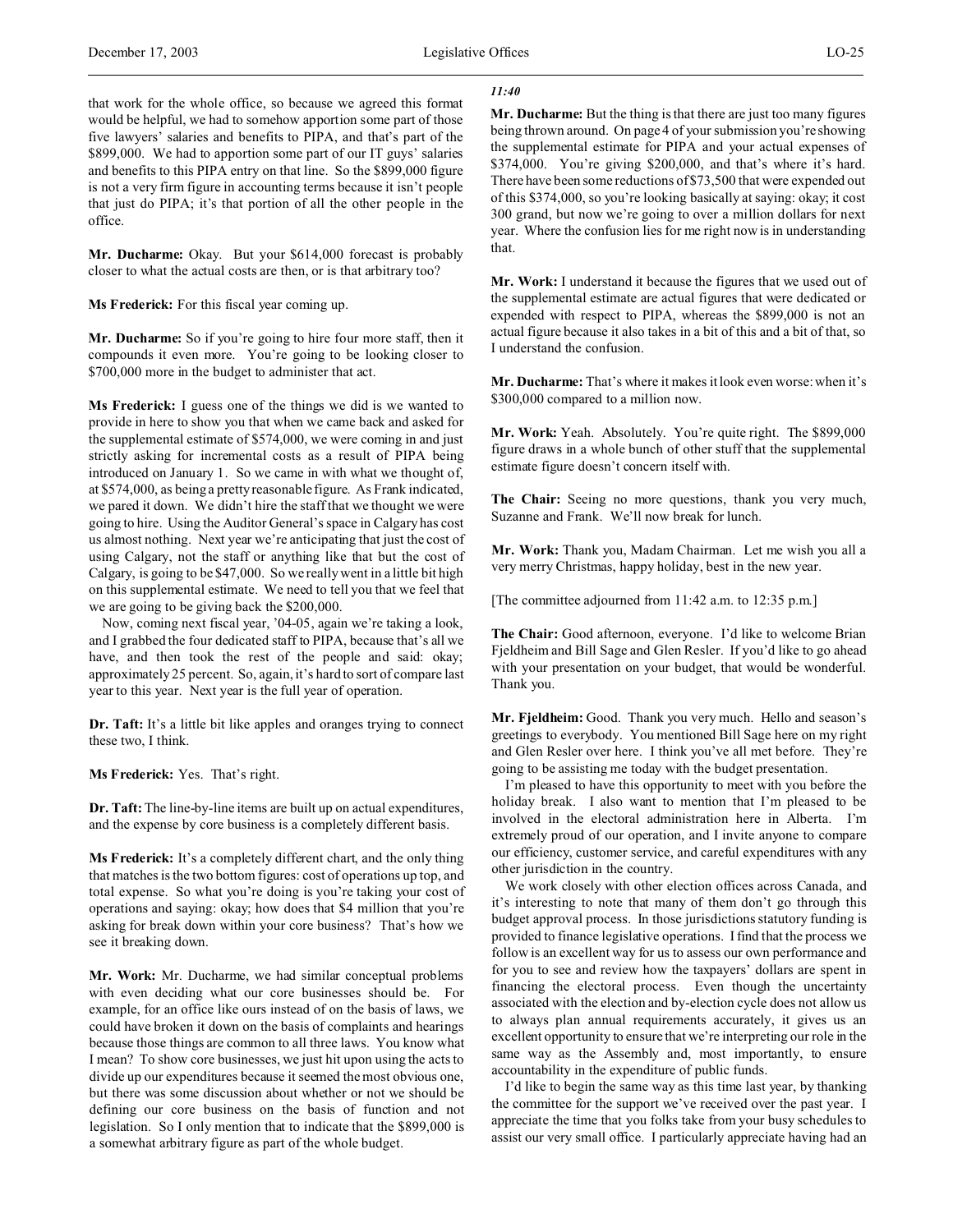opportunity to chat with many of you at different occasions over the year on issues of common concern.

Our meeting in September to discuss access to multifamily residential facilities during the last election period helped us to reevaluate and expand our strategy for the next enumeration and election. Your thoughts were very helpful, and we've incorporated them into an upcoming initiative which I'll address shortly.

It was also nice to see a number of you at the annual COGEL conference. For whatever my opinion is worth . . .

**The Chair:** Lots. I'm sorry. I was a little slow there.

**Mr. Fjeldheim:** I think it's important that you do get out and see and hear how other jurisdictions function.

The '03-04 fiscal year has been a very busy one for us. We concluded our administrative support to the Electoral Boundaries Commission and then set about preparing resources, informing stakeholders of the changes, and developing a strategy for migrating our elector and address databases to the new electoral division boundaries. Recently that has involved the training of 83 provincial returning officers – we have 33 new ones – and a series of one-onone review sessions that has resulted in the completion of 70 electoral division maps finished to the polling subdivision level. This task has kept us and the 83 newly appointed and very keen returning officers very busy this fall.

The forecasted budget reflects the planning that we had discussed last year at this time. In many cases it simply provides a status update to last year's presentation as the three-year business plan continues to unfold.

At our last budget meeting we had discussed the permanent register of electors at some length. That component of our business has greatly increased since the permanent register was prescribed by legislation in 1996. This trend will continue since we were able this year to complete a contract with Alberta Government Services to acquire motor vehicle licence data to update the register. As you know, amendments were made to the Election Act and the Freedom of Information and Protection of Privacy Act to allow us and Elections Canada to use driver's licence information. We expect that this data, when managed within the database framework, will allow us to maintain a higher level of accuracy in the four updates of the list of electors that are provided to political parties between electoral events. Also by legislation, parties and MLAs have much greater flexibility in the use of this list, so we want to make sure that we are supplying you with the very best product that we possibly can.

The requirements have grown to the point where I am proposing to add one additional full-time staff member to the office to manage this area. At its inception the office was designed to have 14 staff. We've never reached that number, and I can assure you that this request comes after a great deal of soul-searching since we've managed with the same complement of nine staff, including myself, for the past eight years. Managing the register of electors area, though, is rapidly exceeding the bounds of our expertise since it's a very specialized field and is stretching our current human resources to the maximum. As we get closer to the enumeration and as we ramp up for the election, we need to have one person dedicated to this task so the rest of our staff can continue to meet their existing responsibilities. I think it's important, obviously, to ensure that we get the best bang for our buck, and having a dedicated internal staff available to develop a comprehensive, sustainable, long-term strategy for the register of electors is most important.

Increased staff costs for returning officers, enumerators, and election officials account for a substantial amount of the increased

funding requested. We propose to incorporate cost-of-living increases that parallel those received by the Alberta public service on an ongoing basis. This will help to recruit and retain good people throughout the election and the enumeration process and to deal with increased staff costs incrementally instead of adding one huge increase on a periodic basis.

Two new positions are also proposed for the election process. One is the administrative assistant to the returning officer and the returning officer's office in each of the constituencies. That person's role will be to supplement the support provided by the election clerk. Previously elections were run in most constituencies with just the returning officer and the election clerk handling the bulk of the duties, with extra people brought in to support on polling day. This support person will have the primary responsibility of data entry and computer support, thereby freeing the returning officer and the election clerk to focus on election management. Also, a couple of requirements have increased greatly over the past few elections to the point where this is necessary: the increased use of computer technology, of course, and its demand by the public and the use of the special ballot, or mail-in vote. In some constituencies at the last election we had over 500 people use the mail-in ballot system. That has to be administered by the returning officer or the election clerk. A mail-in ballot system takes an inordinate amount of time to manage and to administer. This individual will look after that.

The second new position being proposed is that of registration officer. This person will work at polling places across the province on polling day in those areas designated by the returning officer. That person's role will be to swear in electors whose names do not appear on the list of electors due to an omission, a recent move, or some other reason. Those that are on the list will be fast-tracked, go right to the polling station, receive their ballot, and vote. This person's presence will both speed the voting process and ensure uniformity in data collection for use in the register of electors. The estimated cost for these election officials will be \$350,000.

We are still preparing for enumeration in the fall of 2004, and I've provided historical cost comparison within this year's budget forecast. The most substantial increase here relates to enumerators' fees and includes a costing methodology to address the inequity in the time requirement between enumerators in an urban area and those who are hired to collect information and distribute it across a broader range area, across rural Alberta. The enumerators in an urban centre, of course, walk down the block, go into this house, the next house, the next house, and so on. In rural Alberta you might drive 10, 15, and so many more kilometres from one residence to the next to receive the same remuneration. That is estimated to cost approximately \$100,000.

#### *12:45*

We are planning for two new initiatives with respect to the

enumeration. One is a policy to protect enumerators under the new working-alone section of the general safety regulation under the Occupational Health and Safety Act. We don't expect a major expense in this area beyond the development of appropriate training and resources, but one of my biggest fears is that an unfortunate, preventable situation occurs during the enumeration process, and I want the people that do the enumerating, that are out there by themselves, to have all the information possible to ensure their safety.

The second initiative has been budgeted at \$92,000 and has been developed further to our conversations in September concerning access to multifamily residential facilities. It is meant to take a more proactive approach to ensuring access both for enumerators and campaign teams and will involve early communication with building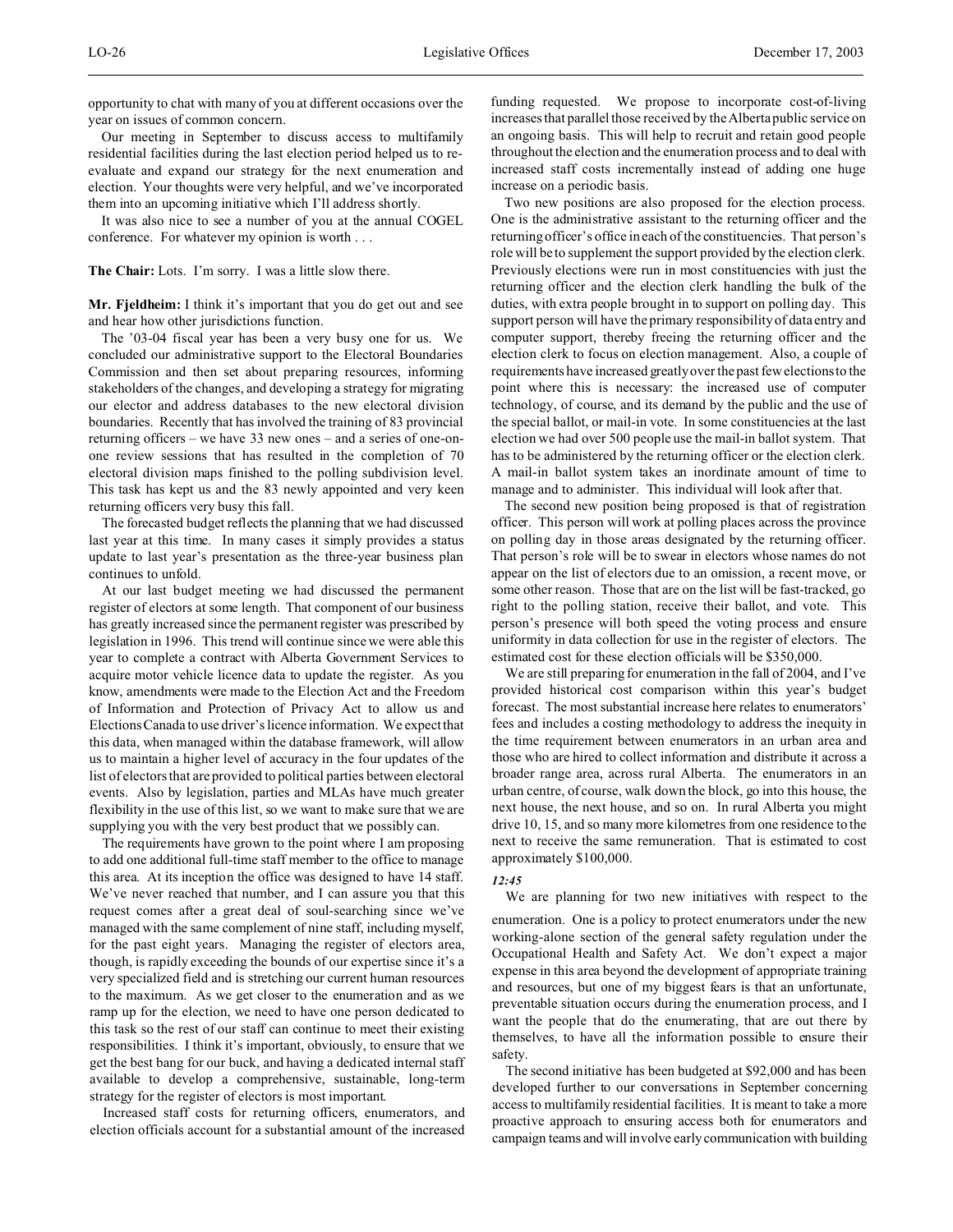Last year we talked about a geographic information system that we had reviewed which would create all necessary resources: the list of electors, maps, where to vote information, and so on. At that time it was cost prohibitive; however, at this time we have found a workable and affordable solution. Electors will be able to go to the Elections Alberta web site and find their own polling place location. I trust that the enhancements will be readily apparent in the resources and support we will provide to you and all stakeholders, including an estimated one-quarter million new electors in the province.

That concludes my overview of the highlight activities within this year's budget, and, Madam Chairman, if you or anyone has any questions, I'd be pleased to answer them now, or if you like, we could move on to the detailed budget presentation, as you wish.

**The Chair:** Okay. Laurie.

**Ms Blakeman:** I didn't think I'd get first on the list. Wow. A couple of questions. I'm sorry; I had to step out. I had to sign some legal documents.

The extra money that you're putting into the liaison and the difficulties around access – actually, this came up earlier. My memory, which is not supported by the minutes, was that we were looking to you for some advice about legislative change. You're saying here that the re-evaluation and expansion of this role has been the office's response to the discussion that was held with this committee earlier. Do you feel that what's been put in place here is going to address any challenges that we get around that conflict of definition of access, which seemed to be the crux of the discussion that was held earlier? The lawyers, especially for the large rental companies, are saying: "No. Sorry. That's not our definition of access; therefore, you don't get in." So you're talking about a dedicated liaison officer in Edmonton and Calgary. Do you think that's going to help us with this legal problem?

**Mr. Fjeldheim:** Well, first of all, yes, it's going to help because it will clarify the situation in terms of what the law is. Having said that, we forwarded suggestions to the Department of Justice to clarify the legislation, as we discussed at the meeting in September.

**Ms Blakeman:** So there was action that ensued from that. Okay. Thank you for clarifying that.

Secondly, the amount of money that's available for advertising. According to the note that's appearing, note 6 under the variance budget is saying a \$60,000 "advertising campaign to educate multiunit housing owners and tenants regarding the right to access." That, if you just looked at Edmonton and Calgary constituencies, is not coming out to very much money spent in each constituency. If you consider roughly 20 constituencies in Edmonton and 20 in Calgary, that's 40 constituencies. That's not a lot of money being spent in each of those. Do you think you need more money? This is barely – well, frankly, it's six full-page ads in either the *Herald* or the *Journal*. When you start to break it down from there, I think we're not going to get very far with this amount of money. Or were you considering using this as direct mail or something else?

**Mr. Fjeldheim:** Thank you. We don't often get that mentioned to us, that we should have more money, so thank you.

The strategy. First of all, we're going to hire an individual who's going to do research on the building owners groups such as the Alberta condominium association and so on. So we're going to target. You mentioned the full-page ads, and that's certainly an option, but we're looking more at targeting directly to the specific groups, the owners and the associations and so on, the Building Owners & Managers Association, to try to pinpoint where we're going to target.

Once we have done that, we want to write specific letters to these individuals. We want, perhaps, posters and presentations during the enumeration, "This is what's coming, so get ready for this," and obviously during the election, "These are the legal requirements that are necessary to allow entrance into these buildings" and what's involved once people are in there, presentations to building owners' groups in Edmonton and Calgary prior to these events and, as you mentioned, advertising, also notification to the police services in the two major cities informing them of the legislative requirements of building owners prior to these events.

**Ms Blakeman:** Okay. That's going a long way to explaining that.

When you spoke before, you indicated that certain high-turnover constituencies occasionally get targeted for very specific enumeration. Are you looking at doing that again? Sort of one-onone enumeration.

**Mr. Fjeldheim:** We're looking at doing a general enumeration across the province commencing the last week in August and the first two weeks of September in 2004. If there are by-elections prior to that, then we would assess whether or not we would do a target enumeration in a particular electoral division or part of an electoral division. Okay? Follow me on that?

**Ms Blakeman:** Yeah. For the by-elections.

**Mr. Fjeldheim:** We're going across the province – that's my intent – again in 2004, August and September.

**Ms Blakeman:** So you are trying to enumerate everything?

**Mr. Fjeldheim:** An across the province enumeration. Yes. Targeting the province.

**Ms Blakeman:** Okay. Good. Thank you very much.

**Dr. Taft:** I think there's a labeling problem on the page Explanation of Changes to Budget, the variance report. The fourth column, percentage change from 2003-04 budget.

**Mr. Resler:** There is. It should be referenced 2000-2001.

**Dr. Taft:** Okay. Good. So we might want to amend that.

**Mr. Resler:** The standard that we're using was that.

**Dr. Taft:** I understand why. Sure. It's an understandable mistake. But the numbers don't add up. Oh, okay.

Then my first question is on technology services. There's a 51 percent increase from this year to the equivalent period three or four years ago. How is that adding to your productivity? Are you going to be 51 percent more productive, or is this one of those things where technology is an anchor more than a sail?

**Mr. Fjeldheim:** Yes. We'll be 51 percent more productive.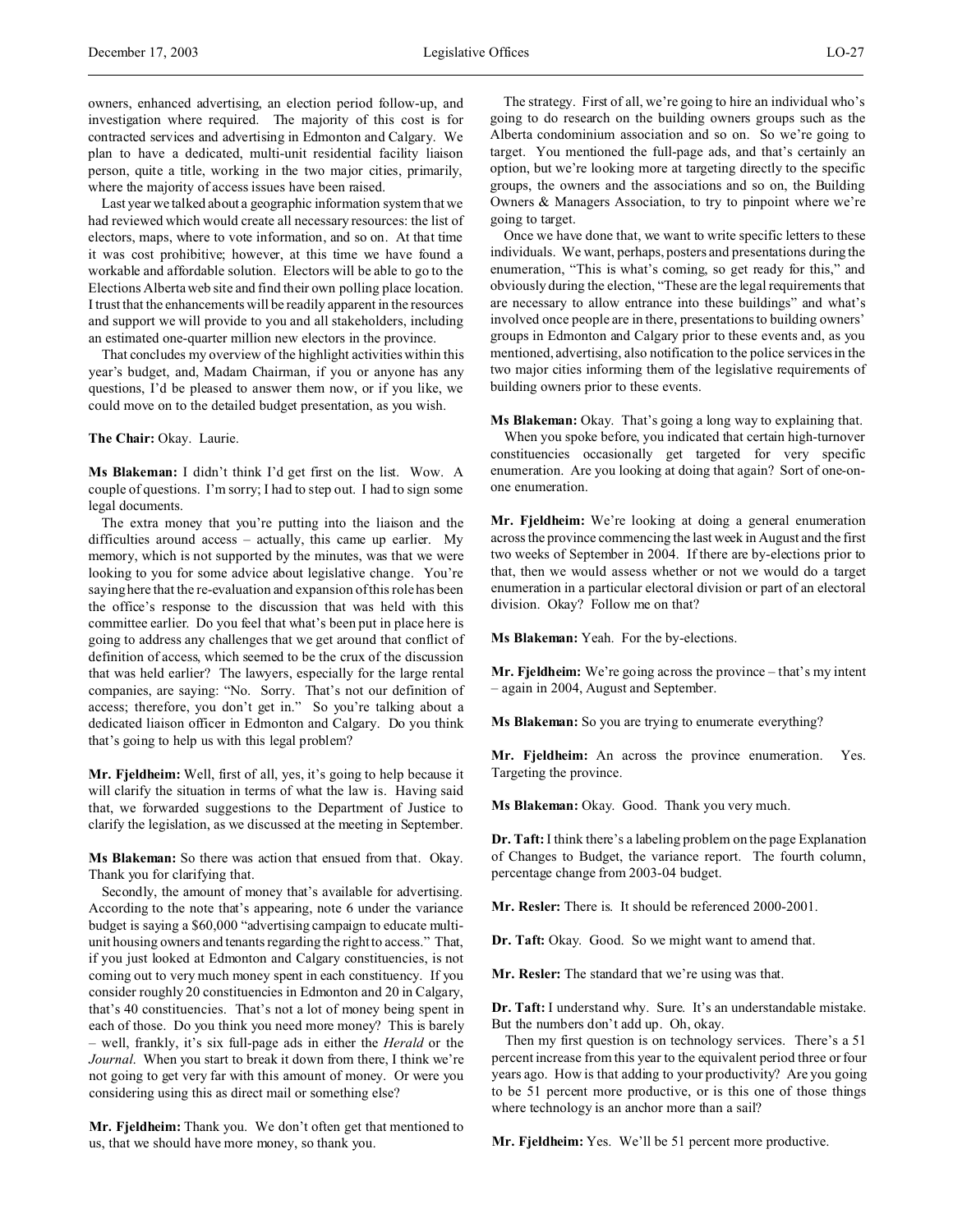**Dr. Taft:** And I'm looking for candid comments here. I'm not attacking. I will tell you my general concern, which members of the committee will be getting tired of probably. My general concern is that, boy, we spend a lot of money on IT and is it money well spent. At some point maybe it isn't. Your reflections on that comment would be helpful.

#### *12:55*

**Mr. Fjeldheim:** I certainly understand what you're saying, and we ask that question in our office, I can tell you, on a most regular basis. Twenty-seven percent of that increase is Alberta Corporate Service Centre costs, as you can see. I'm afraid that's a given. We're in the system, and we feel that this is the most economical way for us to go in our small operation compared to the rest of the world and the rest of the leg. officers and so on. This is the most economical for us to do instead of trying to build a stand-alone system. So that's one item.

The second is the increased use of IT, computer technology, in the election system. The demands that we get from the public are increasing at an amazing rate in terms of access to information, access to maps that we have now on our web site, access to where to vote, which I mentioned very briefly earlier, additions to the register of electors, which is now done electronically, and so on. Of course, these systems do cost a great deal, and I appreciate what you're saying in terms of from the '01 budget to what we're proposing. It is a 51 percent increase. Having said that, I'd like you to keep in mind that this is over four years, so it isn't from year to year.

Have I done anything there?

**Dr. Taft:** Are you able to negotiate with the Alberta Corporate Service Centre? How does your relationship with them work?

**Mr. Fjeldheim:** I am going to ask Glen to answer that.

**Mr. Resler:** We do have a contract with them that we negotiate annually, and there are increases which we have no control over. It's allocated on a percentage of use basis.

We have in our budget a stand-alone server. We go stand-alone just for the election period so that we have no disruptions with our database. We're in discussions where the cost of setting up the server is in excess of \$100,000, and that might be something where the costs may be borne by them because they can reuse the equipment after the election. In an instance like that, we may save over a hundred thousand dollars if we work out an arrangement with them. So, yeah, there is some negotiation there.

## **Dr. Taft:** Okay.

**Mr. Fjeldheim:** I could add also, if I may, Madam Chairman, that on election night we're going to be doing something different this time. When the results come in  $- I$  always say that we have the church paper up on the wall, you know, the paper they use when you have your potluck supper at church. You roll it down the table, and that's your tablecloth. Well, we have that along the side, and then we have the names of the candidates over here and the subdivisions over there. We're going to keep using that because I like that. It's right there. But, also, as that information comes in to the returning officer's office, someone is going to be sitting at the computer, and Bill has done this at a by-election. They sit at a computer, and they put the results in. That's going to be connected to our mainframe, and then we will have those results put on our web site on polling night via the Internet. We are confident that that will work.

**Dr. Taft:** So I can find out whether I win or lose via the web site.

**The Chair:** Thank you. Gary.

**Mr. Friedel:** Thanks, Janis. Before I get into my real questions, you made a reference to statutory funding. Is that more or less generous than we give you? Be careful what you ask for.

**Mr. Fjeldheim:**I think we have a pretty good system the way we do it here right now. I wouldn't want to comment on any other jurisdictions.

**Mr. Friedel:** We never make you beg too hard anyway.

The one thing that stands out, Brian, is the hosting, and I realize that in a \$13 million budget for the year 10 grand isn't a whole bunch of money, but just the fact that it's a 700 percent increase, what made this different than the same time in the last election section?

**Mr. Fjeldheim:** Well, you beat me to the punch because we were going to come to that when I was going to really have a pause.

When we have returning officers in for training sessions, as we've just completed two-day training sessions, we put lunch on for the returning officers at that time. So I am hosting lunch. I'm hosting it for 83 returning officers, and that works out to about a thousand dollars a pop. So we'll have four training sessions – how's my math? It works out to the appropriate number of training sessions, and I think there is \$83 left over for me to take people for lunch.

**Mr. Resler:** If I can add something to that. In previous years, like in the last election, a lot of those dollars were put into the travel component. So you had your meals. You were charged, actually, meals for those individuals. But the real definition: it is a working session lunch.

**Mr. Friedel:** That was going to be my next question anyway. It must have been someplace elsewhere, because I'm sure they ate. I couldn't resist the 700 percent increase when everything else seems to be fairly typical. You do have the advantage of keeping us off balance because we can't compare to anything static. It's a bit of a moving target, and then the three years or four years in between get you off the hook pretty easily. So, you know, the statutory funding probably doesn't look so good anymore.

Thanks.

**Mr. Tannas:** Brian, with the two examples you give here for election years, where you had the enumeration and the election within the same year, we don't know whether this will occur in 2004-2005, but let's say that it does not, that the election does not follow and occurs outside the fiscal year 2004-2005. What would be the surplus roughly? There are still lots of expenses even if we don't have an election. Everybody has to be in readiness. Do you have that?

**Mr. Fjeldheim:** No. I don't believe we have the surplus, but obviously if there's no election, we're not going to spend the money, and you can see in our forecast that we also have it in our budget for '05-06 as well. Of course, that would come out if there is a general election in that period of time.

Glen, would we be able to come up with that number? It would be about 60 percent that would be turned back.

**Mr. Tannas:** Okay.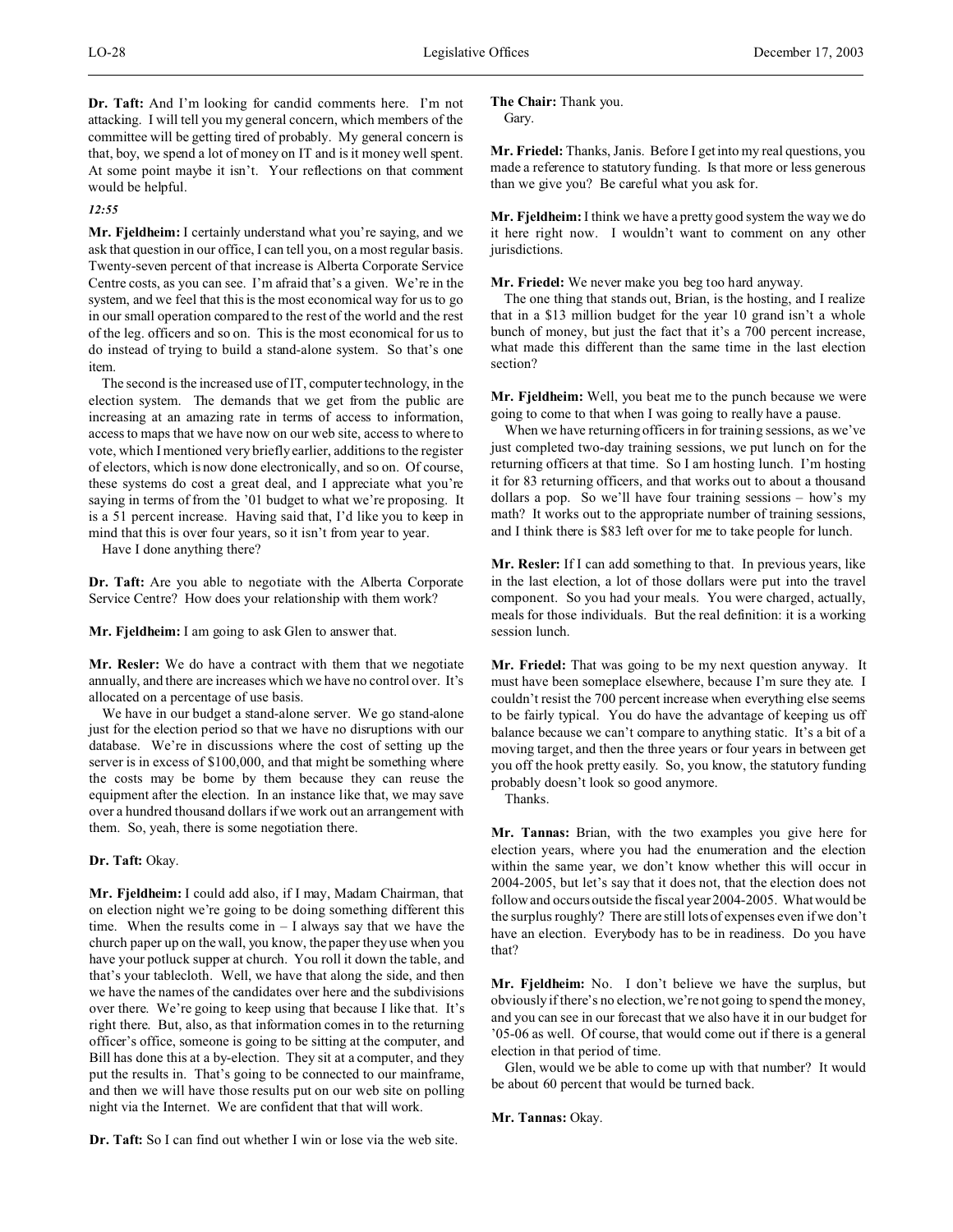**The Chair:** Are there any other questions? If not, then, thank you very much, and on behalf of the committee we wish you a very merry Christmas and a safe holiday. Great. Thanks.

**Mr. Fjeldheim:** Thank you very much, and the best to all of you. Thanks again.

[The committee adjourned from 1:03 p.m. to 1:10 p.m.]

**The Chair:** Welcome to Fred and Loulou, and you can just proceed with your presentation. Thank you.

**Mr. Dunn:** Okay. Thank you very much. So just an introduction. Loulou Eng is the incoming chief accountant in our office. Loulou was working for Monica Norminton. If you remember, Monica was with me last year, and Monica has gone on through a transfer from our office to the SFO of Environment. Loulou came back from maternity leave and completed her CMA last year and was ready for taking on additional responsibility. So I've asked Loulou to come and join us today and get to meet everyone.

What I plan to go through  $-1$ 'll try not to slow you down  $-$  is a quick PowerPoint presentation which was handed out, the copy of the slides, and I want to go through some issues with you regarding our office overall. I plan to go through what I like to think of as the business planning side of it. We'll talk about our vision, our challenges, the opportunities, the strategic priorities that we're going through and a bit of a reminder of what we went through last year, the office's accountability.

I treat accountability quite differently than independence. Some of my leg. officers use the terms "answerability" or "responsibility." I believe it's accountability, and we are accountable to the Legislature and, obviously, reporting through that accountability to yourself. So I want to talk to you about how we complete that accountability and then through the budget request relate it to the information that has been provided to you before.

Similar to last year, we talked about our vision, the two types of core businesses that we have: "To identify opportunities and propose solutions for the improved use of public resources." This is an area which I've given more emphasis to than we have in the past. We're changing the terminology and nomenclature in our office. What I've asked people to do is adopt the value-for-money terminology, so that first one is our value for money. Historically we're calling it our systems auditing because it related back to a specific word in our legislation: look at the systems for economy, efficiency, and effectiveness. What it really comes down to is it's value for money: do we use public resources effectively?

Then the second area of business, which is a long annuity type of business, is to improve and provide the assurance on performance reporting, the classic attest auditing, opinions on financial statements, performance measures, ministries' annual reports, that type of thing. That's, as I say, both our financial and our nonfinancial information.

The theme I've chosen to look at this year in our office is around change and renewal. I have sent some correspondence through the chair regarding the amount of change that's been undergone in our office. Key to us in our office was to be prepared for succession planning. A member last year asked me: is your office ready for succession planning? It is much better prepared this year for succession planning.

Some of you who serve on other committees that we report to know that we have two new assistant auditors general, and those are Rhonda White and Doug Wylie, both of whom were promoted on September 1, 2003. Two of my most senior AAGs will be retiring within the year 2006, possibly one within the year 2005 but certainly before 2007. The next big challenge for our office is to identify those people who will replace them, and that's not going to be a simple task.

Our staff departures that we've had over the last year – and again, that was that correspondence I sent through to the chair. I think that the last time I wrote was on September 18, through the chair of the Public Accounts Committee, sending a copy to you. We had seven principals, which are the next level below our AAGs, and eight managers and then four others, one being the CIO, Monica – and the director of HR was one of the others within that four – who have left us since March 31, 2003.

That's caused by two issues. One is enforcing our vision. Certain people had looked at the vision that we like to promote, which is more value for money, and thought that their careers would be better in other areas in the public sector. The other is that it is also a very competitive marketplace. Our salaries were challenged, and we were having a hard time competing both with other entities in the public sector and certainly within the private sector. So those two forces created quite a large and unprecedented amount of change within our office at that level.

The other area that's causing a lot of change in our office is the whole area around governance and what's happening with the increased accountability, the spillover effect from the private sector around issues such as dealing with ethics, the audit committees' performances, and directors' type of performances. Those sorts of matters that we're asked to deal with do require more experienced staff, and certainly in my case I spend a fair amount of time with boards, audit committees, et cetera, talking about the emerging issues around governance matters, and that's causing some challenge in our office, too, to pick up that skill and that knowledge and to convey it to other entities.

Then the last issue is the increased complexity within the government that you're very familiar with. The operations are expanding and there are new things around the new fiscal framework, which includes things like sustainability funds, et cetera, the initiatives and issues around triple P programs and projects. We obviously have to look at those, and those are very significant, and it takes senior people with a fair amount of experience and background to address those.

So with every challenge comes opportunities. This is a little bit of a theme that I promote within our staff, that although we've had a lot of change and turnover, there are an awful lot of opportunities for those who are willing to grow and learn.

We've had the two new AAGs, but that also took away two of my principals as they became AAGs. We've also had five principals that have been promoted, good young people, very keen, and 10 managers. Most of those have come from within, but there have been a few external hires.

My general priority is that I'd rather grow from within, so in the future I'd be looking at any new what I'll call experienced staff hires and secondments from the outside world essentially in the specialized skills area. A couple of examples. You're aware that we do have a forensic specialist now who leads that program and is developing a team underneath him. We also have an HR specialist who's on a two-year secondment from one of the other departments. So we'll bring in from outside where we need additional skills. Otherwise, we'll grow from within.

What we've done over the last two years is we've hired a fair amount from the universities. So, by way of example, we'll have 14 new students and eight co-op students starting in early January 2004.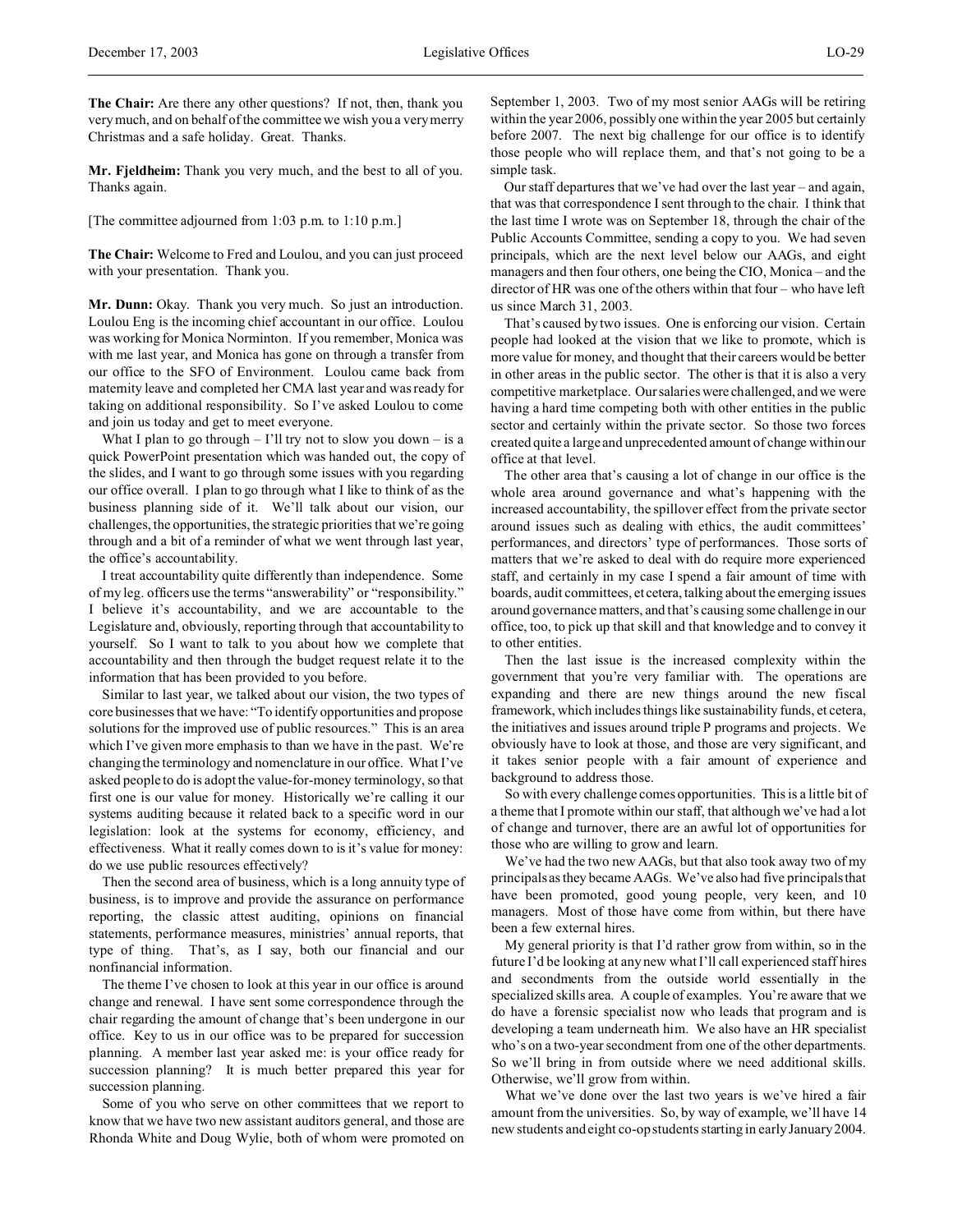That's 22 new staff, which is 11 in Edmonton, three in Calgary for the 14 new students, U of A, U of C, looking to go on to, similar with most of the other students there, the CA program. So in total we'll have 29 students in the CA program effective January 1, and that could be 29 new CAs for the public sector in the future. As I've mentioned before, my office can train good people, and those can be made available to serve the other needs within the public sector.

Of my departures the majority went to the public sector: the RHAs, the universities and colleges, that type of thing, and within some of the other larger ministries. HR and E, Transportation, Infrastructure: that's where they've gone, and they serve an opportunity or need over there.

We've been very good in developing CAs. Our pass rate this year was 80 percent on the uniform exam, so we're very hopeful to maintain that, and it creates another opportunity. As I say, if we can continue that pass rate with all those students, then within a couple of years we could have a fairly robust body of well-skilled people.

The other opportunity that we have: as you know, there is the new internal audit function that is set up, and that was one of my AAGs, Nick Shandro, who heads that up, together with one of our very senior principals out of Calgary who has joined him over at the internal audit function. Those are the only two individuals from our office that have been there. That function itself will provide an opportunity for us to stop doing what I've called low-value work. Certain types of low-value work will be picked up by that office allowing us to spend more time in what I would call the higher value work, the value for money.

So the strategic priorities which myself and the AAGs agreed to are that we have been realigning our portfolios amongst our senior staff to match our resources to the risk. So when I look at the portfolio that we serve, I sit down, I evaluate where's the risk of uncertainty, risk around the financial information that's being created or the programs that are involved, and then we match our senior people against that until we end up running out of resources. That's where I would tend to try to contract in from the outside sector. Where we have lower risk issues to be dealt with, I can always hire private-sector accounting firms. There are a lot of good auditors out there, but there are not a lot of auditors out there who understand the public sector and its pressures and its issues. So I'll try to use our people to deal with those, and where there are standalone entities, which is a classic attest audit, I can always, through my agency budget, hire in those types of skills to get those audits done.

The other priority that we have, talking about those students, is that the training and mentoring of staff puts a lot of pressure on the principals and AAGs that are now there because they have to spend a lot of time training all those students. We've realigned our staff into what I've called clusters and they're calling teams, headed up by a number of principals working together to promote cross-learning amongst themselves.

# *1:20*

We're also working with Alberta Finance. The CA program is now allowing 10 of the 30 months – it's a 30-month training period for the term of service – to be outside the practice office. I am certified as a practice training office. Alberta Finance is now getting certified as an approved training office for 10 of those 30 months. So we are looking to work with Alberta Finance. Some of our students will actually go over there and start to work within the public sector there, coming from our office, again, hoping to promote within them the knowledge of what the public sector has to offer and promoting their interest to remain in the public sector. So some of that training will take place outside our office.

You'll see later on in some of the slides that I'm going to talk about the efficiencies that we've driven out to date in assurance work. This will come up near the latter part of my presentation with the resulting increase in emphasis on the value for money, formerly known as systems work.

So those are the strategic priorities that should come through our business plan that I provided to you previously. In the core businesses, as I mentioned in a breakdown between the two, our assurance work historically was 80 percent of our time. We've asked for a 10 percent reduction in that, and again I'll have details on this. It's 12 and a half percent efficiency, bringing our total costs from 80 percent down to 70 percent of the cost.

The big challenge is the request to take on new work. We've had new work through WCB, the financial institutions – ATB is creating subsidiaries and doing the audits of those – and every one of those organizations requires an audit, and I guess it's a reflection of the quality of the work that my staff do that I'm being called quite constantly: "Can you take on this work? Will you do this for us?" For the first time that people said they can remember, we've actually said no. We've said no to a couple of joint ventures, postsecondary institutions. They were not wholly owned by the university or the college, but Alberta College or the university was a participant together with colleges or universities across the country, and we said: you really should look to the private sector to do those audits. It's not possible for us to do that and go where I'd like us to go into the value-for-money work.

Value-for-money work. As I say, I believe that we'll hit our target, 30 percent of the office costs. By way of example, some of the matters that came out through last year's annual report, we talked about the security issues. Are we protecting people, assets, et cetera, in the security issue? That was our recommendation 28. Previously we had made a recommendation about GEOC and security. Was Alberta at risk at all if we had an emergency or disaster? Were we able, the government or province, to respond to it?

I have on my plate something which I want to get done this year. It's all around the seniors' housing, the standards of care. That's a cross-ministry initiative that we have through both Seniors and Health.

I want to talk about First Nations accountability, and we're going to be working in co-operation with the feds around this area. The province sets the standards, but who oversees those First Nations? Are they doing what should be done for the citizens there?

We've also got a very large project to talk about succession planning. This is where our HR specialists will be involved. Succession planning is a critical issue in the public sector, and how are the various departments and agencies providing for that? So we'll be evaluating those processes.

We want to talk about contracting in the large RHAs and any conflicts of interest in there, so we've got people going into that work. We're also going to be addressing the increasing drug costs and want to look at that. We've recently met with the Alberta Cancer Board. It's one of the most rapidly growing costs, and what are you doing about it, and how do you control that?

On the accountability side, as an individual this is where I believe that we're responsible to report to you that we do have an accountability framework. It starts out with our business plan, and our business plan has targets and performance measures, so that has been provided to you previously. We then close the loop by reporting against those business plan targets and our performance measures. We've added a few more over the last year about what we expect in the way of chargeable hours and results for our people.

Then if you look at the front part of our accountability analysis, which is what we call our results analysis, it contains the up-front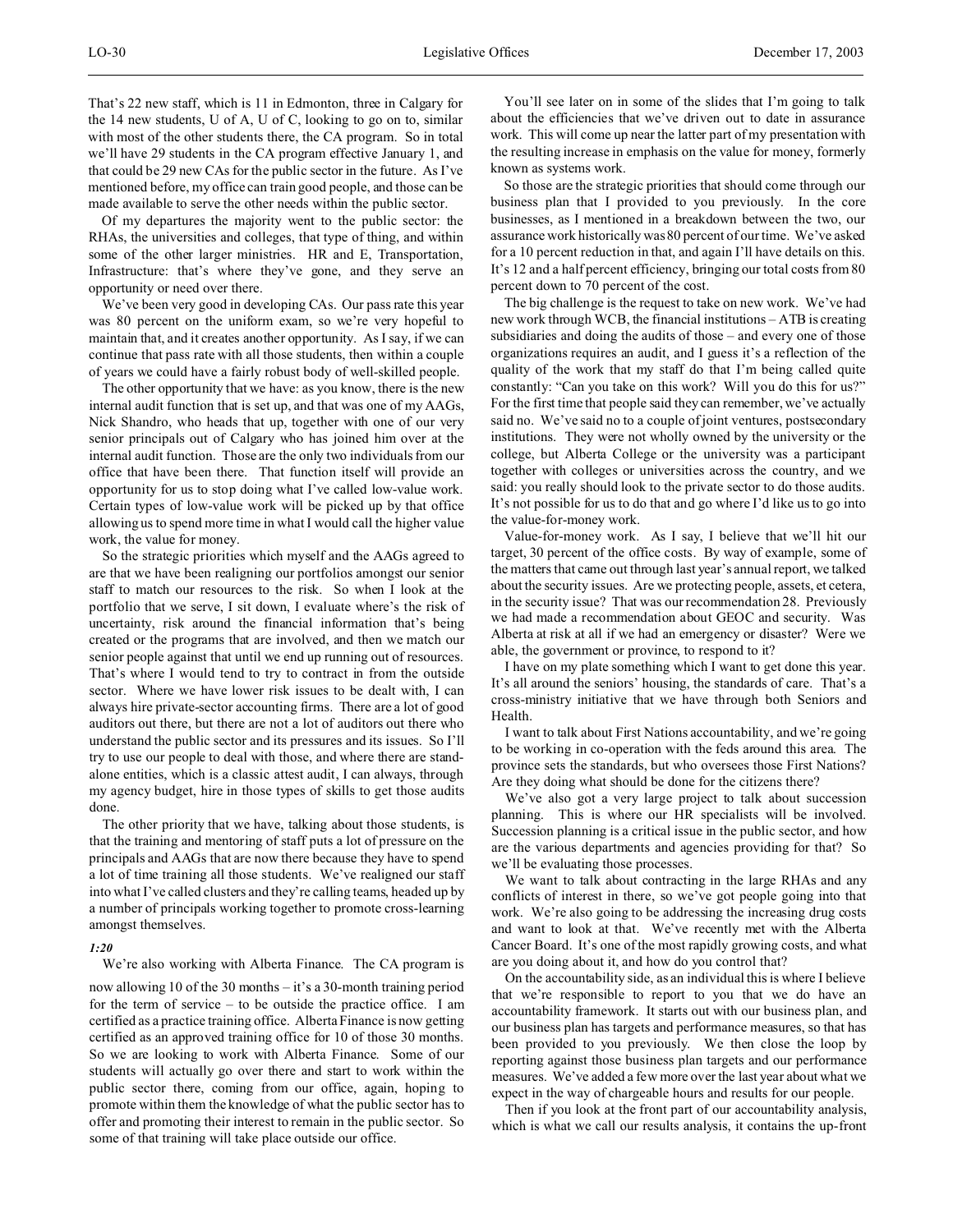explanation of what our year has been like, and then it contains our financial statements. This is available in the back end of our annual report, so if you don't have it as a separate document, you do have it at the back end of your annual report, the one with all our recommendations in it. It contains our accountability results.

In the results analysis I specifically mentioned this year that we haven't been spending our budget. I think it became a question of this committee last year: what happens when we approve their budget and they don't spend it? Well, what has been happening is we've been returning it. I'll show you the analysis over the last couple of years. We've returned \$4.8 million over the last three. The reason why we've returned it is not because we aren't doing financial statement audits; it's that we're not doing the value-formoney audit, and that's where we must go.

You have the budget request before you, and we'll go through and answer any questions in detail on the specifics. As a result of the change in my staffing – going from more senior individuals and we're building from the bottom  $up - we've$  had a change in the salary structure to the extent that at the end of the day our actual costs will be lower than our budget again this current year, primarily as a result of saving on salaries. For next year it turns out that our budget will be virtually the same as the previous year's budget.

So in total we'll be looking at an operating expense of \$17.2 million, which is virtually the same as the previous year. However, we are planning on renewing our investment in technology, the computer hardware. These computers our staff use on the job. We have a triennial, every three years, fleet renewal. We'll be looking at new technology and thus the increase in our capital investment this year, whereas last year it was more of a maintenance investment. We'll be looking at upgrading our computers for our staff, approximately 120 computers there going into the next year, and that's every three years that we do that.

Just finishing this off. I found it very, very interesting why I wanted to present this slide to you. If you look across the years, the core business assurance services, are we doing our financial statement audits effectively and efficiently? Our actual volume of work in this area has increased, but our costs have remained virtually the same. We've actually been able to derive those efficiencies in that area. I'm quite pleased, myself, coming in from the outside to look at how our office has performed over the last couple of years. I think we're producing those financial statement audits very efficiently now. I can certainly match myself against any of the private-sector accounting firms on our financial statement audits.

The value-for-money audits are where we're starting our growth, and should our forecast come to pass, we'll hit 27 percent of our time, our cost will be spent on value-for-money audits. We're doing many more things than we have in the past, and our plans that we're just finishing off in detail right now by ministry, by agency, by organization call for us to spend 31 percent of our time and dollars and thus hit our target on the value-for-money audits. Our total cost on the assurance services will be at 69 percent, or \$12,179,000. The total expenses at the bottom are the actual, not the budgets from before. It's the actual amounts we've spent for the '02, '03, and '04 years with the budget for the '05 year.

Finally, the returned fund analysis. We end up returning more money than just the difference in our operations, and that's because sometimes we don't spend all our capital budget. Last year in the '02-03 year, if you looked at our actual, there was a decision that I reversed because we were going to invest in technology and software that I didn't think was commensurate with the efficiency in our office.

We had a very large piece of software. It was called PlanView. It was to manage your resources. Certainly, if I were going to build nuclear power plants around the world, I would like a PlanView type of software, but managing 120 to 130 people in the Alberta economy, I didn't think we needed that. So we ended up canceling that and getting a fair amount of money back on that and went into a much less expensive type of software. As a result of that, we actually ended up with a reversal of the capital expenditure. We got more money back in than we actually spent on capital, and that drives up our returned funds much more than just a difference between our operating budget versus our actual in the budget there. That's what I wanted to overview with you and then open it up to any questions.

*1:30*

**The Chair:** Thank you very much. We'll start with Gary.

**Mr. Friedel:** Fred, I understand that you were instrumental in standardizing the formats of the budget presentations by all the legislative officers, and if the word thanks comes to mind, I'm sure it does to all of us. This is probably the easiest process that I've had in the 10 years that I've sat on this committee. I am grateful that you did it.

**Mr. Dunn:** Well, thank you all, but it was certainly at this committee's request. We got onto that, and I want to thank Loulou. It was Loulou and a couple of my other colleagues who serve the Leg. offices who went and explained why and how it could be done. Once a few people saw the light, we all came together and produced that.

The next step, I'll be honest, if I can follow up on that one, Gary . . .

**Mr. Friedel:** I think it already showed in previous years. I think we always ran overtime. We were actually ahead of ourselves in the schedule, so talk about efficiency.

The one thing that isn't on yours that was on all others is staff numbers. I don't consider that significant.

On this fleet replacement of computers you did answer a little bit of my concern in your presentation. Is there anything in the inbetween years? Is there any amortization or something in the other budgets? That particular section is not on the first page, which shows the full year prior budget actual and the forecast number for the current year. So that's not in there. Do you have some numbers for that?

The other question I had was: is it reflected in any way in the amortization in the two years in between the fleet changeover?

**Mr. Dunn:** Can I pick up on the first question? If everybody's got the same two pages that were handed out in what I call the Office of the Auditor General Budget 2004-2005 – have you got that one?

**Mr. Friedel:** She just showed me that the employees – I was looking at the wrong page.

**Mr. Dunn:** If you turn to the second page, you'll see the employee head count. It goes up to 130 from 121.

On the second question, when you talk about the amortization of capital assets in between, if you go partway down under supplies and services, you'll see amortization of capital assets, if I'm getting your question right there. What had been budgeted was much larger than what was actual. The reason for the decline from the budget to the actual in the preceding '03 year and then what we expect somewhat in the '04-05 is a result of canceling that other large . . .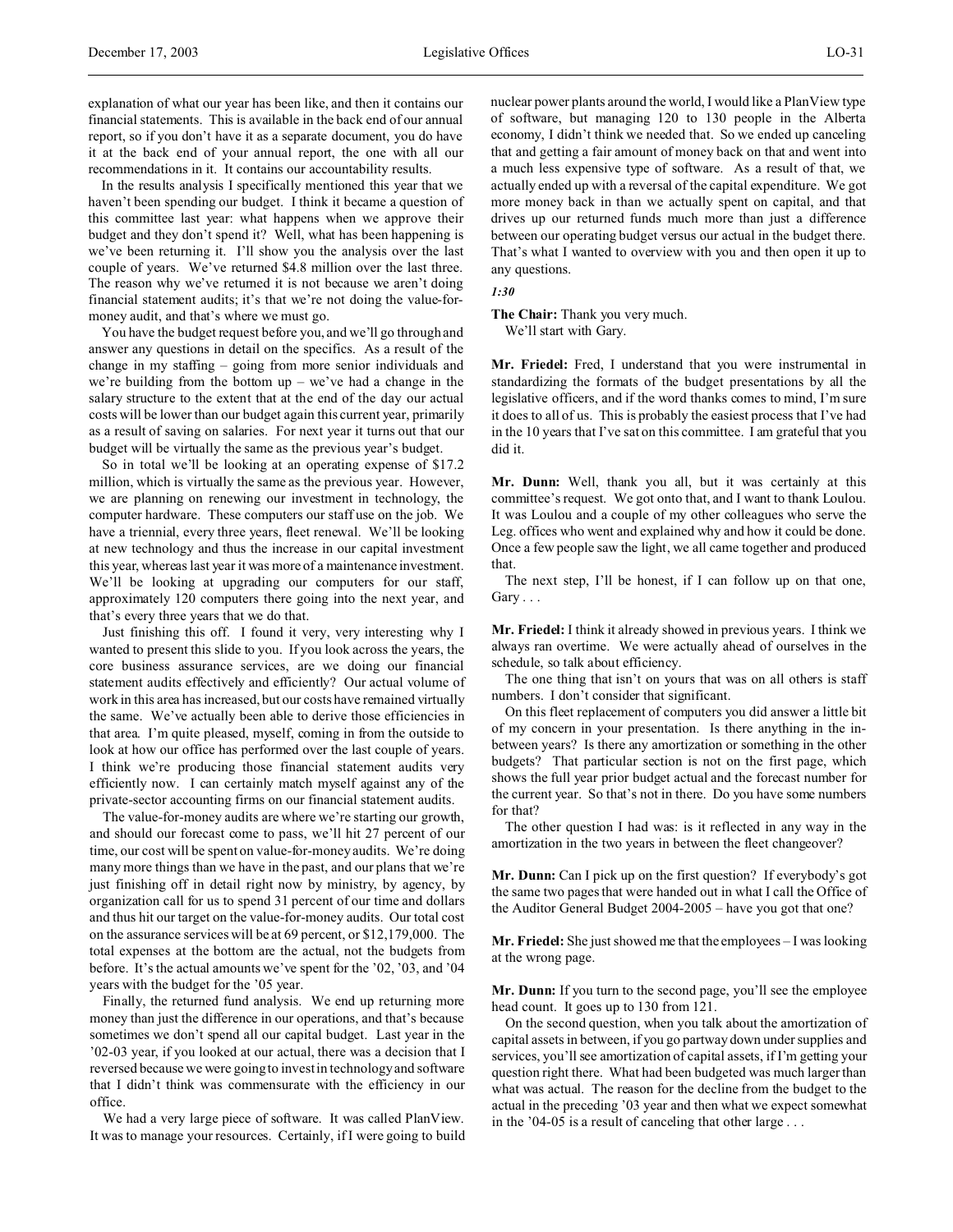**Mr. Friedel:** I was looking at the \$111,000 and extending it to be perhaps one-third of an earlier version of the \$345,000 for computers.

**Mr. Dunn:** No. We're amortizing our computers on a straight-line basis over three years. We buy them, run them for the three years, and they're down to zero.

**Mr. Friedel:** So in the next two years that part falls off the budget. In three years it'll pop up again?

**Mr. Dunn:** It comes back again. But we are reducing the amount of the amortization. If you can look at the forecast for the '03-04 year, the forecast is that we'll have amortization of approximately \$404,000. It'll drop to \$293,000 in '04-05 because we haven't yet got the computers. We're amortizing the old. But it'll pop back up now in '05-06 as we start on the amortization of the equipment that we're about to buy.

**Mr. Friedel:** I'm assuming that it's a standardization thing, that you don't have one-third of your staff on something that's a little bit antiquated while certain ones are on the new ones. Is that process proving to be quite efficient?

**Mr. Dunn:** It is. The program which is promoted through the Alberta public sector is trying not to use a third, a third, a third, because how you end up is that you're maintaining three years of technology. Try to do them all the same way. I think this comes through Innovation and Science. There was some study that was done and some analysis made that it's better to do a total upgrade at one time, work them out for the three years, and then do your catchup again on a total upgrade. It's a program that's promoted through Innovation and Science.

**Mr. Friedel:** One final question then. Are those turned into the system somehow or another so that they're able to be reused? I know the concern about data on hard drives and such. Is it easier to put them in a crusher than it is to try and reuse them and get some value for them?

**Mr. Dunn:** Well, again, we go through the same as we would expect any of our clients to do. This is one of those computers that may be disappearing in 12 months. We go through a total purge and cleansing of the hard drive, and then to the extent that it is still serviceable, it can be redeployed within the public sector. It does go through Alberta's technology recycling process program.

**Mr. Friedel:** Thank you.

**The Chair:** All right. Thanks. Denis.

**Mr. Ducharme:** Thank you, Chair. Thank you very much for the presentation. I have two questions. When you spoke of the core businesses when you were looking in terms of value for money, one that kind of caught me off stride was the First Nations accountability that you wanted to delve into. The first reaction I got from that is: isn't that more of a federal government type of responsibility? Why are we as a province getting involved in that?

**Mr. Dunn:** This is a very sensitive area. I've spoken at length with my colleague Sheila Fraser. It's an area that the federal Auditor General is also frustrated with. Last week at the Public Accounts we had Iris Evans from Children's Services. In a meeting with Iris that I'd had earlier on, one of her very blunt questions to me was: can't you do something about First Nations accountability? Why can't you go in there and do that? As I explained to her, we don't have a mandate to do that. However, in co-operation with the feds we do. It's a tripartite program. The federal government provides the money; the province sets the standards; the designated First Nations agency carries out the work. Who holds them accountable? The federal government is having trouble holding them accountable. Although our province sets the standards, we don't at this point have the right to go in to ensure that those standards are being properly enforced unless there is evidence or an issue.

So we thought that working between our office, the federal government, and through the ministry of child and family services would start to introduce the value that we can bring. We'd like to get to the First Nations and say: we'd like to look at your accountability and your evidence there. We started that last year, and we had a reportable item. It was recommendation 6, which was focused only on the department and how they carried out their oversight. This year we want to go right into the First Nations and see evidence of what they're doing: how they are selecting the child care people, how they are doing their training, and show us the evidence on that.

So, Denis, you're right. It's a very sensitive area. Historically we have not done it, nor has the federal government, but we think that in co-operation between the two of us, we can do something there. Hopefully, I'm not being too naive here. I hope that we can cause change to take place.

**Mr. Ducharme:** You know, if change can take place, I can see that it probably is an advantage coming back in terms of helping some of our ministries in terms of being able to show the federal government that maybe they're not funding their responsibilities to a higher level also.

The other question I had had to do with the returned funds. It's a question, in fairness, that I've asked of another of the leg. offices that, you know, was returning hundreds of thousands of dollars on an annual basis. I see here that there's been over \$4 million that's been returned over the past three years from the Auditor General's department. I'm concerned about that. Are we maybe, you know, taking too much flexibility in our budgeting that we're returning those types of funds back, and could we be possibly a little bit more accurate? Maybe by being too flush, we're hurting other ministries that could be using those dollars for useful programs to serve Albertans.

**Mr. Dunn:** You're correct. That was my challenge to my staff: why do you ask for what you do not plan to consume or do? So we're holding them accountable now. That's why I do not intend to return the funds now nor do I intend to spend them. If I was comfortable that we're going our assurance audit work efficiently and effectively – and that's what I had to first of all become, comfortable. Very simply – I'm going to keep it in plain language – because our office does the assurance, the attest work, the financial statement audit, we generally do it with no fee involved. We charge fees to those organizations where they gather their revenues primarily not from the public sector. So we charge fees to ATB, WCB, and to the RHAs; we pass through the fees that are charged to us by our agents. But to all the others – universities, colleges, et cetera – we do that audit to them at really no cost.

*1:40*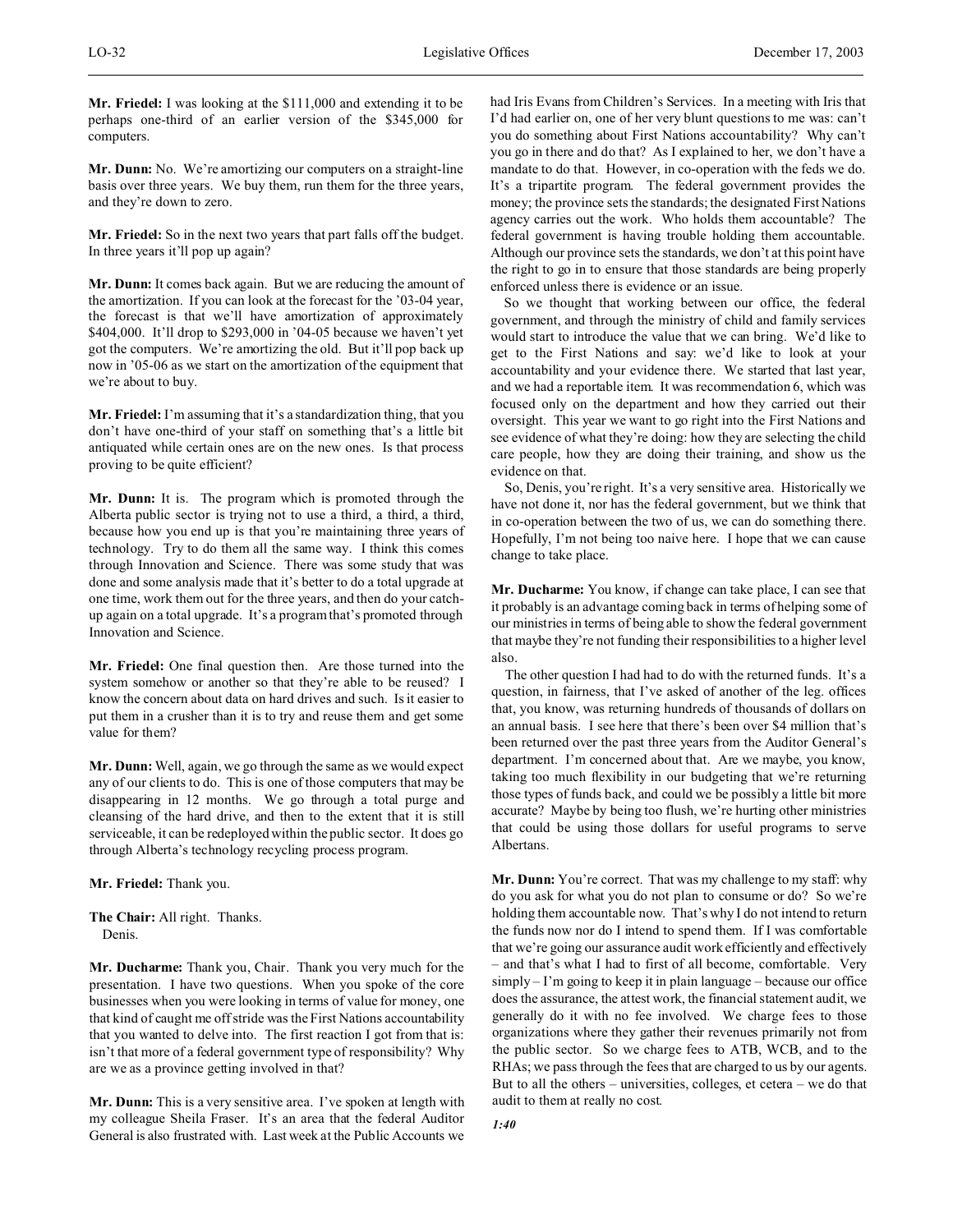What they were doing was really misusing my staff. There was no

incentive for them to clean up their books, so we were just darn good accountants who cleaned up messy books. In those situations where I felt we were spending a disproportionate amount of time and effort in doing that, I sat down with the presidents of those organizations and said: "We'd like to change. My staff won't come in and be spending time just cleaning up inadequate accounting. They're here to do other services." So we derived more honest budgets in about the amount of time that should be spent on those types of jobs for the volume of their spend and the risk that's involved in those organizations. We just said that that's how much resources you're going to get; you can complete the work in that time, take the work over, and now start to schedule in these value-for-money audits.

To get back to your question on the elasticity in our office, every good accountant will always stick to: I've got a financial statement audit; it has to be finished by June 30 or July 15. That always became their priority, and I've said: "Let's change the priority around. Let's make the value for money the high priority. You must complete those, and then we'll start to focus on our resources around the financial audits." Changing that focus and getting our people to buy into that is going to be – the result is that we will do the valuefor-money work and not end up asking for resources that we end up not consuming and being denied to other groups.

#### **Mr. Ducharme:** Thank you.

**Dr. Taft:** Well, a number of questions. As well as making the decision last year to standardize all the leg. offices' budgets, I think we made a decision around ending bonuses; right? So this is just curiosity as much as anything. In accounting terms where has that bonus money gone?

**Mr. Dunn:** The reporting of it? It's in the salaries.

**Dr. Taft:** But it's not there anymore. Across the offices has that been just discounted, just eliminated?

**Mr. Dunn:** In my case it has.

**Dr. Taft:** All right. With the amortization of capital assets, at what dollar figure do you decide that something is a capital asset?

**Ms Eng:** It's for each individual purchase greater than \$2,500.

**Mr. Dunn:** So \$2,500.

#### **Dr. Taft:** Okay; \$2,500.

I've been asking a lot of questions about IT expenditures, and you've been talking a lot about value for money. My questions really amount to a certain skepticism on my part about the value for money for a lot of IT expenditures. How do you do a value-formoney assessment on IT?

**Mr. Dunn:** A very good question. That's what some of our IT people go out and ask the ministries to do. You're right, Kevin. There's a real challenge to that. Are you just changing for the sake of changing? As you know, technology changes quite rapidly, and it can wear out very quickly. It doesn't become functionally obsolete; it's just that there are new versions of it that come out. However, there's a danger if you don't renew your technology periodically, and this is where the three-year horizon I think is effective. You can skip certain of the changes, but you can't get

yourself too far away from the technological advances or else you do become inefficient. You can no longer connect to your servers in an efficient fashion.

One of the things we're going to be looking at in our technology upgrade before we spend the money in the next 12 months: I really have asked our people to challenge the processes that they go through. Specifically, I'll pick up on one piece of technology that they were quite excited about in our technology group, that we can get voice-activated equipment. I think there are those of you who realize that the scrambled keyboard is not the most efficient way to record information. The scrambled keyboard came about because of slowing people down; the alphabetic keyboard is faster. But voiceactivated equipment is there, and we can acquire this. We can change the process by which we do some of our work: the inquiry, discussion, and gathering of evidence. People can speak into the machine, and it records that. But we first of all have to teach people how to communicate effectively and efficiently because it will record how you talk, so we have to go through some change.

So how would I evaluate this? I want to see at the end of the day when the technology comes in that it's being used to the extent of its capability and is not a toy and that we actually can change the way in which we do our business in order that we can document and gather the information much more efficiently and effectively. We can take those CA students and individuals, and if they can learn to communicate verbally effectively into the machine, we stop them all being typists, and that will have a payback to us. I think they can spend more time with their clients talking about issues, and they can record their findings in a faster manner.

So how historically have we been evaluating? We really haven't been doing a back-in review, as I call it. I've become more comfortable when I've looked at our core businesses and seen that we've basically kept our assurance services somewhat flat. It hasn't grown. Although I know that the volume of work has grown, I see that our costs haven't, and I attribute that somewhat to our technology. But very honestly, I don't have a precise example to say: of those efficiencies we gained, did we pick up 30 percent through technology? I think we picked up more of it through just management discipline.

### **The Chair:** Thanks.

**Ms Graham:** Fred and Loulou, thanks for the good presentation. Maybe if you wouldn't mind helping me, I'm just not certain of the authority for doing the value-for-money audits. Is that within the act?

**Mr. Dunn:** It's within our act. It's section 19 when you look at sub (2). It is that our office is required to report through to the Legislature every evidence that it finds on revenue and disbursements where there have not been systems to promote the efficiency and effectiveness of the use of the public moneys.

Just down below it it also states that we are to report to the Legislature on economy, so we wrap the three of them together: efficiency, effectiveness, and economy. That is under section 19 of our act, that we're to do that work.

**Ms Graham:** Would it be fair to say – and I know that you spoke to us about this last year – that that's been how you have interpreted those sections? Because that wasn't being done before, was it?

**Mr. Dunn:** It was, but it wasn't done with the same degree of vigour. Maybe that's it.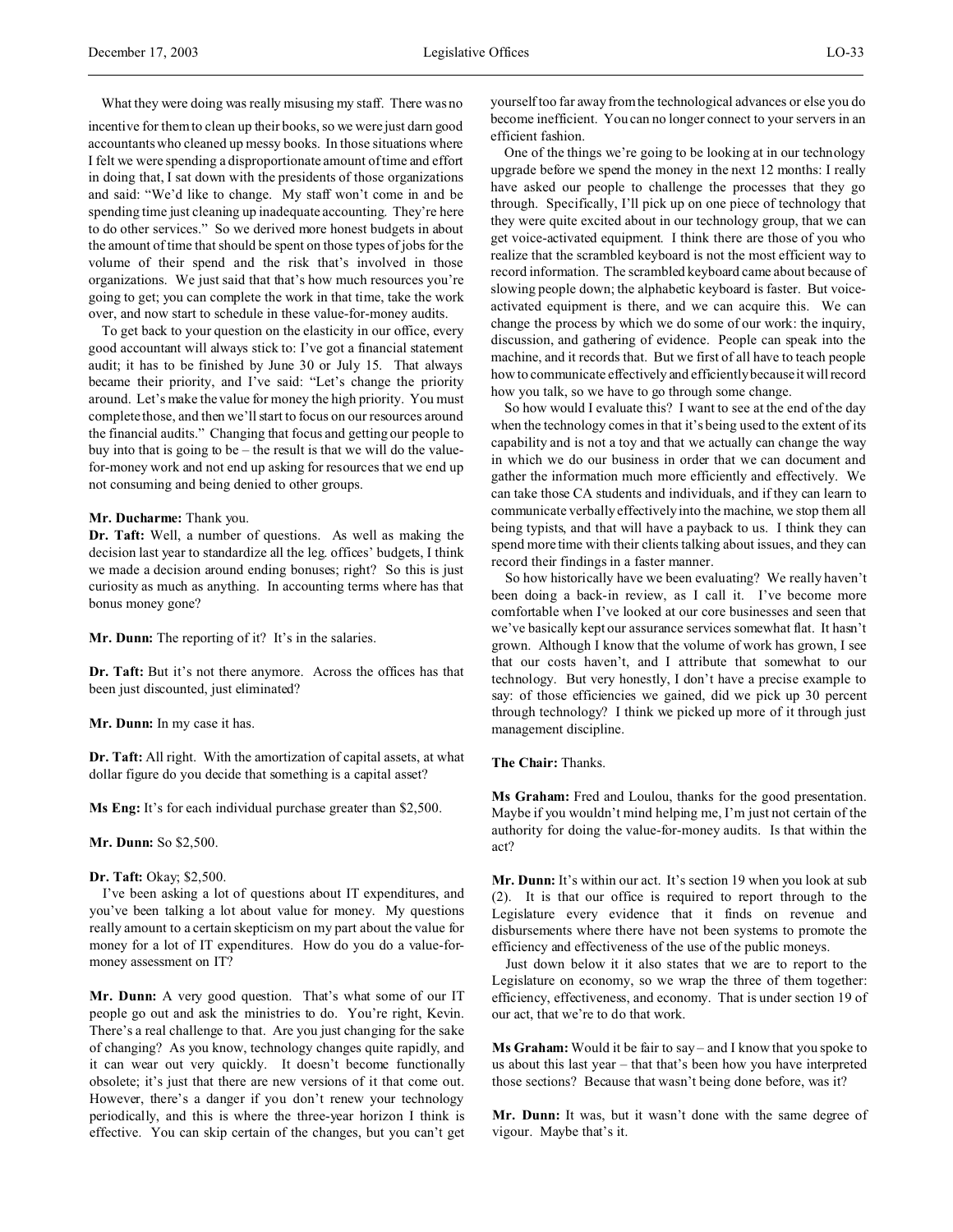**Ms Graham:** The revenue that is generated from audit fees: that's just from the attest?

**Mr. Dunn:** Only the attest, yeah. Only attest. To repeat that, if you're looking at the line down there, "Less: Audit fee revenue," in our estimates, the \$2,150,000, those are the organizations that generally end up having their resources from nonpublic money, specifically ATB, WCB, as I mentioned, but also those ones where we're not statutorily appointed the auditors but it's through the consent of the organization, such as the RHAs. We are the auditors for financial statement purposes of six of the nine RHAs. We pass on our agents' fees. Our office confirms the appointment of the external agent, and I'll use an example. Calgary health authority is audited by Ernst & Young under our direction and supervision, but the Ernst & Young fee that gets charged into my agency service gets in turn billed to them, so Calgary health authority will repay that amount to the Minister of Finance. It goes through there.

**Ms Graham:** And market rates are being charged, are they?

**Mr. Dunn:** Yeah. Well, I see you smile, and that is indeed another reason why I think the approach that we took starting a couple of years ago is the right approach. I've dealt with all the large firms, knew them as former colleagues and that, and really just drew a line and said that it should not exceed \$125 an hour as their proper mix around the audits. Their request was \$145, \$135 an hour. We can deliver that service somewhere between \$95 to \$105 an hour from our assurance work. We can deliver that at probably 20, 25 percent cheaper than the private sector. So I have to control that cost there.

Yes, you're right. Those fees have gone up, and the private sector has a number of reasons for it. They've had increased liability as a result of the challenges against auditors. They've got increased salary costs, too, because the whole governance issue has also put a drain on their staff. Their senior people are being attracted over to their clients, so they've had to increase their salaries, in some cases 20, 25 percent increases in the salaries to retain their staff, and they've had technology upgrades too.

*1:50*

**Mr. Tannas:** And taxes.

**Mr. Dunn:** None of them have mentioned taxes, Don, but I'm not going to say that. Regardless, yeah, they have cost pressures that they see as appropriate to recover. I just don't think the issues are the same in the attest audit that we can direct with them, so I've asked them not to exceed \$125 an hour. I can buy some of that a little bit cheaper, but generally it's right. They're asking for a much higher rate of return. That's why we must grow a sufficient number of people. Back to your head count, that's why my head count will go up, because we want to grow them ourselves. We can then do the audit more efficiently and effectively from our office.

**Ms Graham:** There's certainly a benefit, I have to assume, in having you do the oversight of that work rather than not.

**Mr. Dunn:** We think so, and again we rely on our clients' feedback. I'll be blunt. I've said it a number of times: I'm impressed with the reaction and respect that our office receives from the clients. I never had that sort of reaction in my private-sector days. People listen. They're willing to debate us; they're willing to challenge us. But they'll also say, "That's an important thing for us to do," and they'll get on to do it. So that's very helpful for our office, to have that sort of respect, and if we can, as I say, grow some good people and supply some good future financial managers to the public sector, then we're doing two things at the same time.

**Ms Graham:** Just a couple more, Madam Chair. I flew up on the plane with a colleague from Calgary who was under the impression that you were doing audits for groups that you wouldn't be statutorily required to do and not charging them. He mentioned the students' union of Mount Royal College, which sounded a little wild, but I said I would ask you about it today.

**Mr. Dunn:** Well, I'm glad you did. I'm dealing with a cultural shift within my staff. Our officer tried to accommodate every request that we had before. What we ran into was the trap that we became darn good accountant auditors, and we stopped doing some of the other issues, our section 19 work. And you're right. We're doing daycare centres from some of the colleges. We're doing the foundations that come in there. We're not just doing the consolidated ones. So we're going back and saying that you can hire the private sector to do those. We don't have to do those. We can say no, and we'll spend our time and resources more appropriately in the areas where there is greater risk to the public sector around the disbursement of moneys.

So, yes, we do a couple of student unions. Under our act, if you're somewhat familiar with it, as you remember, any organization can apply to this committee for direction for us to become the auditor. So somewhere in the past some direction has been provided through the standing committee enabling us to do that. Those are – what is it called? – the section  $11(b)$  audits.

**Ms Graham:** Just so we can all be clear. So you are doing those kinds of audits for a students' union?

**Mr. Dunn:** Yes, in that situation. It's the Mount Royal student union. We're not doing all student unions.

**Ms Graham:** Okay. But for a fee or not for a fee?

**Mr. Dunn:** Not for a fee.

**Ms Graham:** Not for a fee.

**Mr. Dunn:** Well, in other words, they get the audit, but it comes out of our budget. We don't pass it down or charge them.

**Ms Graham:** That's because they are associated with a . . .

**Mr. Dunn:** With a public institution which gets its funding primarily from the public sector.

**Ms Graham:** Is this sort of a gray area that you're delving into?

**Mr. Dunn:** It is. Yeah, we're probably a little more generous with: if in doubt, we won't charge. If there's an argument or if in doubt, we don't charge. It's where it's clear that there are external moneys, so the ones that I've mentioned before. Other ones that we do charge are like AGLC. We charge them because they receive their moneys through the gambling processes and that sort of stuff versus the raising of taxation moneys and disbursements there.

**Ms Graham:** Are you able to say what percentage of your work these kinds of unusual groups represent?

**Mr. Dunn:** Not in total, but I can tell you that they do represent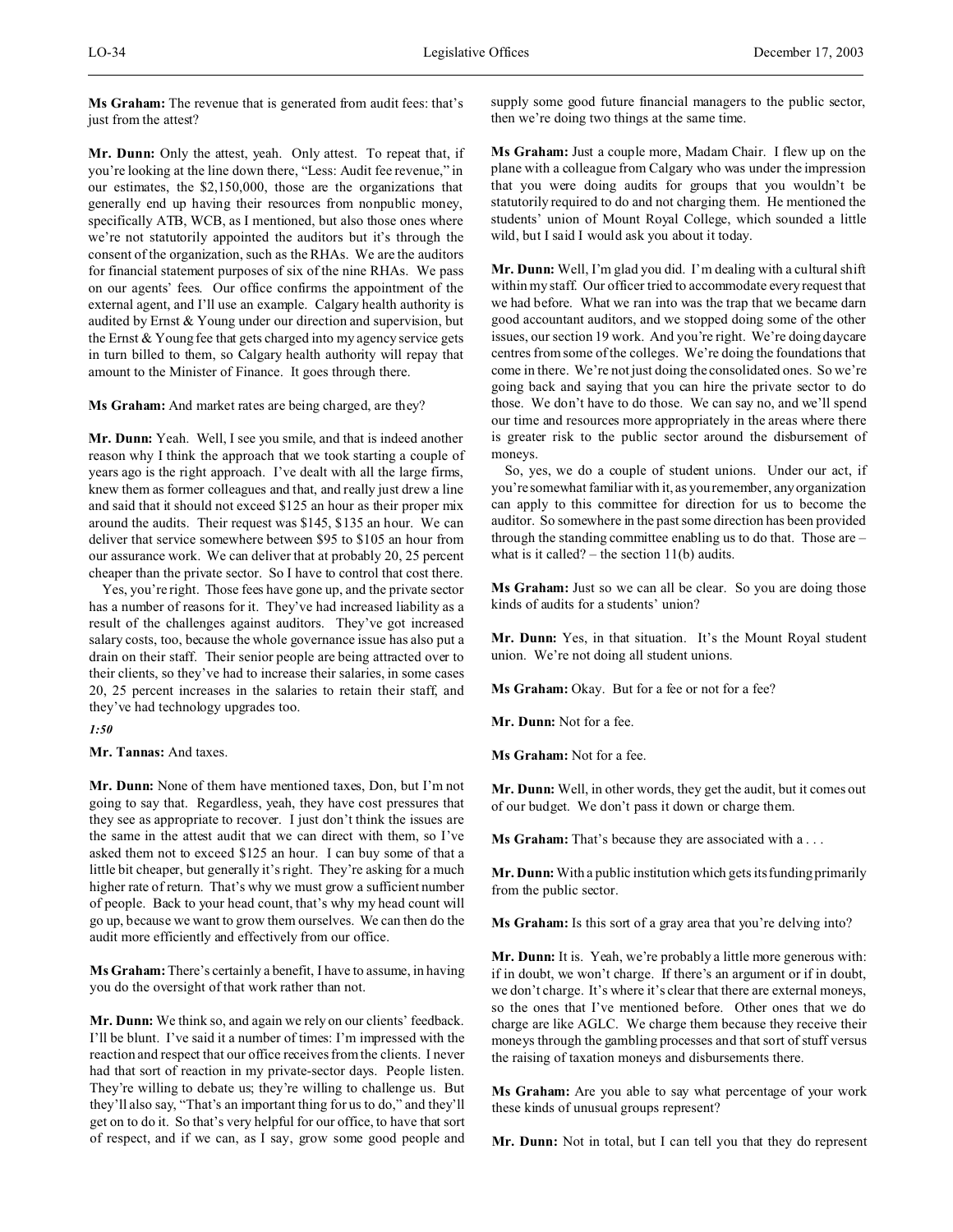more resources than the risk or the service really deserves. I'd rather spend the time – I guess I'll twist it around. I'd rather take those hours and spend them on other areas. I'd rather be in Transportation, Infrastructure, and those ones. I'd rather be there than doing a students' union, helping them clean up their books.

**Ms Graham:** Yeah. You can't say no to those.

**Mr. Dunn:** No. Historically we've said that we can't say no. As I've said, now we're taking a different approach. We will be saying no.

**Ms Graham:** Thank you.

**Ms Blakeman:**Just to follow on that, then, if the Auditor General's agency has had to accept doing these audits in the past because of some sort of direction from this committee, do you need direction from this committee to withdraw from that?

**Mr. Dunn:** I don't believe so. What we would ask them to do is come back to the committee and renew that appointment. It's an annual appointment, and if directed by this committee – because they approach the committee and renew their request – then we would take that direction and we'd do that audit.

**Ms Blakeman:** Are those requests coming through the committee?

**The Chair:** I've never seen them.

**Ms Blakeman:** Can we follow up on this and find out who you would determine is . . .

**The Chair:** We can get some background on this for our next meeting.

**Ms Blakeman:** Well, is that soon enough? Because if we're talking about the next fiscal year, are we going to get that information soon enough that if we decided not to renew that, we could set it in place for the next fiscal year? Or have we, by putting it off, automatically renewed it for another fiscal year?

**Mr. Dunn:** We've taken the approach that because at some point in time we were directed to do those audits, we would continue to do them. You've heard what I've said about how I'd like to spend our resources. We're now going back and saying: renew that appointment.

**Ms Blakeman:** Okay.

**Dr. Taft:** So you'll bring that to us?

**Mr. Dunn:** Not us. It's not us asking to be their auditor. It's them asking you for us to be the auditor. It goes around the other way.

**Mr. Hlady:** It's their request of us to be able to have them get free auditing.

**Mr. Dunn:** To you to direct me to do an audit of that organization.

**The Chair:** Any other questions? Any questions from the back? Kevin.

**Dr. Taft:** I just have one for my clarification on your slide

presentation. On one slide you talked a bit about the internal audit function where you are sending some of the basic audit work. Is that right?

**Mr. Dunn:** Right.

**Dr. Taft:** That's a unit within your agency?

**Mr. Dunn:** No. They are totally separate from our office. The type of work that we could send over to them – all the public sector contributes to the standard types of public-sector pension plan, MEPP and all those. Every one of the APA requires on a rotational basis every department's payrolls to be tested to ensure that the right amount of employee and employer contributions are being made to those pension funds. That's a fairly time-consuming, laborious, but not very value-added, detailed, technical testing type of thing, just checking to see if the employee exists, the salary was the right amount. Did you withhold the same amount, did you remit it on time to the public sector? Those sorts of tasks we like to work out with the new internal auditor. Could they undertake that type of work? Again, it's a type of low-value assurance work. Can I move that over to somebody else so I can use those resources back in the value-for-money work?

**Dr. Taft:** I've missed something; I'm sorry. So who does the internal auditor report to?

**Mr. Dunn:** Well, actually, the chair of that will be the Deputy Minister of Executive Council. It's following a B.C. model where there is a committee of deputy ministers, and they've actually put a couple of outside members on it. They've called it the deputy ministers' audit committee. I believe there are six deputy ministers on it, so the internal auditor reports up through that mechanism.

**Dr. Taft:** Now it's coming back to me. Thanks.

**Ms Graham:** Madam Chair, just to finish off on that line of questioning that I started and Laurie continued. Well, what would you suggest, then, be done to facilitate the review of these various bodies that are sort of on the cusp of whether you should do them or not?

**Mr. Dunn:** We'll certainly identify those organizations. We'll ask them to reconfirm through that section of the act that we are to be directed to do their audit. Again, Marlene, as you would appreciate, they would like us to continue.

*2:00*

**Ms Graham:** Maybe that's the right thing.

**Mr. Dunn**: It might be that when we tabulate it all up, they would like us to continue. But the other side of the coin is that we don't do all of them. When I come out of NAIT, I see – I know the individual – the external auditor coming in, and the NAIT students' union president says: would you do our audit? I'll say: you've got an auditor, and it's working well; stay where you are. If they knew that the Mount Royal College students' union was getting the audit done through our office and the services that we provide free of charge, they might . . . Very honestly, Marlene, I don't want to do a lot of students' union books of account unless I've got a task force there of darn good accounting.

**Ms Graham:** I just had one more. I can go after Raj though.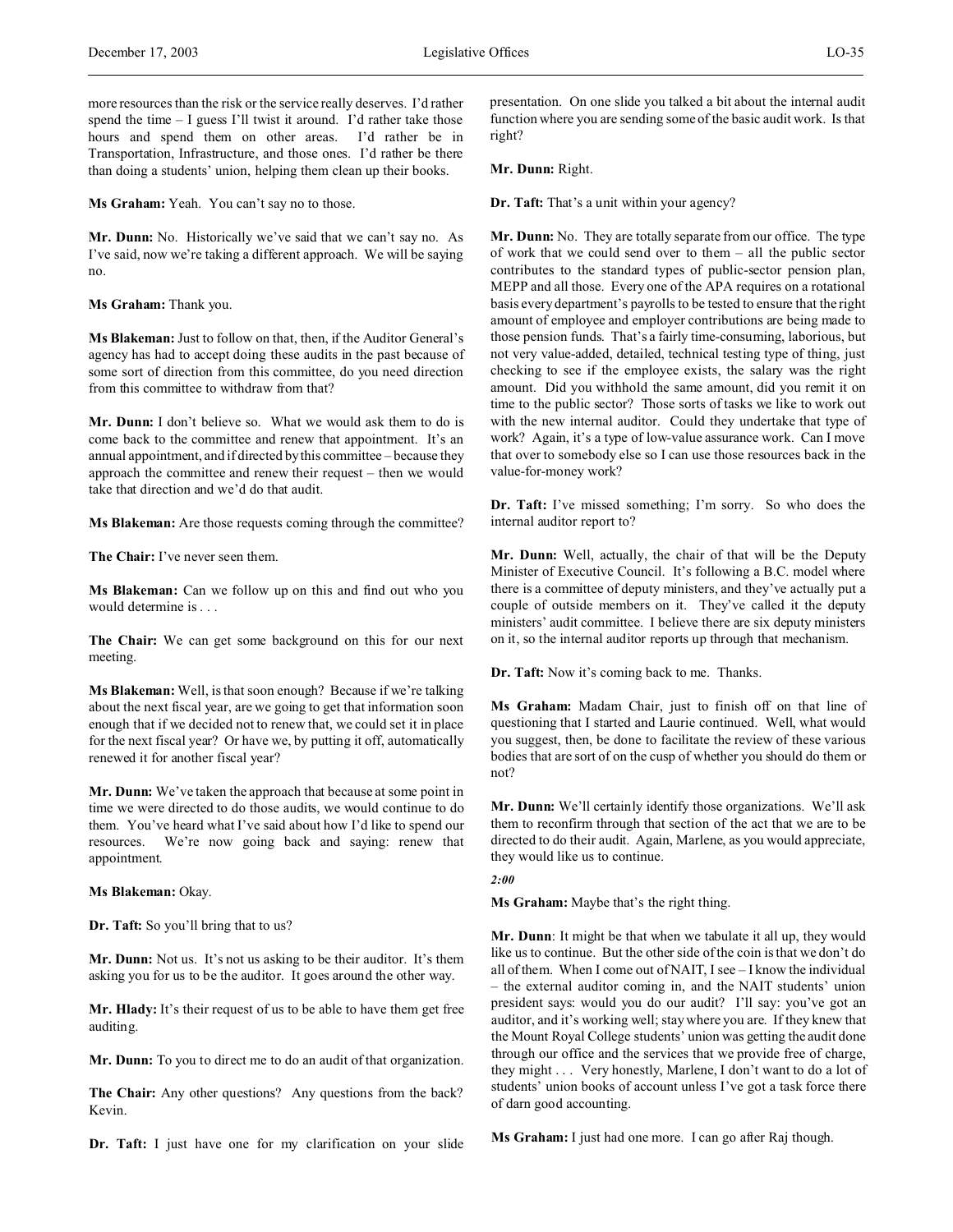**Dr. Pannu:** How many? What's the number of instances that would be similar to Mount Royal that you audit for? What's the total number?

**Mr. Dunn**: I'm going to have to add those up. I'm going to have to go back to my staff and say: identify those ones where we are not by way of the statute required to be the auditor; identify those.

Again, Raj, I'll be blunt with you. I had a phone call from the chair of an audit committee this morning talking about governance and those sorts of issues before he goes to his directors meeting. He said: "I sit on another board. It's audited by this other group. Could we meet with you? Are you interested in becoming the auditor?" I say: we'll meet with you and we'll talk about your issues, but we'd prefer to stay away. As it turns out, it's the federal Auditor General who is the auditor, so I think I have a reason to say no, because the federal one should be doing it. Again, these requests are being made of us all the time.

#### **The Chair:** Marlene.

**Ms Graham:** Thanks. On the work that you're doing for the valuefor-money audits, one organization that you audit is the Alberta Research Council, and of course they have a large grant from the government, around \$27 million. Are you doing value-for-money evaluations of that grant, and are you really equipped to do that?

**Mr. Dunn**: First of all, I'll answer the latter part. I think we're equipped to do that by way of either our own personal skills and knowledge and experience of working with the government organizations or through our agency fees we'll bring in the right skills. Have we been doing that through ARC in the past? No. I've challenged the agent there. We did, through the agent primarily, a financial statement audit. The agent did start last year, and you might remember there were issues being brought up through the management letter regarding some of their activities and operations. So I was more pleased that the agent was getting onto some of their operating matters.

Certainly, their audit committee is most supportive of us getting into operational matters, away from merely just the financial statement operational matters. We intend to do more of that in the future. We can do this where we use an agent as a financial statement auditor and our staff will just do the value-for-money auditing. We have situations where we use an agent to do strictly the financial statement audit and our people go in and just do the valuefor-money auditing. So, yes, we'll be looking at doing more of that. Have we done that specific grant? No, we haven't.

**Dr. Pannu:** Fred, you said that you would get back to us with the number of organizations that were doing this. Would you be able to do an additional thing associated with it? If you'd attach the dollar value to the service that you provide to each of these, that's sufficient for us.

**Mr. Dunn**: So if I name the organizations that we are not mandated through our legislation to do together with the – I'll put down the hours and our determined cost.

**The Chair:** Are there any other comments or questions? Seeing none, thank you very much to Fred and Loulou and all the best over the Christmas holidays. Thank you.

**Mr. Dunn**: Now, may I take five minutes with the committee?

**Mr. Hlady:** Do you want this recorded? In camera? Is that the question?

**Mr. Dunn**: Well, I was going to ask about the legislative officers and closing the accountability loop. When I met with the committee back in September as a spokesperson for the legislative officers . . .

**Mr. Hlady:** Just a moment. Sorry, Fred. We can go in camera here for five minutes if you'd like to do that.

**The Chair:** Are we talking about a personnel issue? I guess we need to know what it is you're addressing here.

**An Hon. Member:** Salaries.

**The Chair:** Oh, we should go in camera.

**Ms Blakeman:** Well, it depends if we're discussing specific salaries or generically.

**Mrs. Fritz:** Well, we're doing these today, and if it's about the legislative officers in total – it's not this agenda. That's why he's asking for five minutes. I think we should be in camera actually.

**The Chair:** Do you want to move that, Yvonne?

**Mrs. Fritz:** Thank you, Madam Chair. I'll move that we move in camera for a few minutes for the Auditor General to share information that he would like to with the committee.

The Chair: Okay. Any discussion? All those in favour?

**Hon. Members:** Agreed.

**The Chair:** That motion is carried.

[The committee met in camera from 2:05 p.m. to 2:13 p.m.]

**The Chair:** At this point we need to go through the motions to adopt the various budgets. If we go back to the office of the Ombudsman, I guess we'll start with the question. Would someone like to move that

the Standing Committee on Legislative Offices approve the 2004- 2005 budget estimates for the office of the Ombudsman in the amount of \$2,130,000.

**Mr. Hlady:** I would like to move that.

The Chair: Okay. Moved by Mark. Any discussion? Kevin.

**Dr. Taft:** Well, Denis's good questions got me thinking about approving and how much we ought to approve and are we doing the right thing in approving budgets that year after year are coming back with surpluses of, you know, hundreds of thousands of dollars in several cases, and that applied to most of the budgets that came forward. I don't know, Denis, if you want to take this up anymore, but if I think of this as my money, if this was a contractor building a house for me or if I was negotiating to buy a car or whatever, would I not sharpen my pencil a bit, as it were? I think I probably would. So I'm feeling like at least we need to discuss the possibility of sending some of these back to be tightened.

**The Chair:** Sending some of them back? Sorry?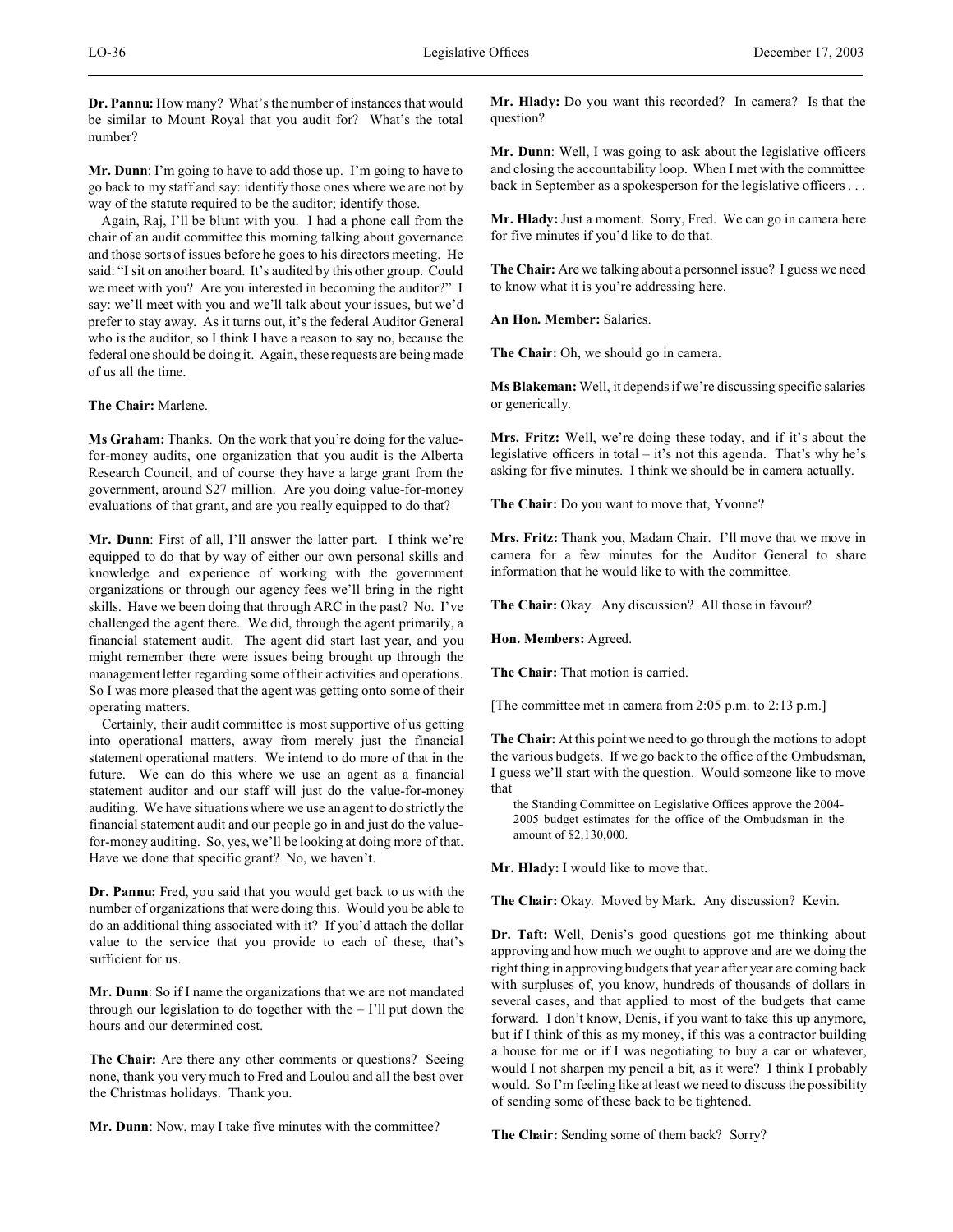#### **Dr. Taft:** To be tightened.

#### **The Chair:** Denis.

**Mr. Ducharme:** Thank you, Madam Chair. I think the message was sent out across the bow when the questions were asked earlier today. At this point in time I think I'd be in favour of approving the budgets, but we have to realize that that's what they are: budgets. They're their best estimates that they can bring forward. They certainly were asked the question, and I for one know that if I'm still on this committee at this time next year when we have an opportunity to review, I will certainly be scrutinizing to see if there are a lot of dollars coming back and really, you know, question it at that time. With the fact that in many of these positions they are new individuals that we've just hired and they're going through their first budget process, I think I'd grant them that opportunity this year but I guess with a warning that we'll be looking with a very strict eye next year.

**Mr. Friedel:** To follow up on what Denis has said, the suggestion that it's being looked at probably is enough to get their attention. I am certain that they look at the *Hansard* of these meetings, and that's probably all it's going to take.

If we're going to make a change in our process policy, I think we'd have to do it ahead of the time when these things are at our table for discussion. I don't interpret what Kevin says as looking for additional detail so that we would start micromanaging the budgets. I'm assuming it's more a general concern that by working this way, there's the provision for a little bit of internal cushion, and generously the unused amount is returned at the end of the year. It gives the offices quite a bit of flexibility because, you know, typically the budgets have been generous.

I would feel comfortable if the message got through that unless there is some justification for special event returns, the same as when we have to ask for additional money, maybe having the amount required being just a little tighter would add to the level of comfort that I would need. I would be happy that the message got through: could they maybe just do that a little bit better?

**The Chair:** Any other comments? Raj.

**Dr. Pannu:** I think Kevin's point is reasonable. If the money isn't needed, then why is it asked for every year? If there's a surplus year after year, a pattern, then the question arises: is the budget approval process tight enough to address that issue?

On the other hand, the flip side of what it might do now that we have seen surpluses being reported by some of these offices is send a signal, a message, to spend that money regardless. That's the other side of it. We need to strike some sort of a balance so that we don't punish just because someone reported some surplus money that they're returning. It could be interpreted as: this is not being awarded properly, so we may as well spend it.

**Mr. Friedel:** If I could, Janis, that was my point in suggesting that we don't send any back and say: look; you'd better tighten that up. That kind of action, I think, would or could more certainly have a spend-it-or-lose-it policy be adopted within the office. I think the concern was mentioned a time or two during our discussion, and the fact that we're emphasizing it on the record I think would send the soft message that we trust their discretion, that we don't want them to use money that they don't need but maybe the cushion is a little bit greater than it needs to be for even their level of comfort. This way it doesn't cause the hard reaction of "Well, we better use up

every penny because they may force us to take it back and redo it next year," which, as I believe you're saying, I wouldn't want to see either.

#### *2:20*

**Ms Graham:** Madam Chair, I don't know if any of us are privy to this information, but have the targets not been given out for each department for next year's budget? I think they have.

**The Chair:** I don't think we're privy to that information.

**Ms Graham:** We're not privy to that?

**Mrs. Sawchuk:** Madam Chair, for the purpose of the LAO for House services, we did the budgeting even for the committee, which we'll be looking at in a few minutes, based on – well, the projections were 2 percent. That was it. Ours was sort of done independently. It doesn't mean that the departments will follow the same. We've been hearing 4 percent and we've been hearing 5. We did our budgeting for all of our committees and our own in-house services based on 2 percent.

**Ms Graham:** For the LAO.

**Mrs. Sawchuk:** For House services. Like for, you know, our own offices.

**Ms Graham:** But none of these budgets are anywhere close to that. They're all substantially higher. So I'm thinking that while there is certainly justification or at least an explanation for budget increases, they are, you know, head and shoulders above what most departments will probably be receiving next year. I think we should really consider that. Why would other criteria apply? I mean, if Treasury Board is setting out targets for most of our ministries, should that not be a guide post?

**Mr. Hlady:** This isn't government. That's the whole point. It's not government.

**Ms Graham:** I recognize that it's not a government department, but it's related.

**The Chair:** Mark, and then Denis.

**Mr. Hlady:** Thank you. Just to follow up on what Denis was saying and hearing what Raj was saying as well, it's a very fine balance of going too far. If you want to go and take the 10 percent off each one of these, then what you end up doing is you're going to force them back inside. They're not going to be open with us, and they're going to find places to hide. I think I'd much rather see them doing this than to have them come back next year and say: "You know what? We were short \$50,000. We were short \$50,000 because we ran into this or this or this," and come back looking for supplementaries. That's not where I want to go, I think.

The reason we're here and the purpose for what we're doing is to analyze this and look tightly at this, and I feel quite comfortable with it after what we've gone through today and what we do on an annual basis. So we're keeping the ship tight. We're keeping them all accountable by making this happen.

They've got in the area of 10 percent, and they're returning that. I think that's a much more comfortable position for us to be in because we're analyzing it on an annual basis and we're making sure that they're there, but at the same time they're able to do their job to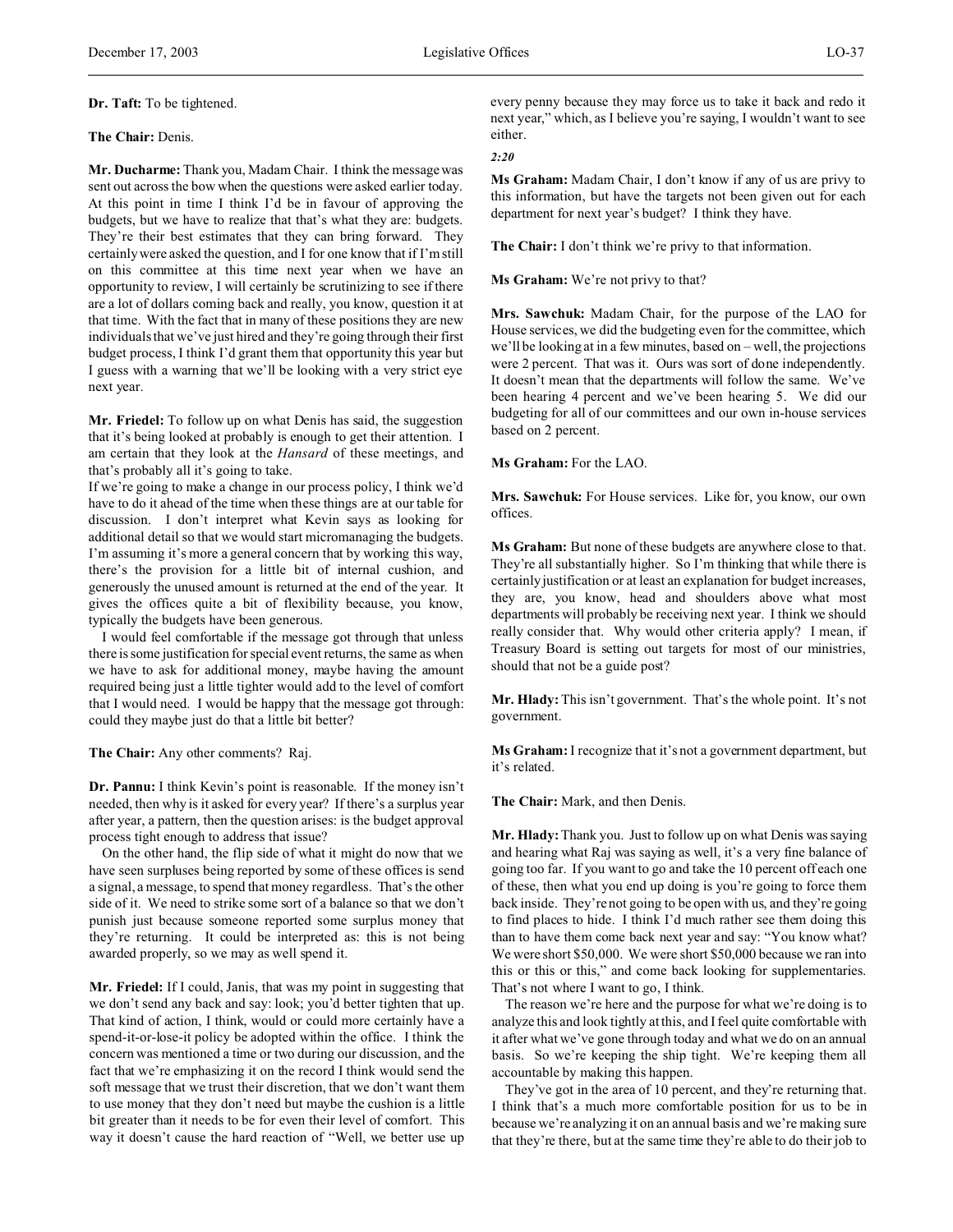the best of their ability and they're not hindered because they don't have enough money in that budget. They're managing it to the best of their abilities. Because they're returning it to the GRF, I think we've achieved what we're looking for. But they still have the ability to be flexible and make something happen if they need to.

Thank you, Chair.

## **The Chair:** Denis.

**Mr. Ducharme:** Thank you. One must remember that in many of these leg. offices the officers' workload is dictated by events that are beyond their control. So certainly it's hard for them to be able to estimate what types of disasters or different conflicts may erupt that require more of their time and resources.

Just to go back in regard to the estimates in terms of salary increases, they're taking a guess just like anyone else. If it only comes out to be a 1 and a half percent increase, it's put up as a line item in terms of salaries and benefits, and those dollars will be returned to the general revenue fund. It's that simple. I sit on Members' Services. I think we use 2 percent for the Legislature. So everybody may be using a different amount, but whatever the amount does come out to be at the end of the day, it has to be funded or returned. So it gives us that balance at the end of the day.

#### **The Chair:** Don.

**Mr. Tannas:** Thank you, Madam Chair. I wanted to just pick up on what Kevin said and relate it to what Mark said. Kevin I think said something to the effect that if you were in business, you would have some kind of concern.

Some years ago a business that I have an interest in  $-$  it's fully declared – decided to build a building, and I got four tenders. The lowest was just under 50 percent of what the highest was. I was conferring with an old businessman who's quite successful, and he said: you know, I'd go with this one, the lowest, and put him on a cost plus. Okay. We did, and even though he was the lowest by quite an amount, he came in at 10 percent less because he had all kinds of things that he returned. All I'm saying is just that most businesses won't try that, but what does bother a business is if midstream somebody is coming back with a raise, an increase in cost. If you've ever built a house, you make a change and you find out how quickly the raises come in.

So I would agree with what Mark has said. I think this is a valuable thing, that they are returning the money. Part of that, yes, is a bit of floater, but it's to offset sudden changes just like Brian has said with regard to the Chief Electoral Officer's budget. I mean, he can't tell whether there's going to be an election in this next year, but he's got to put it in there, and then he'll return it. So I think the budgets are by and large just fine.

**Ms Graham:** Just to comment on Mark and Don's suggestion that if we were to suggest to the officers that they needed to fine-tune their budgets, that would lead to them hiding what they're actually doing, or words to that effect.

**Mr. Hlady:** In the fine-tuning that I was referring to I was saying cutting out the 10 percent or whatever we think we could get out of them.

**Ms Graham:** Yeah. But to suggest that they wouldn't be honourable and honest, you know, in their costing and this sort of thing, I don't think that's . . .

**The Chair:** I don't think he was suggesting that.

**Mr. Hlady:** I didn't say that.

**Ms Graham:** Maybe you could clarify that, then, because that's how I had understood it.

The other thing is: what impact does all of this have, say, on our constituency budgets? Does it not all come out of the same pool of dollars?

## **Mrs. Fritz:** No.

**Mr. Hlady:** No. That's Members' Services. That's a separate budget.

**Ms Graham:** But it's still LAO. So I guess I'm just saying, you know, we don't give ourselves increases in our constituency budgets of 8, 9, 15 percent.

**Mr. Hlady:** If you saved 10 percent out of one of these budgets, that wouldn't go back into members' services to our individual constituencies. That's not where it would go. I mean, the money that they return goes back to GRF. That's where it goes. It doesn't come back to LAO per se to then get rolled back out to constituencies.

**Ms Graham:** Well, I don't know if that is true. I mean, I don't know.

**Mr. Hlady:** Well, that's what it is. That's how it works. You know, they've mentioned that. The question was asked earlier today, and it was said that it went back to GRF.

**The Chair:** Kevin.

**Dr. Taft:** Okay. Well, this is a good discussion. It's all occurring in the discussion on the Ombudsman's budget, but I hope the other leg. officers read this section of the *Hansard*, and I think it's important that it was on the record.

I'd also like to put on the record that I'm prepared to go along with these budgets even with the large variances over the years in several cases because there are substantial changes in the mandates. The Ombudsman has the RHAs and so on. The FOIP officer has the PIPA. There's an election coming up for the Chief Electoral Officer. There are a lot of variables here, so I'll give them the benefit of the doubt.

But I would ask that maybe the clerk bring forward this discussion in *Hansard* for us – I'm going to forget I had it a year from now, and it'll all seem fresh and new – so that we can all remember what we said this time. Maybe next year, if the pattern continues, we can say: okay, guys; let's take a new look at this. So could the clerk put it in your system somehow to bring it forward for us when we consider the budgets next year?

#### *2:30*

**The Chair:** Are there any other comments? We do have a motion on the floor. No other questions? All those in favour?

### **Hon. Members:** Agreed.

**The Chair:** Opposed? That motion is carried.

We have a request from the office of the Ethics Commissioner for the amount of \$447,000 for the 2004-2005 budget.

Denis will make that motion. Any discussion? All those in favour?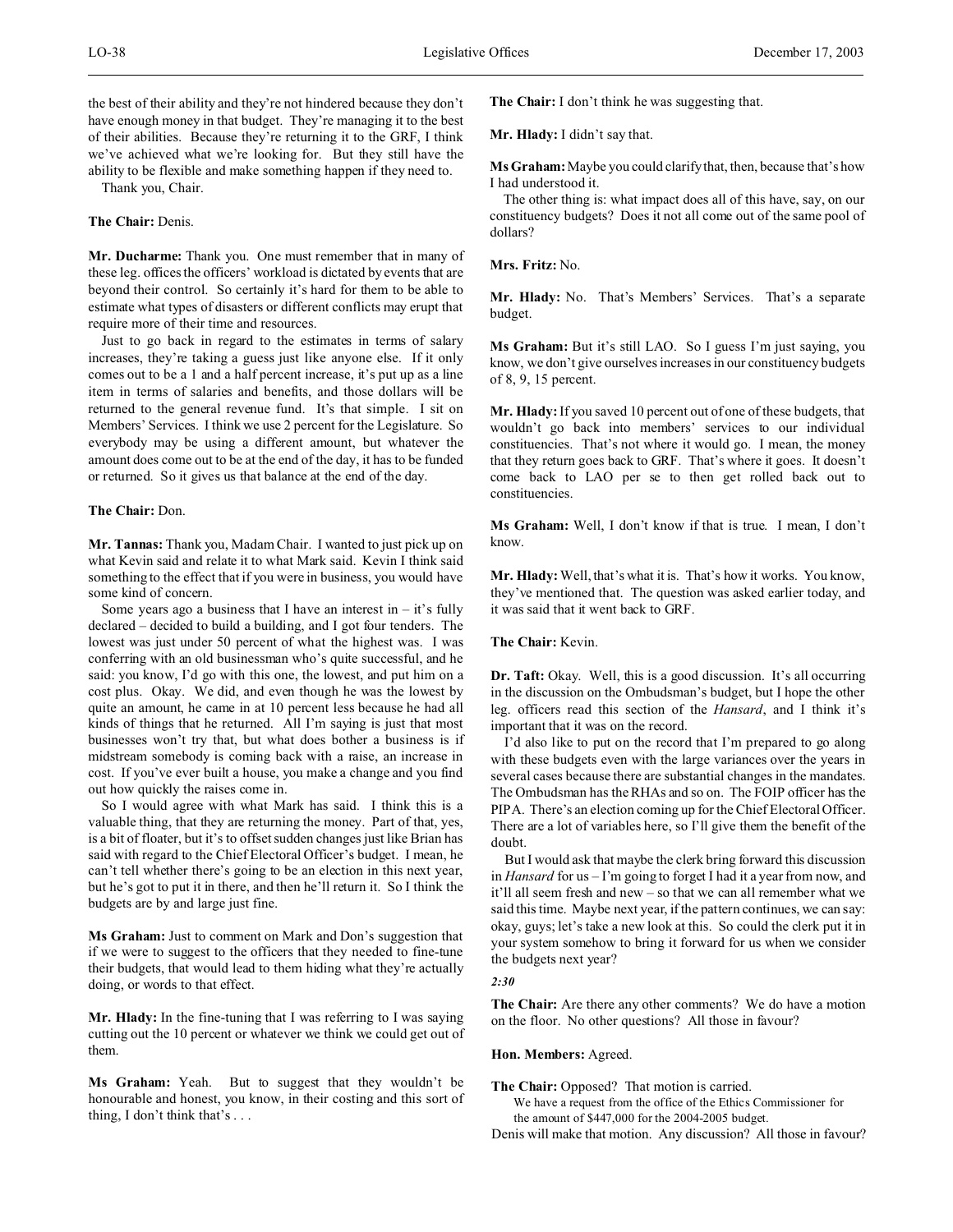## **Hon. Members:** Agreed.

**The Chair:** That motion is carried. The office of the Information and Privacy Commissioner has asked for \$4,072,000 for the 2004-2005 year. Would someone like to move that motion?

**Ms Graham:** I'll move that one. I think it's quite reasonable.

**The Chair:** Okay, Marlene. Any comments? Discussion?

**Mrs. Fritz:** On the Privacy Commissioner's budget?

**The Chair:** That's right.

**Mrs. Fritz:** Yes. I just have one comment, and I know I had said it on the record while we were in discussion with the commissioner and that we're going to have the information circulated to us in the future, but I would ask that they specifically look in this coming year at the whole area of fees and development. It was such a substantial increase that's been put in place. I realize that that was for a health and wellness benefit, but is that in the right category? Should it be under benefits for employees rather than fees and development? Until we have the information, I really don't know, but it sounded like it's being utilized, Madam Chair, for technology. They mentioned computers, where someone else can utilize it for a fitness club. I mean, it's kind of all over the place for me right now about what it actually is being utilized for.

I just wanted that on the record so that they pay particular attention to that and that we hopefully do not see that kind of a huge increase coming in next year under fees and development. I added together what they put on the table about the Law Society, for example, for some of the employees paying the fees to the Law Society for the lawyers, and they had mentioned five. Then I added in also the technology fees. They mentioned that it was \$4,000 per employee for three. Then I added in the health profession fees and what not. That only came to around \$30,000 out of the \$139,000. So I really have questions about this whole area of fees and development and whether or not there could have been savings in that area. I just want it on the record. Not that I won't be supporting the budget with this, but I'm looking forward to the information.

Thank you.

**Mr. Friedel:** Well, Yvonne and I had sort of a side discussion while some of this was going on, and I shared her concerns that this is something a bit new. As a matter of fact, from some of the comments when the questions were answered, it almost sounded a little bit like a perk rather than anything else. I'm not sure that there's any kind of a standard policy on how these things are determined or approved or whether there's, you know, crossgovernment understanding that that kind of benefit is paid out. I guess my concern is not so much that it's there, but is it consistent with general policy? Also, for this committee, is it consistent within the leg. offices? Maybe in following up on Yvonne's comments, we could get some information on it.

**The Chair:**Well, those concerns have been noted. We already have information coming to us on this particular matter, so we'll just, in addition to what we already asked for, pass on these comments. We'll bring that to the next meeting.

**The Chair:** Any other comments? All those in favour?

## **Hon. Members:** Agreed.

**The Chair:** The motion is carried. Would someone like to move that Leg. Offices approve the 2004-2005 budget estimates for the office of the Chief Electoral Officer in the amount of \$13,734,900. Don. Is there any discussion on that? All those in favour?

## **Hon. Members:** Agreed.

**The Chair:** That motion is carried. Would someone like to move that

Legislative Offices approve the 2004-2005 budget estimates for the office of the Auditor General in the amount of \$17,651,000.

And I heard Kevin.

## **Dr. Taft:** Sure.

The Chair: Okay. Any discussion? All those in favour?

#### **Hon. Members:** Agreed.

**The Chair:** Then that motion is carried.

As well, under Other Business we were going to distribute a copy of the committee budget. Has that gone around? Okay. That's for information that has been approved through Members' Services, so that is there for your information.

The date of the next meeting will be at the call of the chair. Our next meeting will have to do with the evaluation of the officers' salaries.

At this point, outside of wishing everybody a very merry Christmas . . .

**Ms Blakeman:** Sorry. Given the difficulty we always have in getting this extremely busy group of people together, is it not worth an effort to try and set our next meeting? We know that we have to meet before fiscal year-end because we always discuss salary review at that time. Should we not try and do this while we're all in the room?

**The Chair:** I don't have a schedule. I think most of us are sitting here without our schedules.

**Ms Blakeman:** It always seems to be a huge push right before fiscal year-end, and we're in session and everybody is going nuts.

**The Chair:** I'll tell you one question I would like to ask. I think it's probably impossible today, but it would be interesting to get feedback from all of you on whether it would likely be easier to have a meeting as soon as we get back into session. We will have a couple of weeks there to work with. We're all going to be up here. Do you think that would work?

**Dr. Pannu:** No. With two members in the caucus I find it very difficult.

**Ms Blakeman:** To do it when we're in session is really difficult. Do you have caucus meetings where you're all coming together for caucus?

**Mrs. Fritz:** Thank you.

**The Chair:** I don't have any of that information here. We would